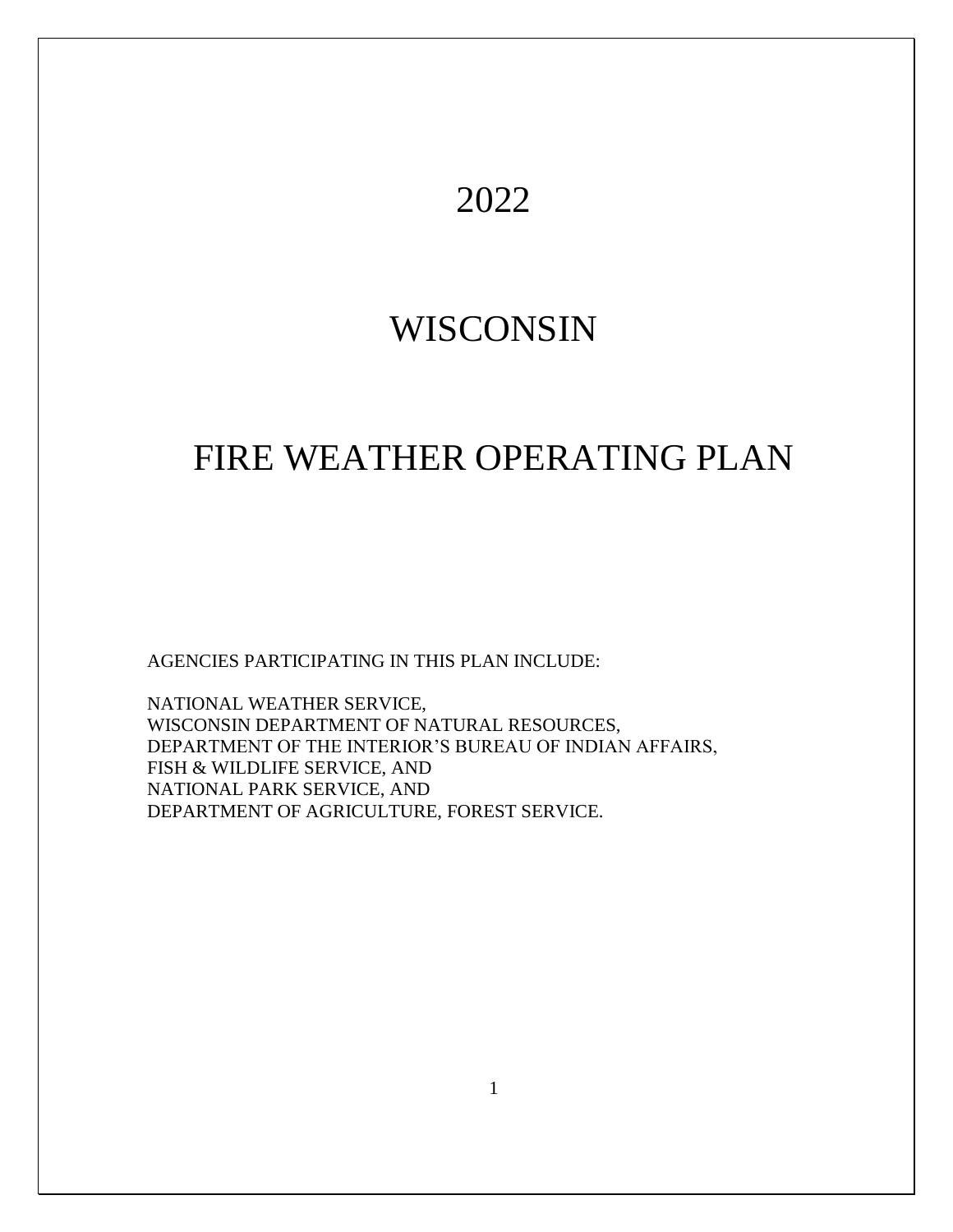# **TABLE OF CONTENTS**

# Page

| I.    | Introduction                               | 3         |
|-------|--------------------------------------------|-----------|
| Π.    | Organizational Directory of the NWS        | $3 - 5$   |
|       | <b>Participating Agencies</b>              | 6         |
| III.  | Services Provided by the NWS               | 6         |
|       | <b>Forecast Season</b>                     | 7         |
|       | <b>Forecast Product IDs and Areas</b>      | $7 - 10$  |
|       | <b>Narrative Forecasts</b>                 | $11 - 16$ |
|       | <b>NFDRS</b> Point Forecasts               | 16-17     |
|       | <b>Spot Forecasts</b>                      | 18-21     |
|       | Fire Weather Watches/Red Flag Warnings     | 21-28     |
|       | Verification and Special Services          | 29-32     |
| IV.   | Fire Agency Services and Responsibilities  | 32-33     |
| V.    | Joint Responsibility                       | 34        |
| VI.   | <b>Effective Dates of Plan</b>             | 34        |
| VII.  | <b>Agency Signatures</b>                   | 35        |
| VIII. | Appendices                                 | 36        |
|       | A. Haines Index                            | 37-38     |
|       | B. Smoke Management/HYSPLIT Requests 39-42 |           |
|       | C. Address and Phone Directory             | 43        |
|       | <b>D. FTS Stations</b>                     | 44        |
|       | E. NFDRS RAWS Site Catalog and             |           |
|       | <b>Contact List</b>                        | 45-48     |
|       | F. Precipitation/Sky Terminology and       |           |
|       | <b>NOAA All Hazards Radio</b>              | 49        |
|       | G. Interagency Agreement for               |           |
|       | Meteorological and Other                   |           |
|       | <b>Technical Services</b>                  | 50        |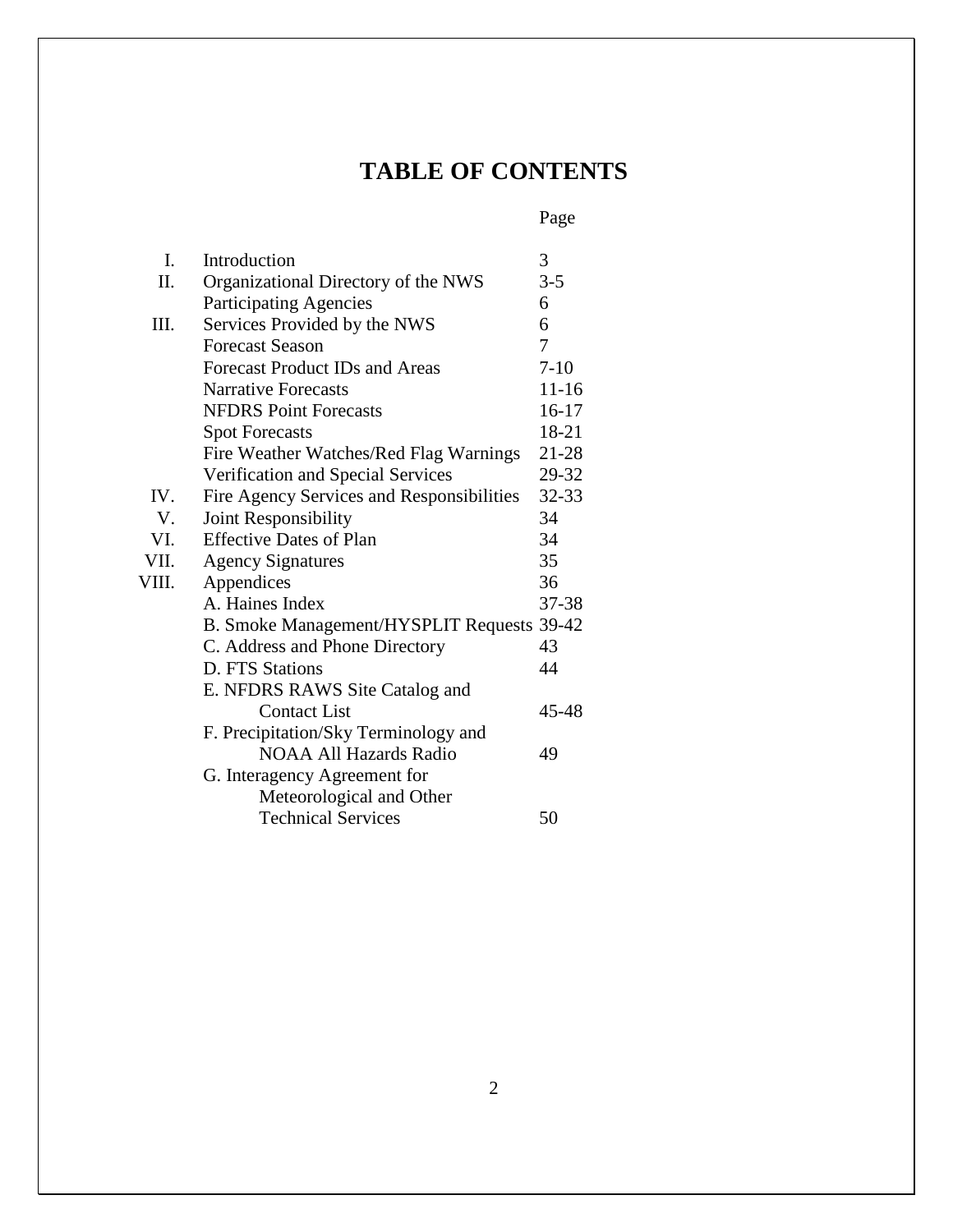#### **I. INTRODUCTION**

The National Weather Service (NWS) is legally mandated to provide a Fire Weather Program and there is a requirement from the customers for the NWS to supply the fire weather services. This annual operating plan describes the policies, procedures and relationship the NWS will have with the federal wildland fire management agencies, as well as with the state of Wisconsin wildland fire management agencies. This operating plan complies with and complements the Interagency Agreement for Meteorological Services. Those involved in the interagency agreement with the Department of Commerce, National Oceanic Atmospheric Administration-NWS are the Department of the Interior's Bureau of Land Management, Bureau of Indian Affairs, Fish & Wildlife Service and National Park Service, and the Department of Agriculture, Forest Service.

The Operating Plan is updated annually and is reviewed by representatives of the NWS and each user agency prior to the onset of the spring fire season. All parties should have a copy of this plan available for reference purposes. Each fire management agency receiving this plan will be responsible for duplicating and distributing this plan to its field offices, which require NWS forecasts.

#### **A. SUMMARY OF CHANGES FOR 2022**

- **1.** Information about the National Weather Service DSS Packet for Fire Weather Watch coordination was added to page 23.
- **2.** Website links and contact information were updated throughout this document.

#### **II. ORGANIZATIONAL DIRECTORY**

#### **A. NWS OFFICES AND POINTS OF CONTACT**

#### **1. WFO Milwaukee/Sullivan Backup Office: WFO Green Bay**

National Weather Service N3533 Hardscrabble Road. Dousman, WI 53118 Phone Number...262-965-2197 Internet Address:<http://www.weather.gov/mkx/fire>

Meteorologist-in-Charge: Kevin Lynott [kevin.lynott@noaa.gov](mailto:kevin.lynott@noaa.gov)<br>Fire Weather Focal Point: J. J. Wood iames.wood@noaa.gov Fire Weather Focal Point: J. J. Wood *[james.wood@noaa.gov](mailto:james.wood@noaa.gov)*<br>Assistant Fire Weather FP: Jaclyn Anderson *jaclyn.anderson@noaa.gov* Assistant Fire Weather FP: Jaclyn Anderson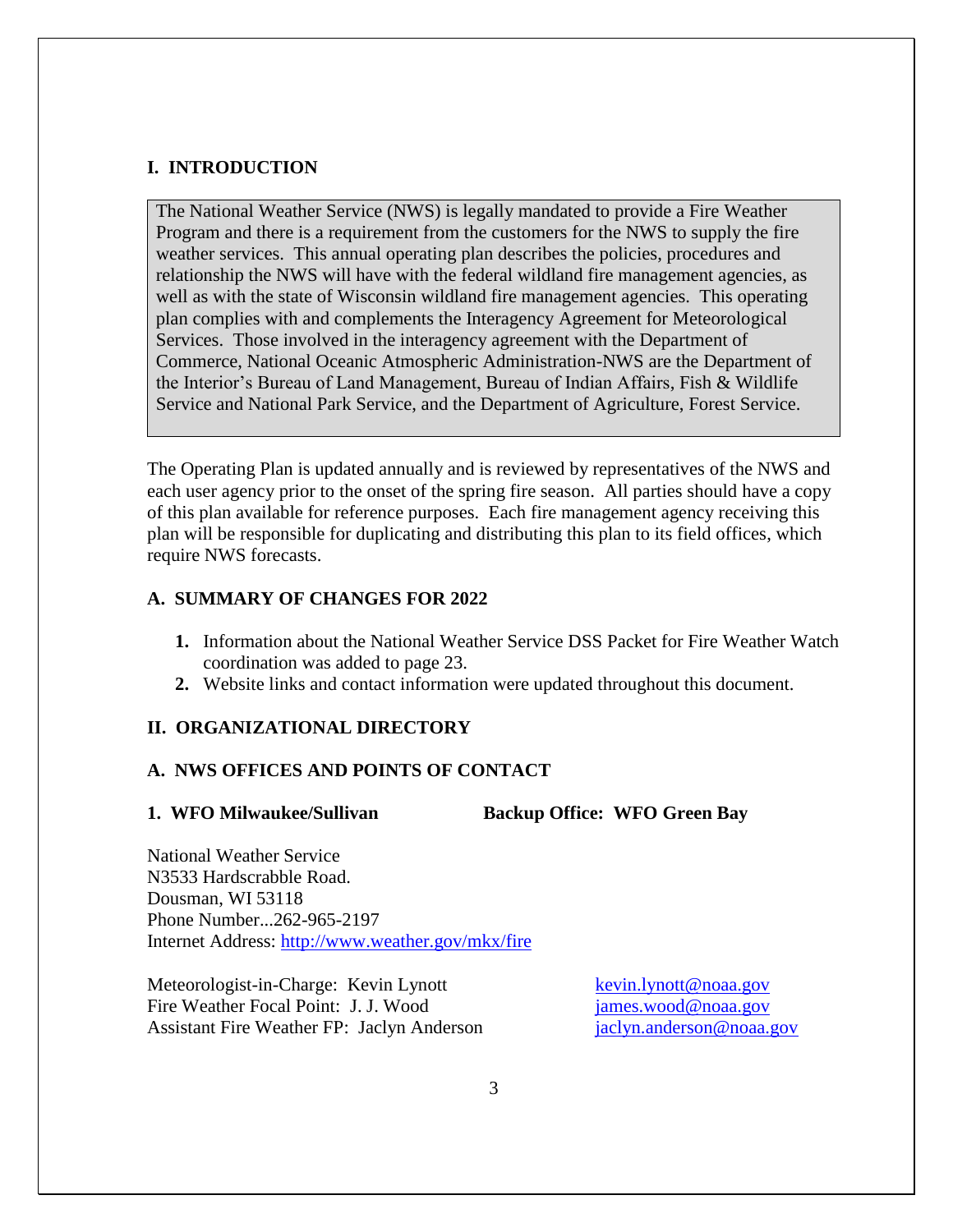#### **2. WFO La Crosse Backup Office: WFO Des Moines**

National Weather Service N2788 County Road FA La Crosse, WI 54601 Phone Number…608-784-8292 Internet Address:<http://www.weather.gov/arx/fire>

Meteorologist-in-Charge: Todd Shea [todd.shea@noaa.gov](mailto:todd.shea@noaa.gov) Fire Weather Focal Point: Michael Kurz [michael.kurz@noaa.gov](mailto:michael.kurz@noaa.gov)

**3. WFO Green Bay Backup Office: WFO Milwaukee/Sullivan**

National Weather Service 2485 South Point Road Green Bay, WI 54313-5522 Phone Number...920-497-8771 Internet Address:<http://www.weather.gov/grb/fire>

Meteorologist-in-Charge: Matt Lorentson matthew.lorentson @noaa.gov Fire Weather Focal Point: Tim Kieckbusch [tim.kieckbusch@noaa.gov](mailto:tim.kieckbusch@noaa.gov) Assistant Fire Weather FP: Keith Cooley [keith.cooley@noaa.gov](mailto:keith.cooley@noaa.gov)

#### **4. WFO Twin Cities/Chanhassen Backup Office: WFO Duluth**

National Weather Service 1733 Lake Drive West Chanhassen, MN 55317 Phone Number...952-361-6671 Internet Address:<http://www.weather.gov/mpx/fire>

Meteorologist-in-Charge: Dan Hawblitzel [daniel.hawblitzel@noaa.gov](mailto:daniel.hawblitzel@noaa.gov) Fire Weather Focal Point: Mike Griesinger [michael.griesinger@noaa.gov](mailto:michael.griesinger@noaa.gov)

**5. WFO Duluth Backup Office: WFO Twin Cities/Chanhassen**

National Weather Service 5027 Miller Trunk Highway Duluth, MN 55811 Phone Number...218-729-0653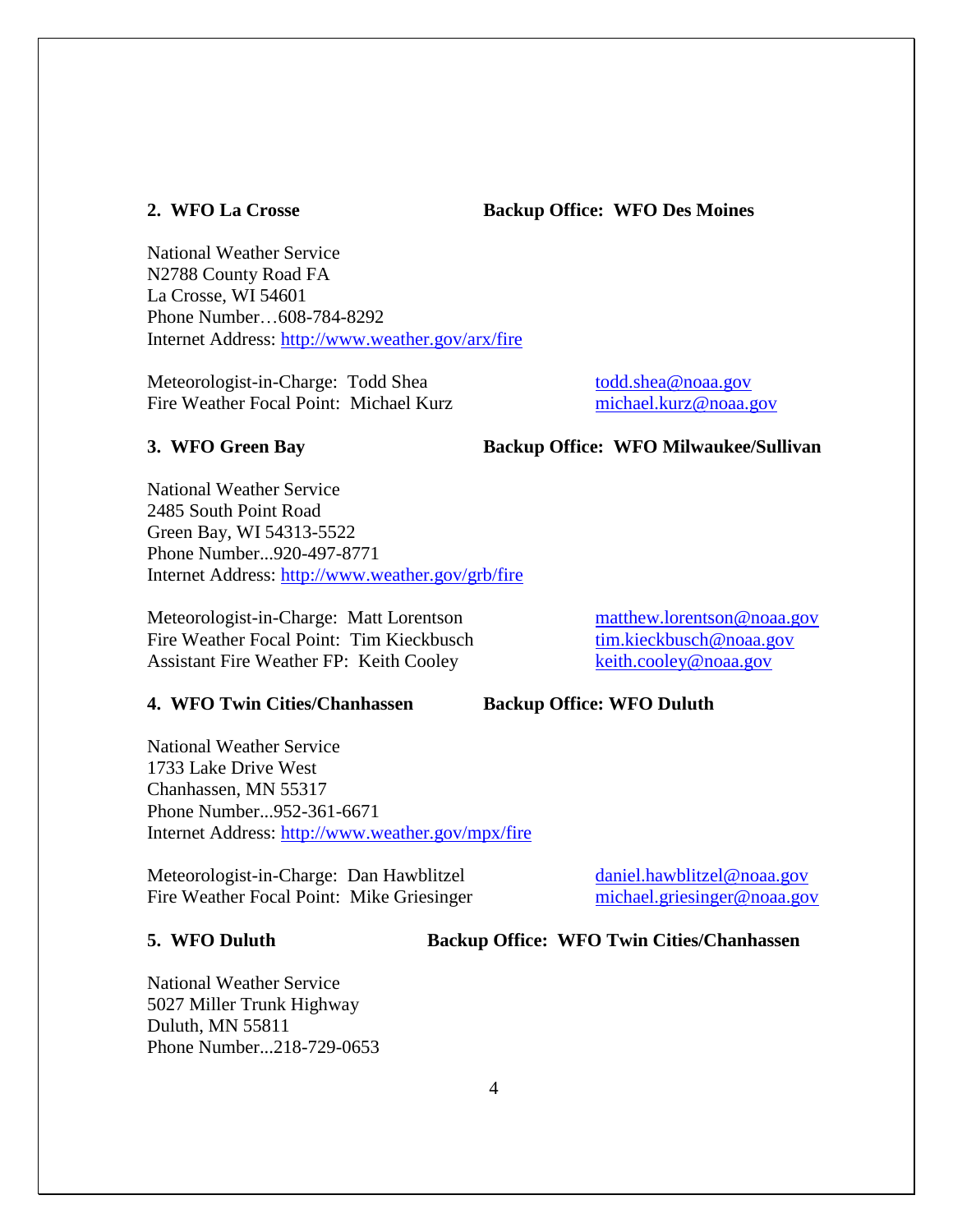Internet Address:<http://www.weather.gov/dlh/fire> Fire Weather Dashboard:<https://www.weather.gov/dlh/fwd>

Meteorologist-in-Charge: Chris Gitro [christopher.gitro@noaa.gov](mailto:christopher.gitro@noaa.gov) Fire Weather Focal Point: Jonathan Wolfe [jonathan.wolfe@noaa.gov](mailto:jonathan.wolfe@noaa.gov) Assistant Fire Weather FP: Woody Unruh [woodrow.unruh@noaa.gov](mailto:woodrow.unruh@noaa.gov)

**6. WFO Des Moines Backup Office: WFO La Crosse**

National Weather Service 9607 NW Beaver Drive Johnston, IA 50131 Internet Address: [http:/www.weather.gov/dmx/fire](http://www.weather.gov/dmx/fire)

Meteorologist-in-Charge: Donna Dubberke donna.dubberke @noaa.gov Fire Weather Focal Point (Acting): Mike Fowle [michael.fowle@noaa.gov](mailto:michael.fowle@noaa.gov)

#### **7. Other Important Contacts**

Larry Van Bussum, Operations Section Chief – National Weather Service Fire Weather National Interagency Fire Center (NIFC) 3833 South Development Avenue, Bldg 3807 Boise, ID 83705-5354 E-mail: [Larry.Vanbussum@noaa.gov](mailto:Larry.Vanbussum@noaa.gov) National Fire Weather website: <https://www.weather.gov/fire/>

Chris Foltz, Fire Weather Program Manager National Weather Service, Central Region Headquarters 7220 NW 101st Terrace Kansas City, MO 64153 Email: [Christopher.Foltz@noaa.gov](mailto:Christopher.Foltz@noaa.gov) Central Region website: <http://www.weather.gov/crh/>

Heath Hockenberry National Fire Weather Program Leader National Weather Service 3833 South Development Ave. Boise, ID 83705 E-mail: [Heath.Hockenberry@noaa.gov](mailto:Heath.Hockenberry@noaa.gov)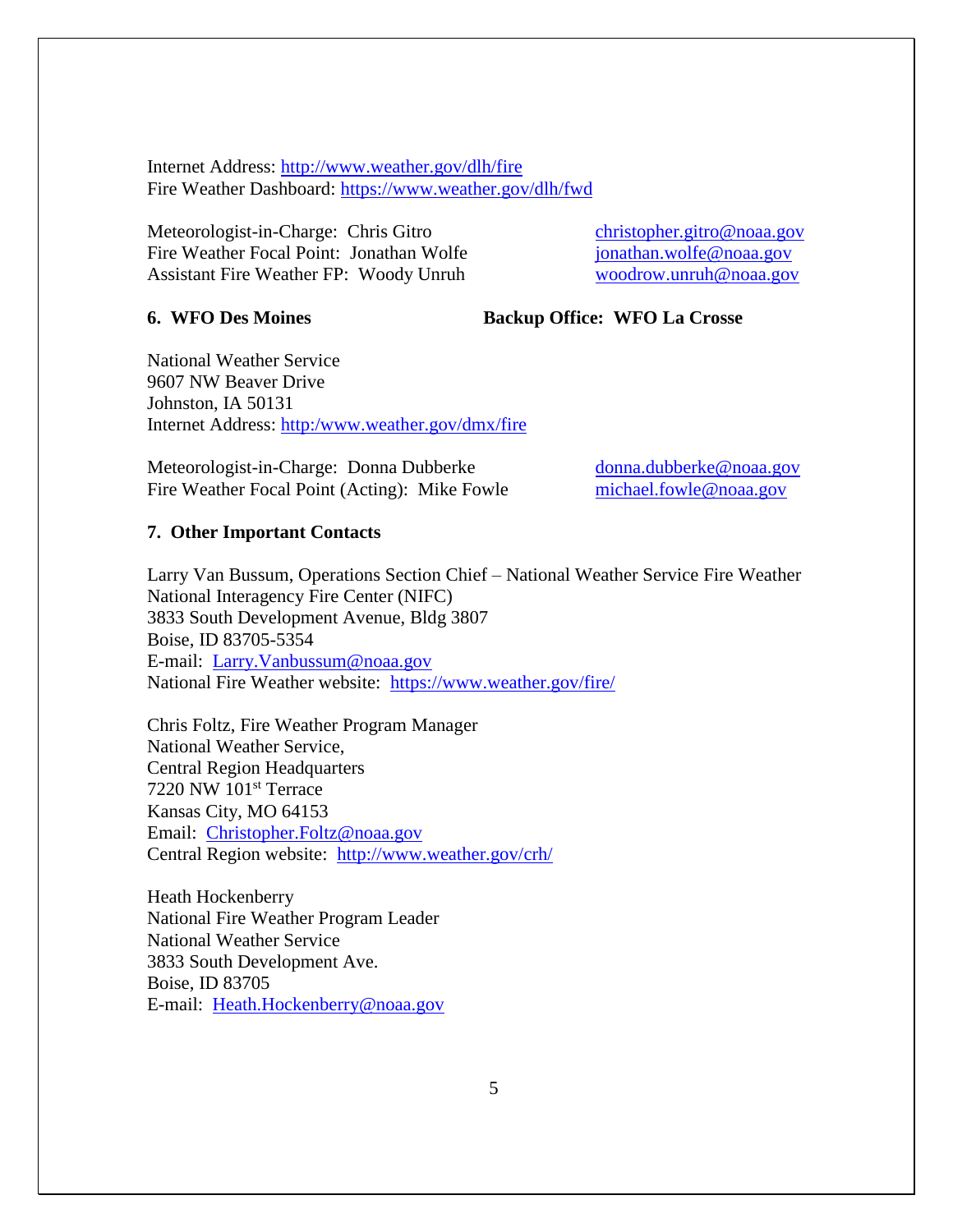#### **B. PARTICIPATING AGENCIES**

- 1. U.S. Forest Service (USFS)
	- a. Chequamegon-Nicolet National Forests in northern Wisconsin
- 2. U.S. Fish and Wildlife Service (USFWS)
	- a. Necedah National Wildlife Refuge in Juneau County
	- b. Horicon National Wildlife Refuge in Dodge County
	- c. Leopold Wetland Management District in Columbia County
- 3. Bureau of Indian Affairs (BIA)
- 4. National Park Service (NPS)
- 5. Wisconsin Department of Natural Resources (WDNR)

#### **CONTACTS FOR THESE AGENCIES ARE LOCATED IN THE APPENDIX.**

#### **III. SERVICES PROVIDED BY THE NWS**

#### **A. Basic Services**

This section describes the fire weather products and services provided by the NWS as described in National Weather Service Directive NWSI 10-401. Since there are no full-time forecasters devoted solely to fire weather, fire weather duties are scheduled among other warning and forecast responsibilities. **However, spot forecasts for wildfires are treated with a high priority.**

Fire weather forecasts will be prepared by the NWS for various fire control agencies in Wisconsin on a seasonal time schedule from early spring to late fall. Start-up and termination of the fire weather season is mainly dictated by snow coverage across Wisconsin and will be requested by the fire control agencies. The fire control agencies (i.e. WDNR, USFS) shall provide the NWS at least one week of advanced notice prior to the start-up of the fire season.

History indicates spring to be the most active season for fire weather, since dead fuels are abundant, and the relative humidity is sometimes quite low. Fall is another peak time for fire weather, due to a new source of fuel from dead vegetation as a result of freeze damage.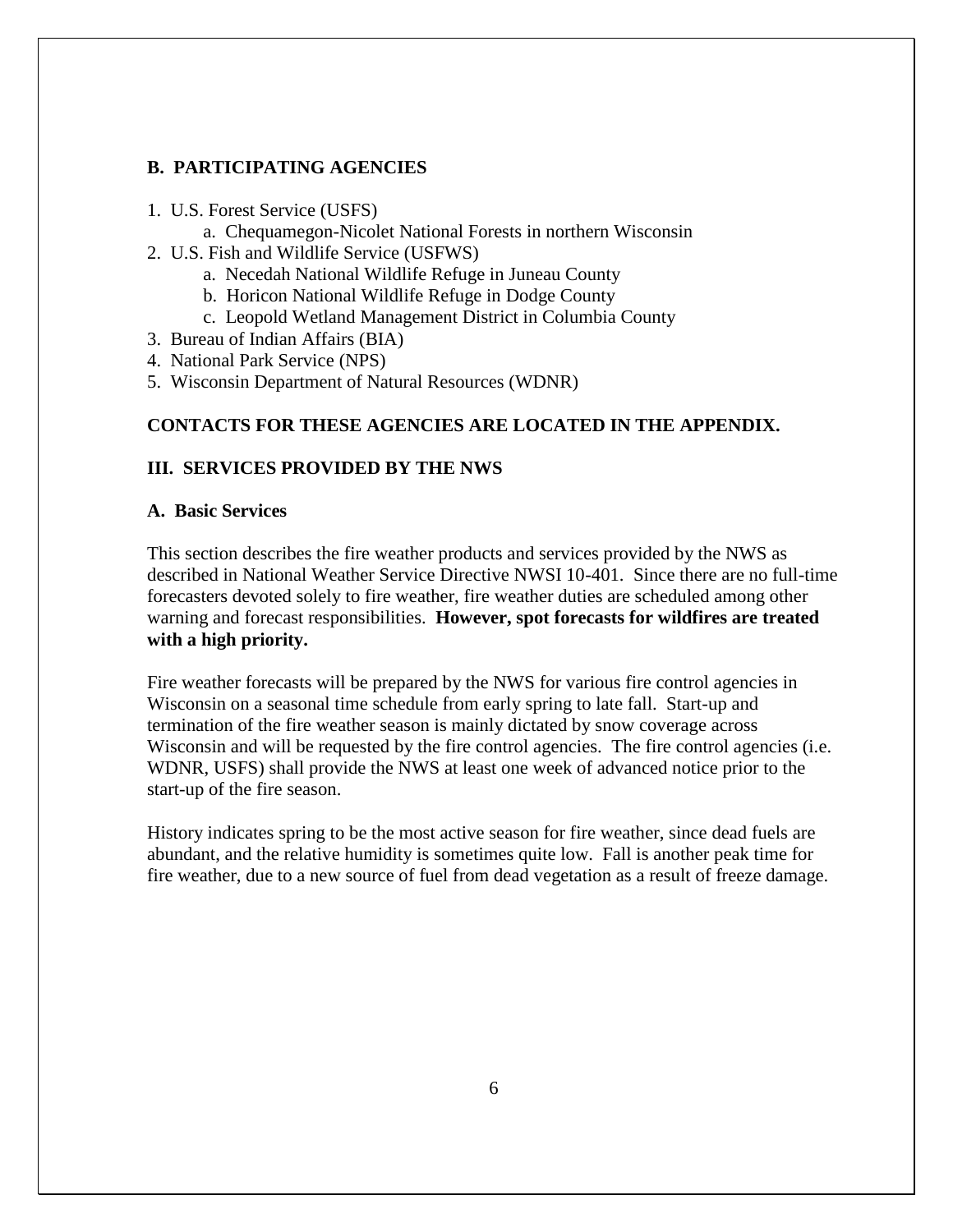#### **Here are the general time periods for each season:**

| Spring season | March 15 to June 15                      |
|---------------|------------------------------------------|
| Summer season | June 15 to September 1                   |
| Fall season   | September 1 through Thanksgiving weekend |

The NWS is responsible for routine and non-routine forecasts, which include the Fire Weather Planning Forecast (FWF), NFDRS point forecasts (FWM), Spot Forecasts (FWS) for prescribed burning and wildfires, Fire Weather Watches (RFW), and Red Flag Warnings (RFW). Most of these products will be available on the Weather Information Management System (WIMS) and/or the internet web sites of the NWS and Eastern Area Coordination Center (EACC). The NWS websites are listed in the Organizational Directory.

The website for the EACC in the Great Lakes region is: [http://gacc.nifc.gov/eacc/](http://gacc.nifc.gov/eacc)

Some additional fire weather forecasts that can be obtained on this website are the weekly, monthly and seasonal **fire potential outlooks**. Fire weather agencies are encouraged to remain informed on these outlooks.

Table 1 below outlines the responsibilities of each NWS office and their respective geographic area. Figure 1 also indicates area of responsibility.

| Office                 | 7:00 AM LT<br>3:00 PM LT | Point forecast<br>3:30 PM CDT | Spot forecast<br>on request             | Watch/Warning    | Fire<br>district  |
|------------------------|--------------------------|-------------------------------|-----------------------------------------|------------------|-------------------|
| Duluth                 | <b>MSPFWFDLH</b>         | <b>MSPFWMDLH</b>              | phone,<br>web-based<br><b>MSPFWSDLH</b> | <b>MSPRFWDLH</b> | 955<br>956<br>957 |
| Chanhassen             | <b>MSPFWFMPX</b>         | <b>MSPFWMMPX</b>              | phone,<br>web-based<br><b>MSPFWSMPX</b> | <b>MSPRFWMPX</b> | 961               |
| La Crosse              | <b>MKEFWFARX</b>         | <b>MKEFWMARX</b>              | phone,<br>web-based<br><b>MKEFWSARX</b> | <b>MKERFWARX</b> | 962<br>963<br>964 |
| Milwaukee/<br>Sullivan | <b>MKEFWFMKX</b>         | <b>MKEFWMMKX</b>              | phone,<br>web-based<br><b>MKEFWSMKX</b> | <b>MKERFWMKX</b> | 965<br>966<br>967 |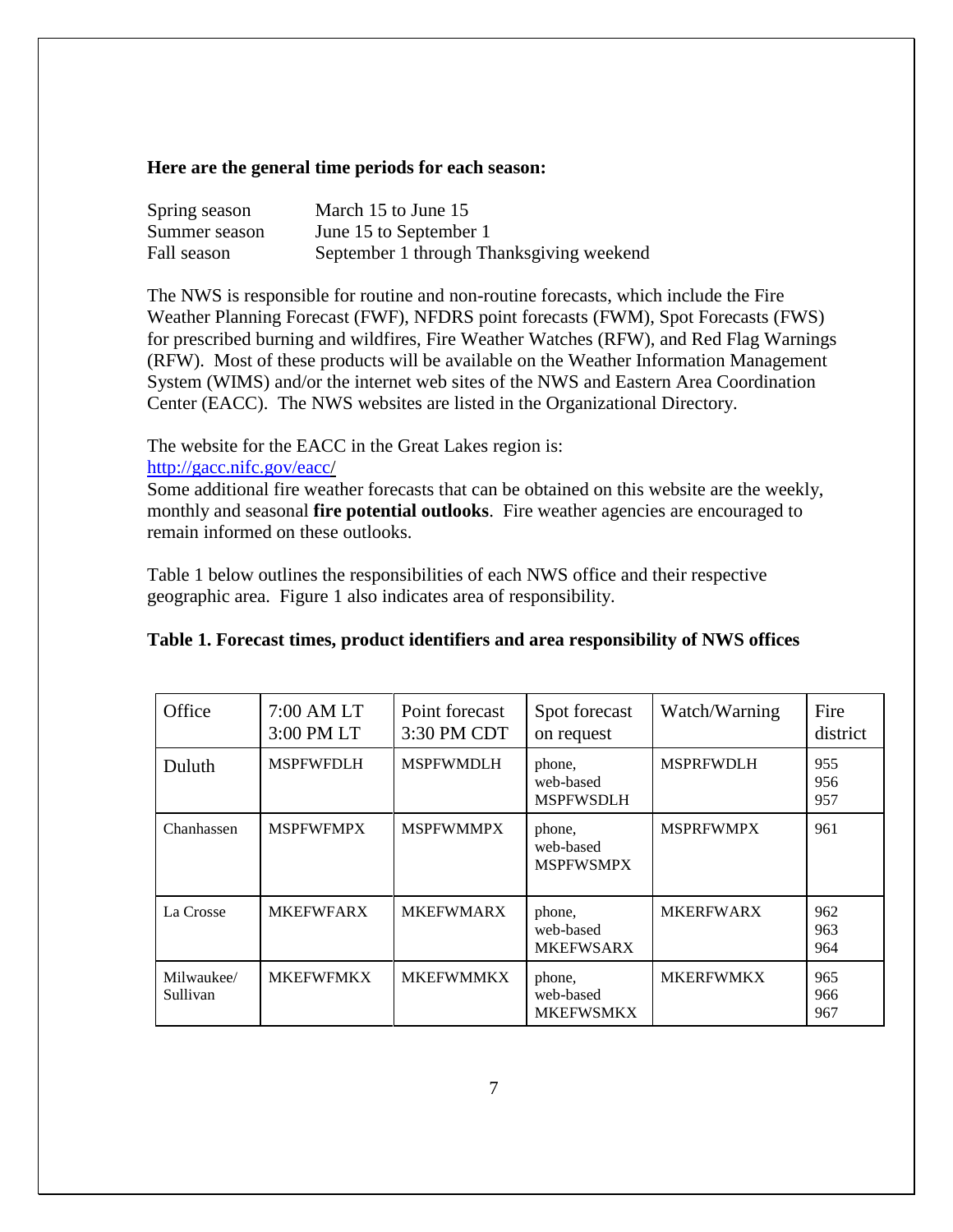| <b>MKEFWFGRB</b> | phone.           | <b>MKERFWGRB</b> | 958, 959 |
|------------------|------------------|------------------|----------|
| <b>MKEFWMGRB</b> | web-based        |                  | 960      |
| Green Bav        | <b>MKEFWSGRB</b> |                  | 965      |

**Note:** The fire weather responsibility of fire weather zone 965 is shared by WFO Milwaukee/Sullivan and WFO Green Bay. WFO Milwaukee/Sullivan has fire weather responsibility for Marquette and Green Lake counties of zone 965, while WFO Green Bay has fire weather responsibility for Waushara County of zone 965.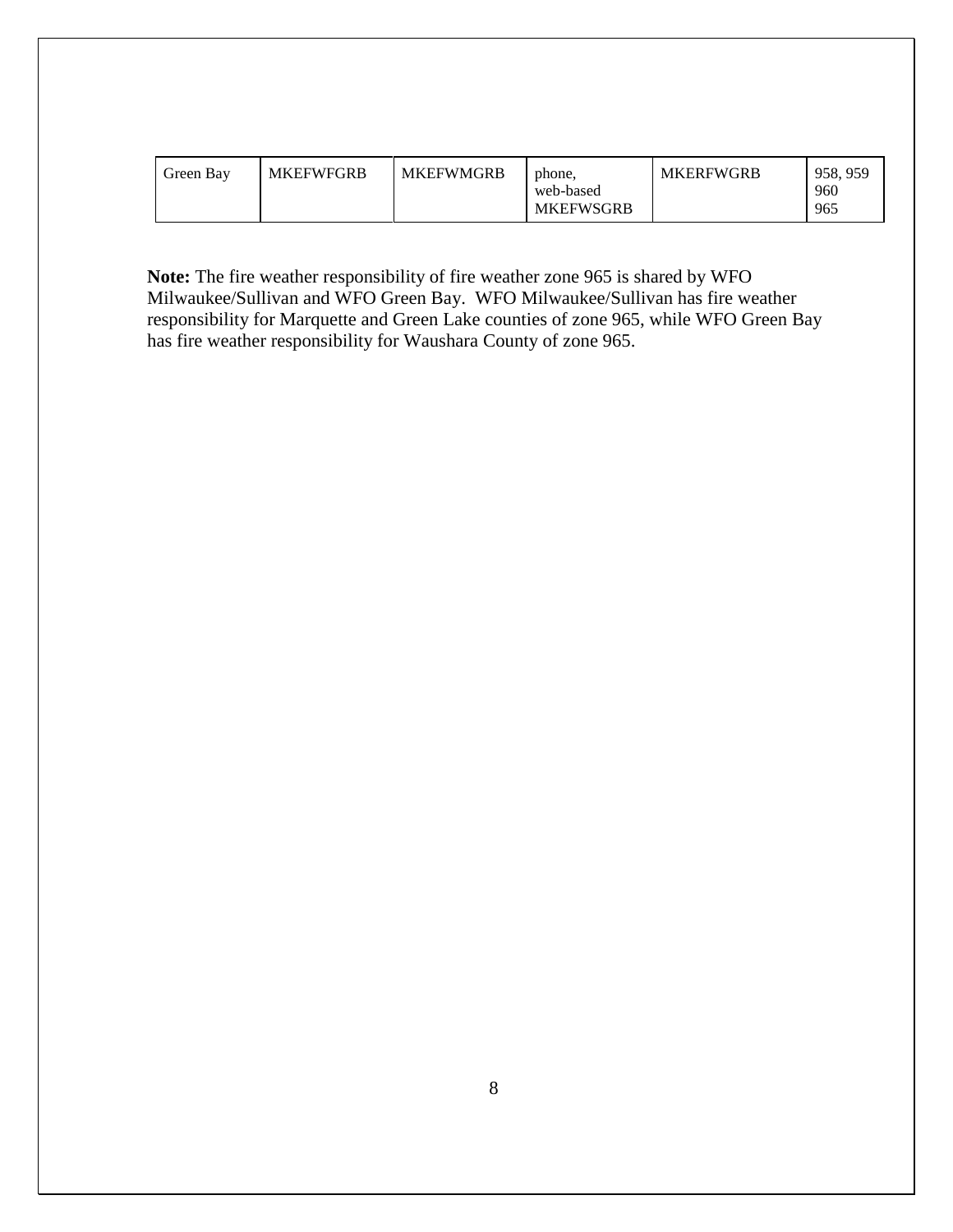

## **Figure 1. Forecast Areas**

## **Products Issued:**

- 1. Planning Forecasts
- 2. NFDRS Forecasts
- 3. Spot Forecasts
- 4. Fire Weather Watch
- 5. Red Flag Warning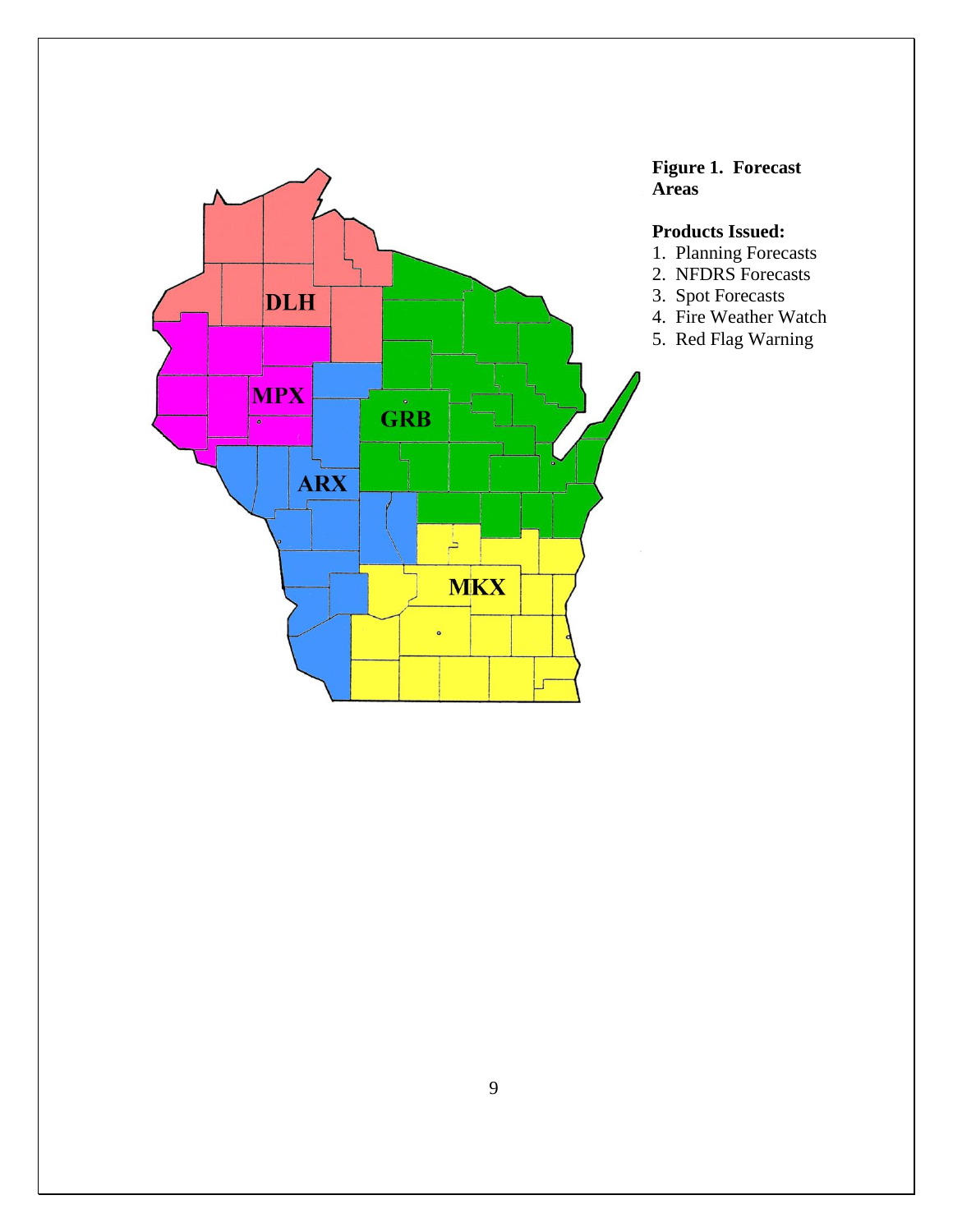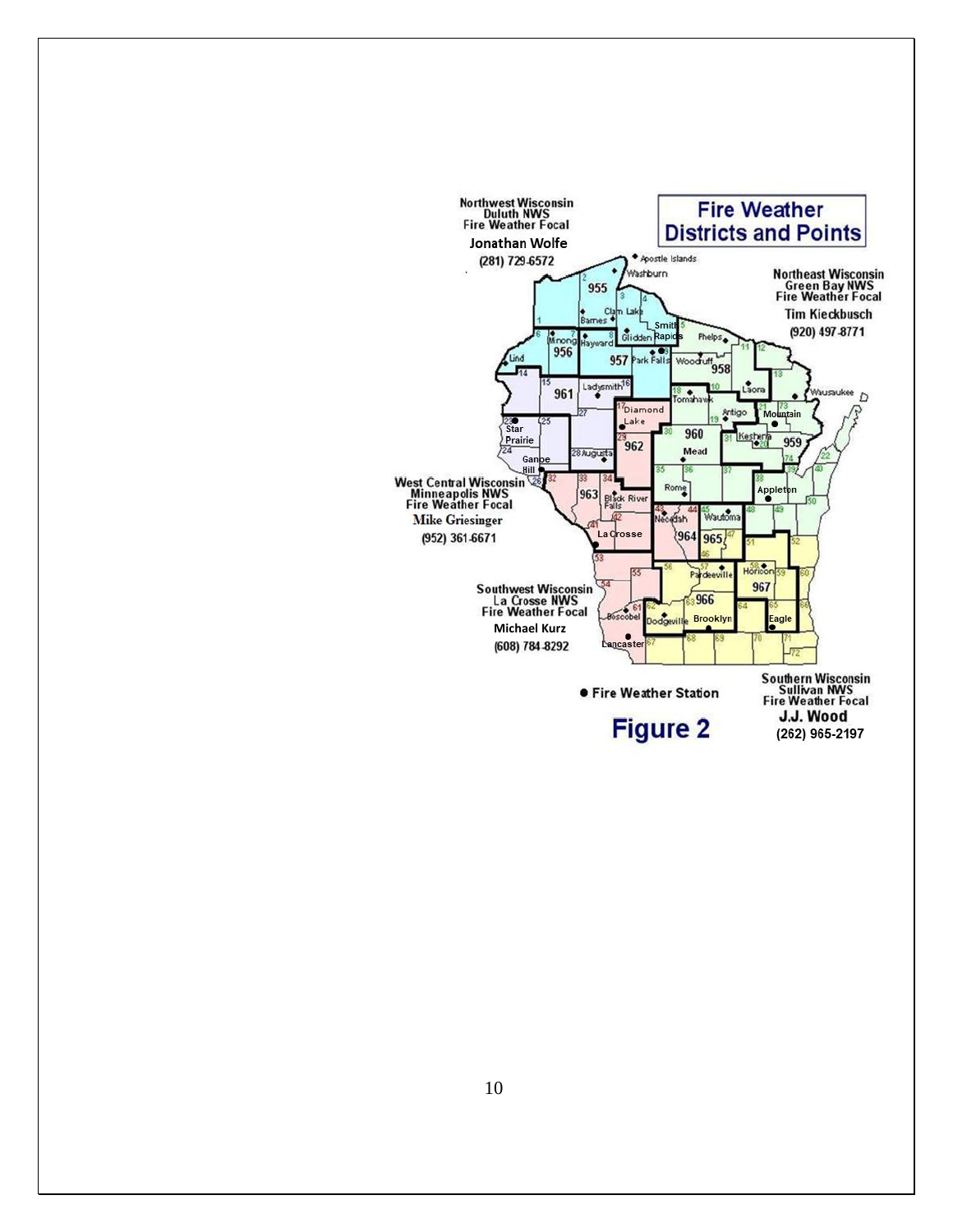### **1. Routine Fire Weather Planning Forecasts**

The Fire Weather Planning Forecast is a zone-type product used by land management personnel. It is primarily for input in decision-making related to pre-suppression and other planning. The decisions impact firefighter safety, protection of the public and property, and resource allocation.

The morning and afternoon Fire Weather Planning Forecast (AWIPS/WIMS product **MKEFWFMKX, MKEFWFGRB, MKEFWFARX, MSPFWFMPX** or **MSPFWFDLH**) will be broken down into 74 zones with a zone number assigned to each Wisconsin county (**Figure 2**). Many zones will usually be combined to form one forecast group. The morning and afternoon forecast will be entered into the NWS AWIPS computer system by 700 AM LT and 3-330 PM LT respectively. They are then available to users via WIMS, NWS office web sites, or Predictive Services web sites at the GACCs.

#### The elements in the narrative forecast are:

Headline (Required for Red Flag Warnings and Fire Weather Watches)

may also headline other significant weather concerns or changes.

#### Discussion

- written with enough detail to give users knowledge of weather causes during the forecast period. Brief enough to make radio dissemination as efficient as possible.
- provides frontal positions, movements and timing.
- serves as a vehicle to discuss reasoning for headlines or expected changes in critical parameters such as temperature, humidity, and wind.
- A note will be used, in this section, to alert for YouTube video briefings, or other special briefings, for the more critical fire weather days.

#### Sky/Weather

- sky and general weather conditions (Appendix F) including trends.
- as specific as possible on timing, duration and coverage of precipitation.
- as specific as possible on cloud coverage, type, and trends.

#### High and low temperature

temperature ranges should be kept as small as possible, around 5 degrees or less.

#### Relative humidity

- forecast daytime minimum and nighttime maximum.
- humidity ranges of 5 percent when RH is 40 percent or less; a maximum range of 10% can be used for RH greater than 40 percent.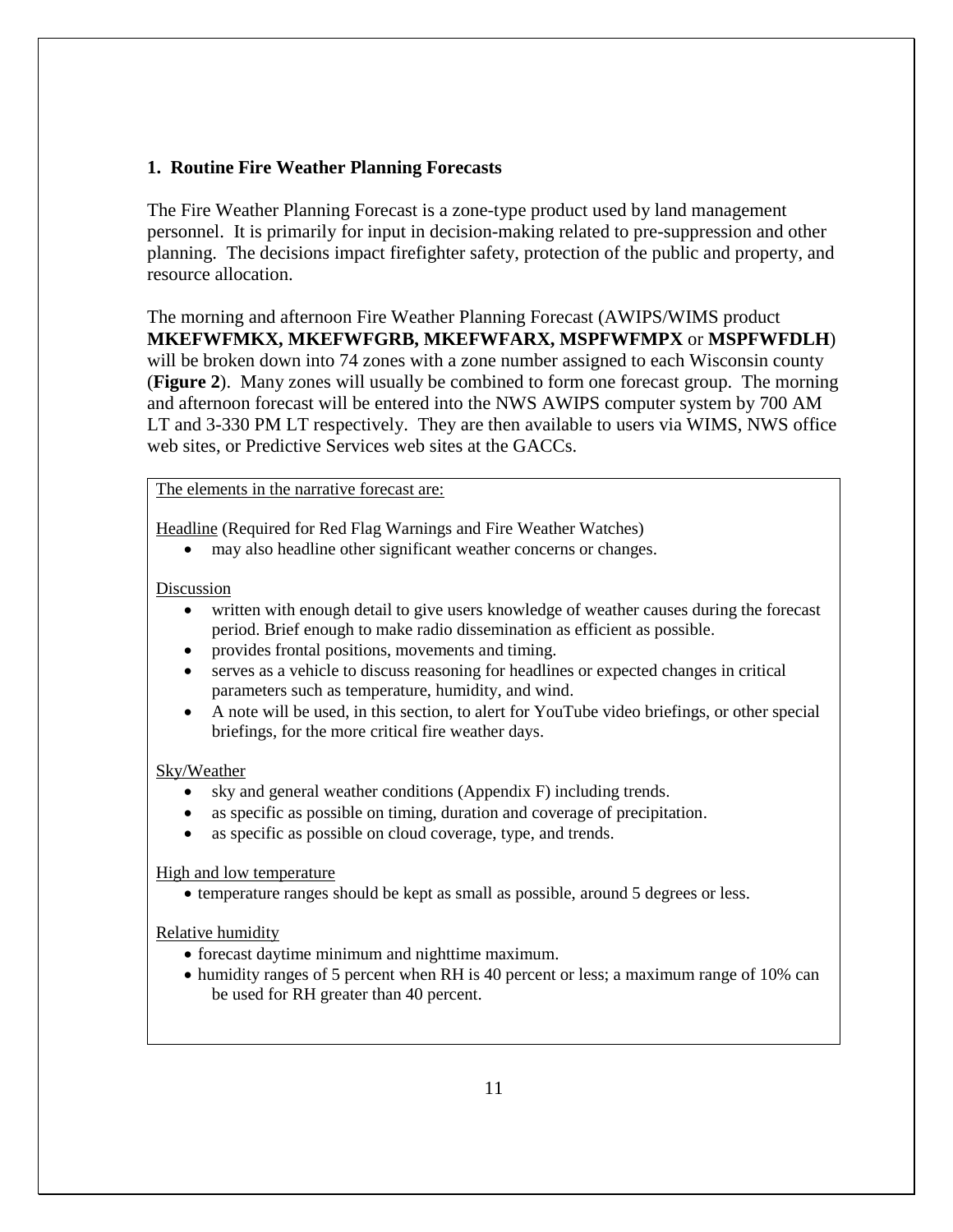#### 20-foot wind speed (mph) and direction

- as specific as possible on timing of significant speed and directional changes
- given in ranges of 5 mph or less and includes gusts
- forecast direction to nearest 8 cardinal compass points (northwest, north, southeast)

#### *Other elements included:*

#### Haines Index

- low level determined from the 950 850 MB level (about 1,000 ft to 5,000 ft.)
- attached to "DAY" periods
- provided by all NWS offices year-round (use Point-And-Click option to get Hourly Weather Graph. Select Haines Index option from Fire Weather parameters and select Submit).

#### Smoke Management parameters

- depth of the mixing layer. The average mixing height from 12 to 18 hours local time.
- attached to "DAY" periods
- transport winds (speed and direction) in the mixing layer dispersion index consisting of a number and a text ranking of poor, fair, good, or excellent (Appendix B explains the terms used in smoke management)
- provided by all NWS offices year-round (use Point-And-Click option to get Hourly Weather Graph. Select Mixing Height, Transport Winds and Ventilation Rate options from Fire Weather parameters and select Submit).

Hours of sunshine

• important for assessing probability of ignition of fine fuels (strong insolation can make them more likely to ignite)

#### Precipitation amount

coverage and expected amount

#### Extended forecasts

- added after each forecast group providing forecasts for the Day 3-7 period.
- Includes the following: sky/weather, temperature, with a wind forecast thru Day 7.

\*\*Optional elements in narrative forecasts may vary slightly between NWS offices

Examples of the morning and afternoon Fire Weather Planning Forecast are located on pages 13-16. The morning format includes the first three forecast periods, while the afternoon forecast will include an additional 4<sup>th</sup> period.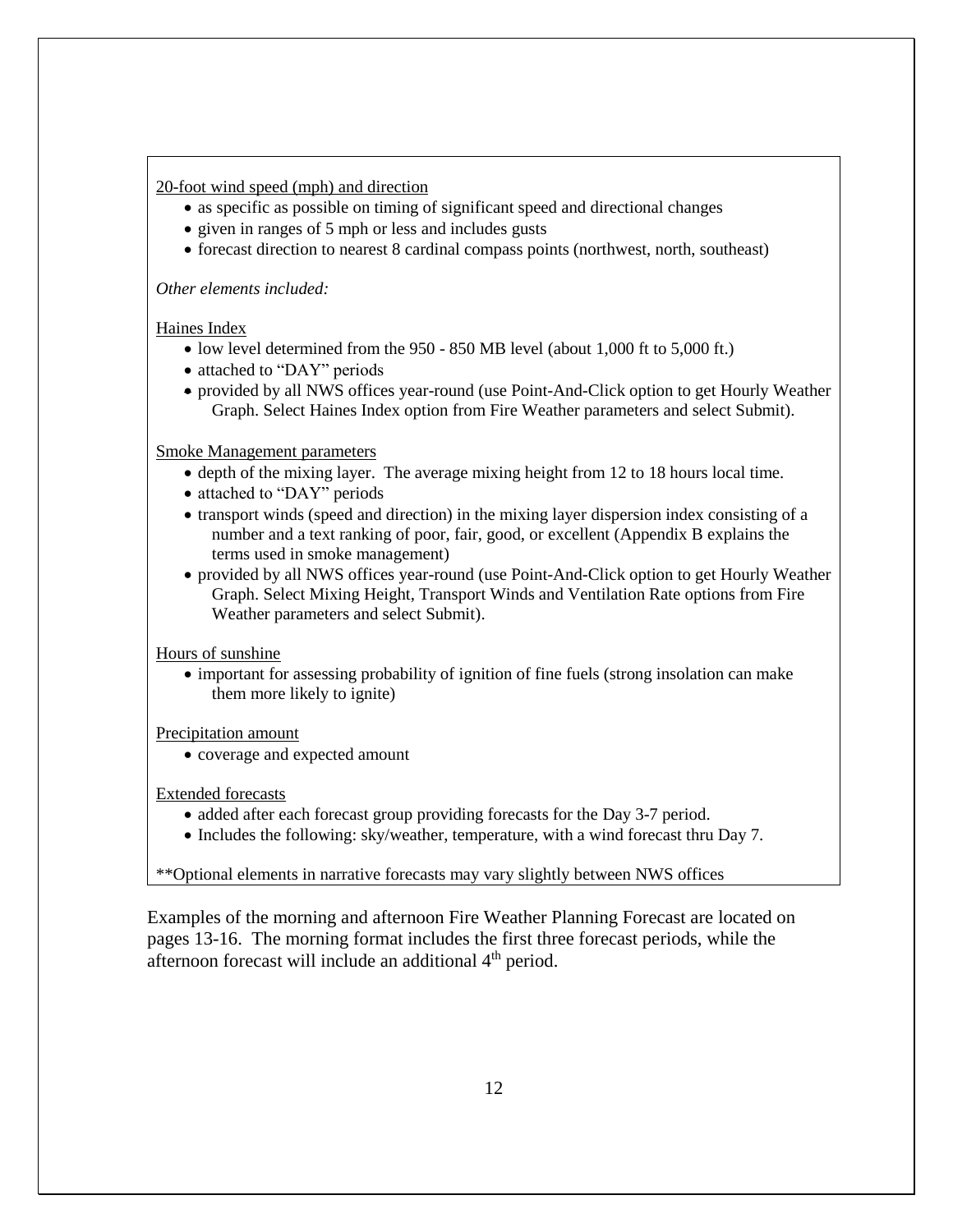#### **Morning Planning Forecast Example:**

FNUS53 KMKX 070925 FWFMKX

Fire Weather Planning Forecast for Southern Wisconsin National Weather Service Milwaukee/Sullivan WI 325 AM CST Tue Mar 7 2017

.DISCUSSION...

Strong low pressure north of Lake Superior will move toward Hudson Bay Canada. In the wake of the cold front that has exited eastern Wisconsin, very strong gradient winds, coupled with deep mixing and low dew points, will quickly dry things out.

Very windy conditions will continue into Wednesday, with cooler temperatures expected on northwest winds. The remainder of the week will be cool.

WIZ046-047-056-057-080015- Marquette-Green Lake-Sauk-Columbia-Including the cities of Montello, Westfield, Oxford, Neshkoro, Endeavor, Berlin, Princeton, Markesan, Baraboo, Reedsburg, Prairie Du Sac, Sauk City, Portage, Columbus, Lake Wisconsin, and Lodi 325 AM CST Tue Mar 7 2017 .TODAY... Sky/weather.........Partly sunny. Slight chance of rain showers after 1700. Chance of showers 20 percent. Max temperature.....46-51. Min humidity........30-35 percent. 20-foot winds.......Southwest winds 18 to 23 mph with gusts to around 45 mph. Haines Index........5 or moderate. Hours of Sun........7 Hours. Precipitation.......Isolated trace to 0.05 inch amounts. Mixing Height.......Around 9100 ft AGL (Ave 12-6 PM). Transport winds.....West around 39 mph (Ave 12-6 pm). Smoke dispersal.....Around 313000 or excellent (Ave 12-6 PM). .TONIGHT... Sky/weather.........Partly cloudy. Chance of rain showers until 1900, then slight chance of rain showers until 2400. Chance of showers 30 percent. Min temperature.....27-32. Max humidity........65-70 percent. 20-foot winds.......West winds 15 to 20 mph. Gusts up to 35 mph increasing to 45 mph early in the morning. Precipitation.......Isolated Trace to 0.05 inch amounts. .WEDNESDAY... Sky/weather.........Mostly sunny. Max temperature.....38-43. Min humidity........27-32 percent. 20-foot winds.......West winds 19 to 24 mph with gusts to around 45 mph. Haines Index........5 or moderate. Hours of Sun........10 Hours. Precipitation.......None. Mixing Height.......Around 5500 ft AGL (Ave 12-6 PM). Transport winds.....West around 40 mph (Ave 12-6 pm).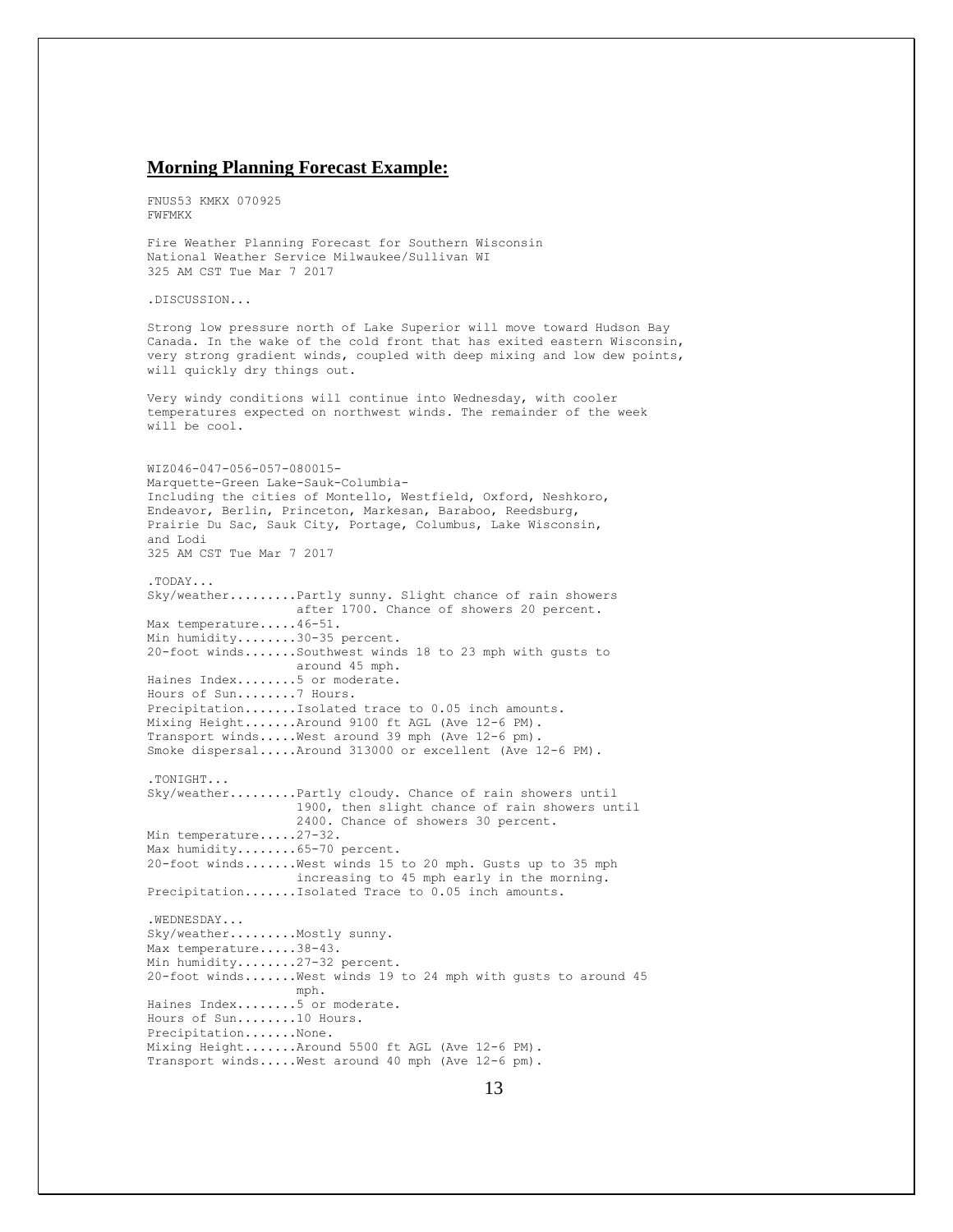Smoke dispersal.....Around 195000 or excellent (Ave 12-6 PM).

.FORECAST DAYS 3 THROUGH 7... .WEDNESDAY NIGHT...Partly cloudy. Lows 20 TO 25. Northwest winds 11 to 16 mph with gusts to around 30 mph. .THURSDAY...Mostly cloudy. Highs 35 TO 40. Northwest winds 5 to 8 mph. .THURSDAY NIGHT...Partly cloudy. Lows 15 TO 20. Northwest winds 5 to 10 mph. .FRIDAY...Partly sunny. Highs 25 TO 30. North winds 6 to 11 mph. .FRIDAY NIGHT...Partly cloudy. Lows 10 TO 15. North winds 5 to 7 mph. .SATURDAY...Mostly cloudy. Slight chance of snow. Highs 25 TO 30. Northeast winds 5 to 7 mph. Chance of snow 20 percent. .SATURDAY NIGHT...Partly cloudy. Lows 15 TO 20. Northeast winds 5 to 6 mph. .SUNDAY...Partly sunny. Chance of snow. Highs 30 TO 35. Southwest winds 5 to 7 mph. Chance of snow 40 percent. .SUNDAY NIGHT...Mostly cloudy. Chance of snow. Lows 20 TO 25. South winds 5 to 7 mph. Chance of snow 50 percent. .MONDAY...Snow and rain likely. Highs 35 TO 40. Southeast winds 5 to 7 mph. Chance of precipitation 70 percent.  $S\$ *. . .(other zone groups and forecasts from the remainder of the NWS office's county area of responsibility).*   $$S$ 

#### **The Afternoon Planning Forecast:**

The afternoon planning forecast includes the same bulleted weather parameters as the morning planning forecast. The difference is a detailed, bulleted forecast is provided for the first four periods TONIGHT, TOMORROW, TOMORROW NIGHT and the NEXT DAY.

#### **Afternoon Planning Forecast Example:**

```
FNUS53 KMKX 082025
FWFMKX
Fire Weather Planning Forecast for Southern Wisconsin
National Weather Service Milwaukee/Sullivan WI
225 PM CST Wed Mar 8 2017
.DISCUSSION...The strong gusty west winds will gradually ease this
evening, as high pressure builds into the state. The high will bring
a lighter wind regime tonight into Thursday. A low pressure system
passing to our south will bring the chance for some light snow
on Thursday, mainly in the morning.
WIZ046-047-056-057-091215-
Marquette-Green Lake-Sauk-Columbia-
Including the cities of Montello, Westfield, Oxford, Neshkoro,
Endeavor, Berlin, Princeton, Markesan, Baraboo, Reedsburg,
Prairie Du Sac, Sauk City, Portage, Columbus, Lake Wisconsin,
and Lodi
225 PM CST Wed Mar 8 2017
.TONIGHT...
Sky/weather.........Partly cloudy until 0300, then mostly cloudy.
```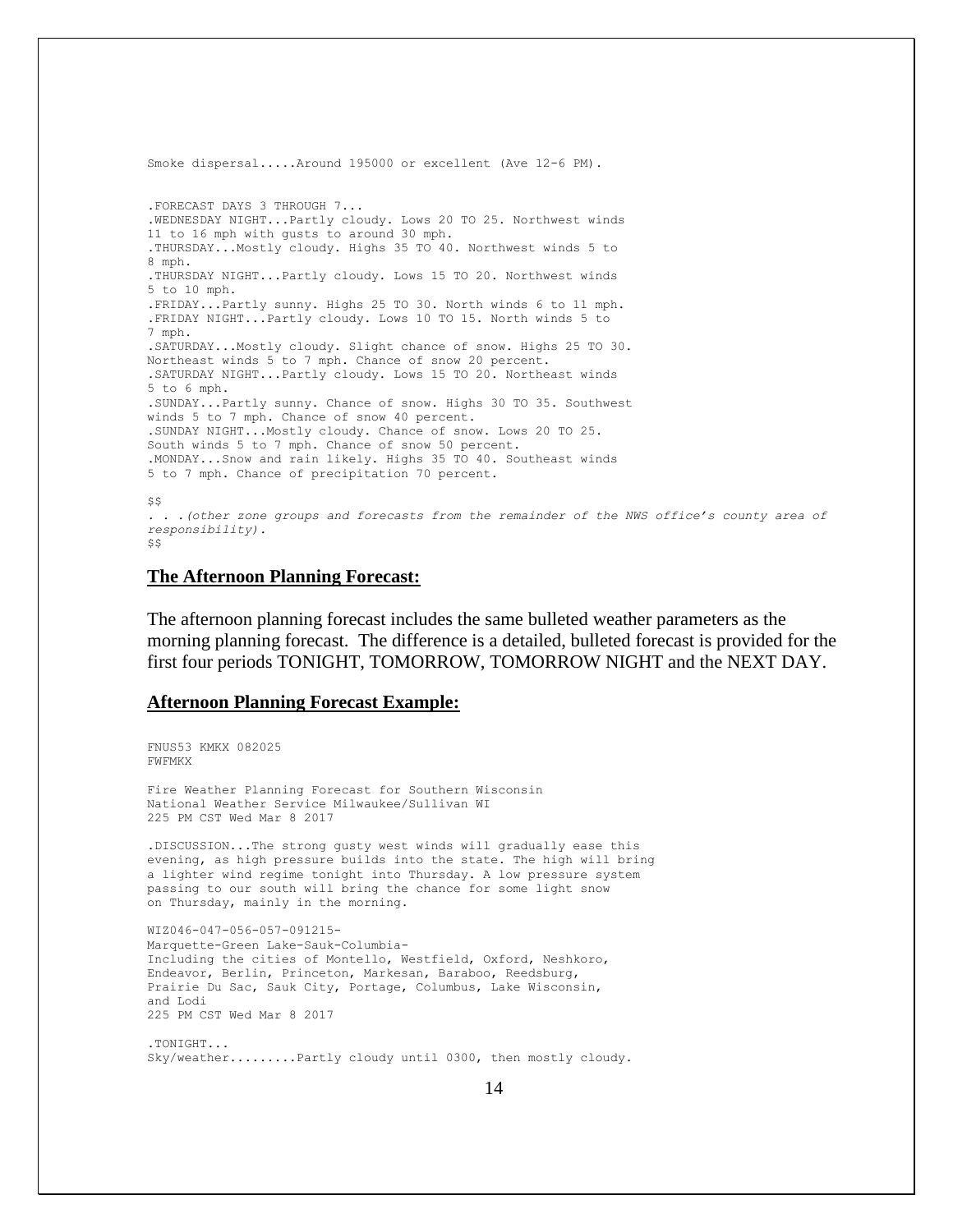Slight chance of snow after 0300 until 0500, then chance of snow. Chance of snow 40 percent. Min temperature.....21-26. Max humidity........63-68 percent. 20-foot winds.......West winds 15 to 20 mph with gusts to around 35 mph becoming northwest 5 to 10 mph after midnight. Precipitation.......Scattered Trace to 0.05 inch amounts. .THURSDAY... Sky/weather.........Mostly cloudy. Chance of snow until 0900, then slight chance of snow until 1100. Chance of snow 40 percent. Max temperature.....34-39. Min humidity........38-43 percent. 20-foot winds.......Northwest winds 5 to 9 mph. Haines Index........4 or low. Hours of Sun........2 Hours. Precipitation.......Scattered Trace to 0.05 inch amounts. Mixing Height.......Around 3100 ft AGL (Ave 12-6 PM). Transport winds.....Northwest around 12 mph (Ave 12-6 pm). Smoke dispersal.....Around 35000 or good (Ave 12-6 PM). .THURSDAY NIGHT... Sky/weather.........Mostly cloudy until 1900, then partly cloudy until 0300, then clear. Min temperature.....9-14. Max humidity........60-65 percent. 20-foot winds.......Northwest winds 8 to 13 mph. Gusts up to 30 mph. Precipitation.......None. .FRIDAY... Sky/weather.........Mostly sunny. Max temperature.....21-26. Min humidity........18-23 percent. 20-foot winds.......Northwest winds 10 to 15 mph with gusts to around 25 mph. Haines Index........5 or moderate. Hours of Sun........10 Hours. Precipitation.......None. Mixing Height.......Around 4900 ft AGL (Ave 12-6 PM). Transport winds.....Northwest around 19 mph (Ave 12-6 pm). Smoke dispersal.....Around 79000 or excellent (Ave 12-6 PM). .FORECAST DAYS 3 THROUGH 7... .FRIDAY NIGHT...Partly cloudy. Lows zero to 10 above. North winds 5 to 9 mph. .SATURDAY...Partly sunny. Highs 25 TO 30. North winds 5 to 7 mph. .SATURDAY NIGHT...Partly cloudy. Lows 10 TO 15. Northwest winds around 5 mph. .SUNDAY...Partly sunny. Highs 30 TO 35. North winds around 5 mph. .SUNDAY NIGHT...Mostly cloudy. Chance of snow. Lows 15 TO 20. East winds 5 to 7 mph. Chance of snow 50 percent. .MONDAY...Snow likely. Highs 30 TO 35. Northeast winds 5 to 9 mph. Chance of snow 70 percent. .MONDAY NIGHT...Partly cloudy. Slight chance of snow. Lows 15 TO 20. North winds 5 to 8 mph. Chance of snow 20 percent. .TUESDAY...Partly sunny. Highs 30 TO 35. Northwest winds 5 to 8 mph. .TUESDAY NIGHT...Mostly clear. Lows 15 TO 20. West winds 5 to 6 mph. .WEDNESDAY...Partly sunny. Highs 35 TO 40. Southwest winds 5 to 8 mph.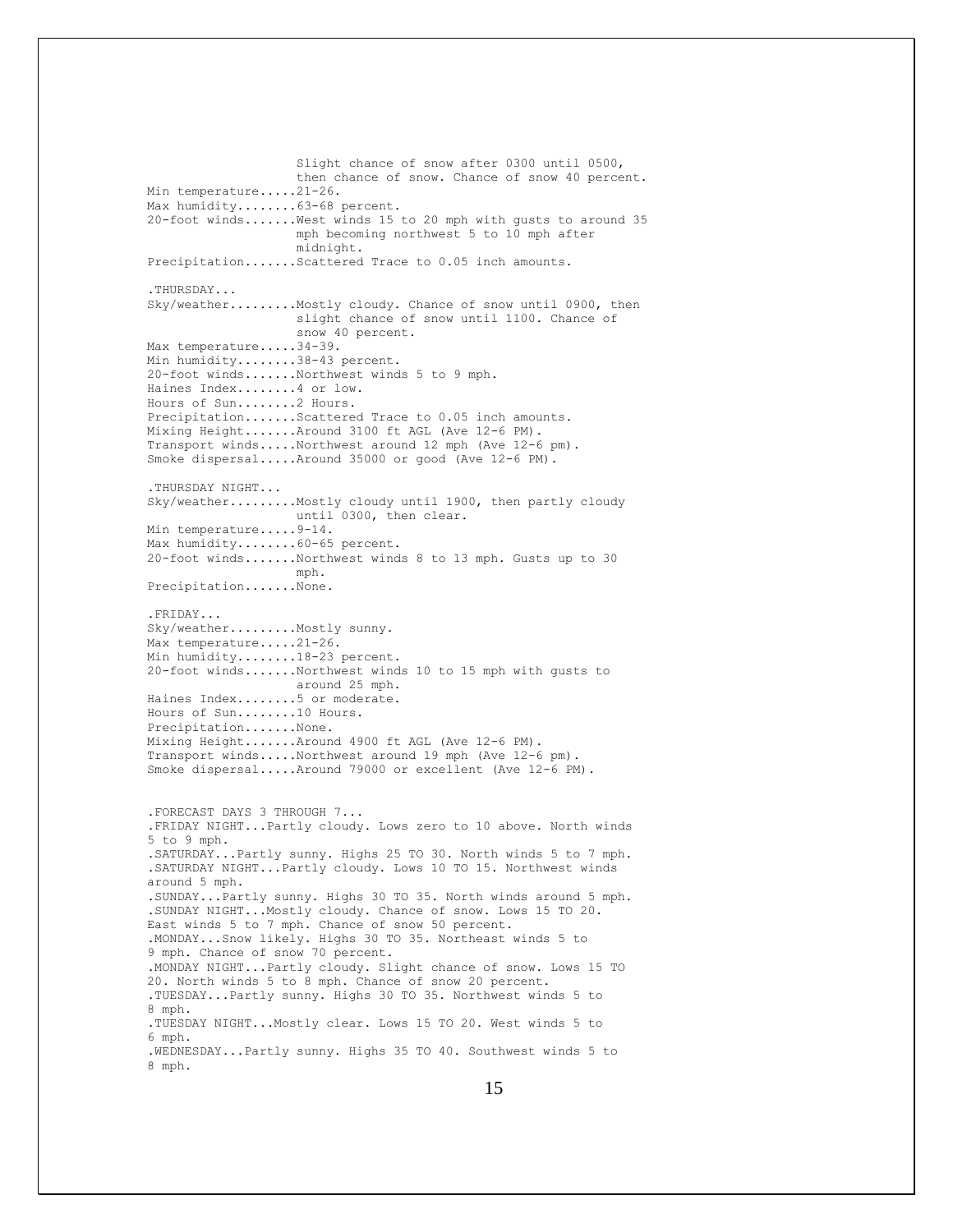\$\$ *(other zone groups and forecasts from the remainder of the NWS office's area).*  $S<sub>S</sub>$ 

#### **Updates to Fire Weather Planning Forecasts**

Updates and a reason for an update will be provided whenever forecast conditions become unrepresentative. Fire agencies are also encouraged to call their local NWS office when the forecast is unrepresentative, or the forecasts between NWS offices are sufficiently different at the geographical NWS borders to create uncertainty among the fire weather users. Additionally, updates will be made to the morning or afternoon Fire Weather Planning Forecasts for changes in Red Flag headlines (coordination required) which include:

- 1. New issuance of a Fire Weather Watch or Red Flag Warning.
- 2. Upgrading from a Fire Weather Watch to a Red Flag Warning.
- 3. Change an area outline of a Fire Weather Watch or Red Flag Warning.
- 4. Cancellation of a Fire Weather Watch or Red Flag Warning.

Also, updates will be made when the following conditions are met during a Fire Weather Watch or Red Flag Warning:

- 1. Precipitation occurrence or non-occurrence if different from the forecast.
- 2. Wind speed differs by more than 5 mph.
- 3. Temperature differs by more than 5 degrees Fahrenheit.
- 4. Relative Humidity differs by 5% or more.

#### **2. NFDRS point forecasts**

A point forecast will be issued for a fire weather user reporting an observation for any given day and must be entered into AWIPS before 3:30 PM CDT/2:30 PM CST (2030 UTC). The point forecasts are then used to calculate output from the National Fire Danger Rating System (NFDRS). The output is used by land management agencies to determine fire danger levels, staffing, and resource needs. NWS forecasters can retrieve this data under the AWIPS identifier **NMCFDICR**. Critical fire danger situations may exist when the energy release component (ERC) is 44 or higher in the q-fuel model (Jack Pine) and/or the 10-hour fuel moisture (10 H) is less than 10%.

Up to 37 point forecasts may be issued on a particular day statewide with high fire danger levels. But during wet periods or after green-up, there is considerably less point forecasts requested with land agencies. During periods of low fire danger, point forecasts may be terminated on weekends. In addition, after green-up in early June, and with the offering of a normal or wetter than normal summer, point and narrative forecasts may be terminated for all days until late summer, or when land agencies feel that point forecasts or narratives are again necessary.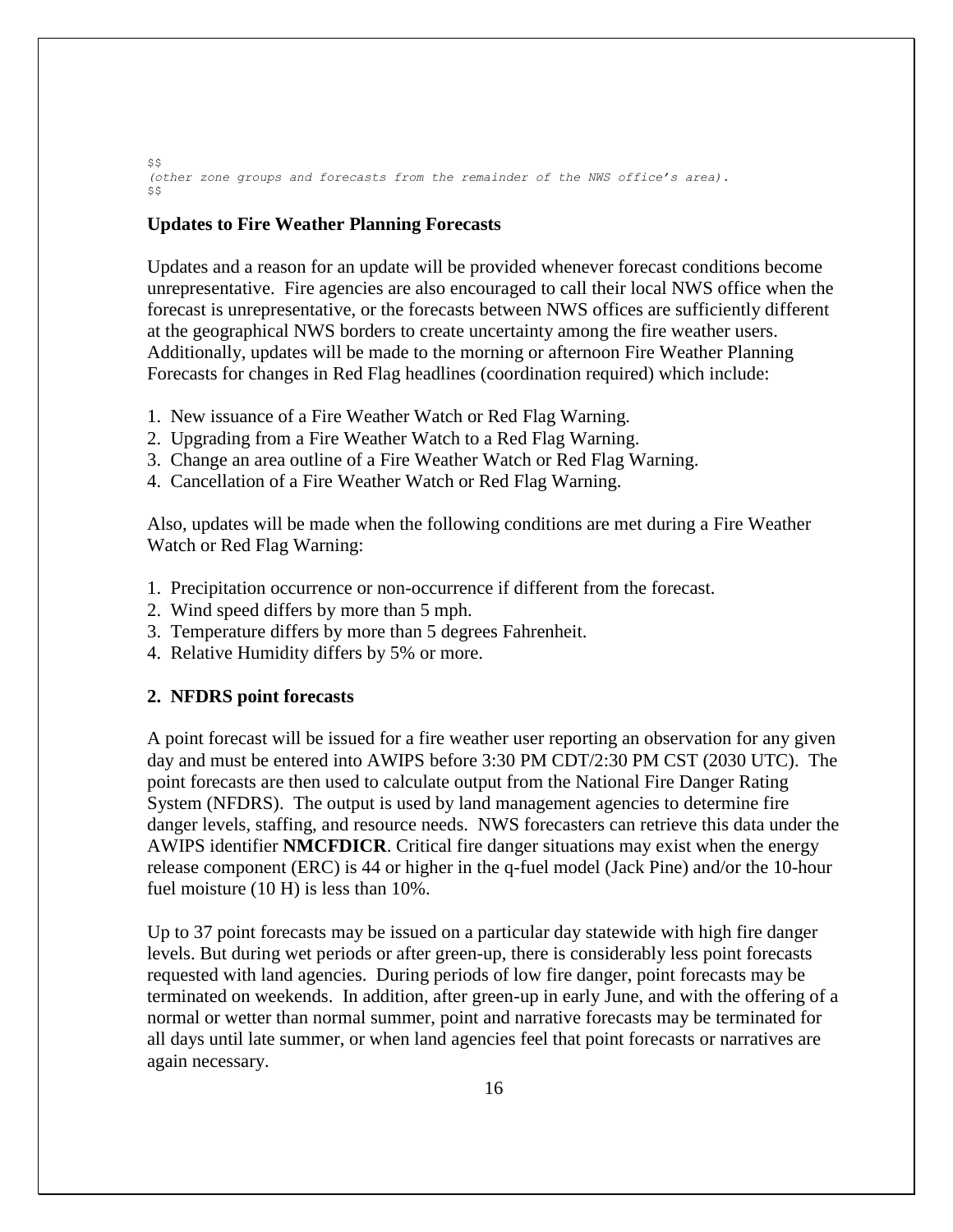A listing of observations from 1900 UTC is obtained from two separate transmissions at 1930 UTC and 2015 UTC. The transmissions are under the AWIPS identifier **NMCFWOCR**. After the point forecasts are issued, a third transmission of NMCFWOCR, at 2030 UTC, will list the point forecasts for that day. Point forecasts for NFDRS sites can be found under the identifiers MKEFWMMKX, MKEFWMGRB, MKEFWMARX, MSPFWMMPX or MSPFWMDLH. See **figure 2** for the location of NFDRS sites and **Table 2** for the format of the NFDRS forecasts. A catalog of all the NFDRS sites for Wisconsin is located in Appendix F.

#### **Table 2. Fire weather point forecast coding reference**

The format is: (commas but NO spaces)

#### **FCST,SSCCNN,YYMMDD,VT,W,TT,RH,L1,L2,DD,VV,M,TM,TN,HM,HN,P1,P2,WF**

 $STN \# code SSCCNN$  where  $SS = State (21 is MN) CC = County NN = station$ 

SSCCNN – 6-digit station number from above

YYMMDD - valid day of forecast - year/month/day (The forecast made on April 10, 2007 for the 11th would be 070411)

VT - Valid time (always a 13 for 1300 CST or 2 pm CDT)

W - State of the weather at 1300 CST tomorrow, as shown below:

| $=$ less than 1/8 clouds | $7 =$ snow/sleet<br>$4 = f \circ g$ |
|--------------------------|-------------------------------------|
|--------------------------|-------------------------------------|

| $= 1/8$ to 4/8 opaque clouds | $5 = \text{drizable}$ $8 = \text{shows}$ |  |
|------------------------------|------------------------------------------|--|

- $2 = 5/8$  to 7/8 opaque clouds  $6 = \text{rain}$  9 = thunderstorms
- 3 = cloudy (*Note: categories 5, 6, or 7 set NFDRS indices to zero*)
- $TT = temperature for 1300  $CST$  tomorrow$
- $RH$  = relative humidity for 1300 CST tomorrow
- \* L1 = lightning activity level (1400 CST today until 2300 CST). Always a "1" in Wisconsin
- \* L2 = lightning activity level (2300 CST today until 2300 CST tomorrow). Always a "1" in WI.
- $DD = wind direction at 1300 \, \text{CST}$  tomorrow (16 point compass)
- $VV = 20$  ft wind speed in mph at 1300 CST tomorrow
- $M = 10$  hr fuel moisture (input by the users and left blank by the forecaster). Two commas will be noted next to each other
- TM = maximum temperature from *1300 CST to 1300 CST*
- $TN =$  minimum temperature from 1300 CST to 1300 CST
- $HM = maximum$  humidity in percent from 1300 CST to 1300 CST
- HN = minimum humidity in percent from *1300 CST to 1300 CST*
- $P1 =$  pcpn duration in hours from 1300 CST today till 0500 CST tomorrow
- $P2 =$  pcpn duration in hours from 0500 CST tomorrow till 1300 CST tomorrow
- $WF$  = Wet Flag. A Y or N. It is used to indicate if fuels will be wet at 1300 CST. Use with

caution, a "Y" will set all NFDRS indices to ZERO! In most cases a "N" is recommended.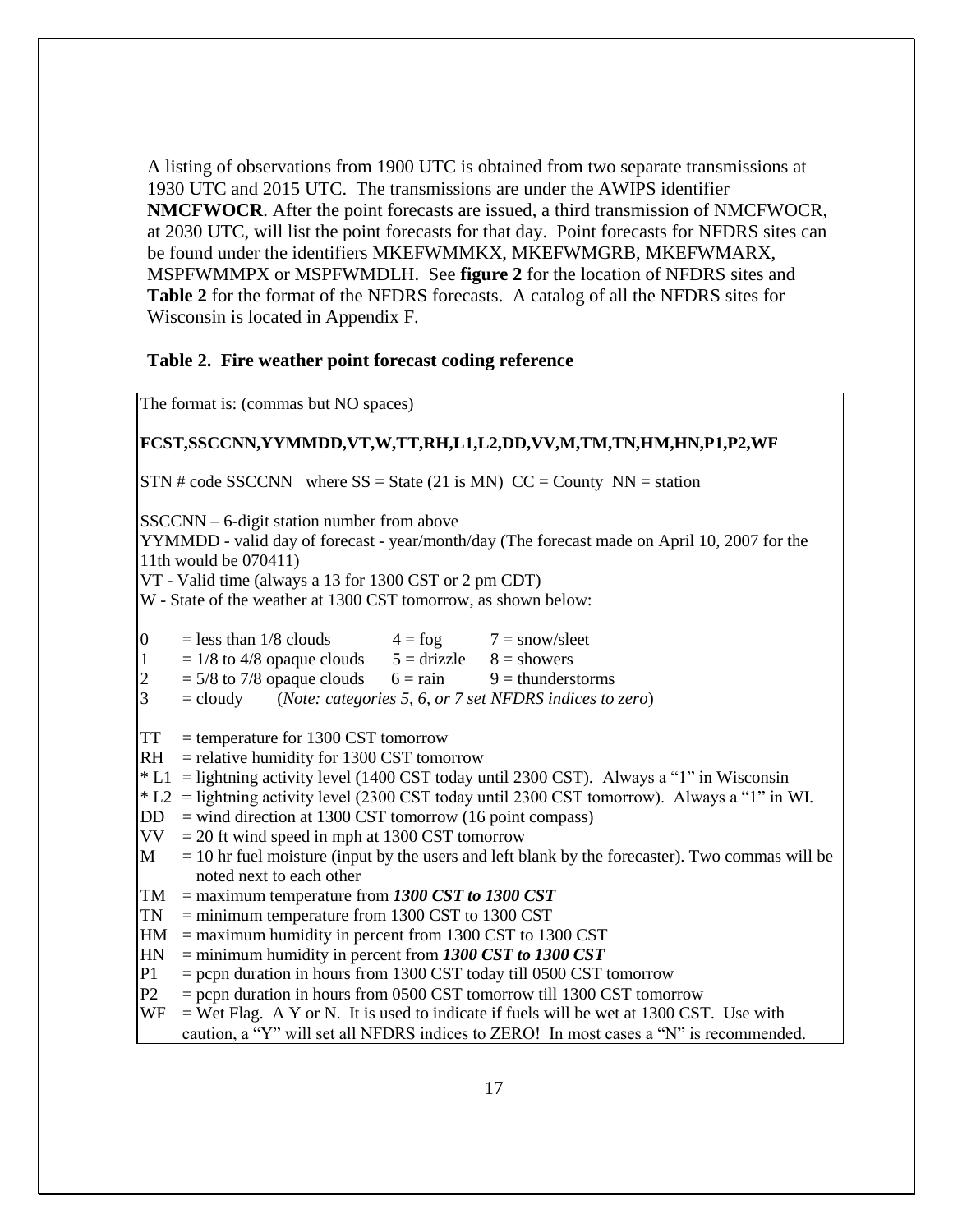#### **3. Spot forecasts**

**a) Criteria -** Spot forecasts are site specific forecasts in support of wildfire suppression and natural resource management. Spot forecasts for a wildfire will be treated with a priority similar to that of severe weather warnings. It is the responsibility of the requestor to indicate that the request is for wildfire suppression.

By [Interagency Agreement](https://www.weather.gov/media/akq/fire/2017_National_Agreement.pdf) and [NWSI 10-401,](http://www.nws.noaa.gov/directives/sym/pd01004001curr.pdf) the NWS will provide spot forecasts to any federal, state, tribal, or local official for support of a wildfire.

For non-wildfire purposes, resources permitting, the NWS will provide spot forecast service under the following circumstances and conditions:

- a. Upon request of any federal official who represents that the spot forecast is required under the terms of the [Interagency Agreement for Meteorological](https://www.weather.gov/media/akq/fire/2017_National_Agreement.pdf)  [Services](https://www.weather.gov/media/akq/fire/2017_National_Agreement.pdf) and [NWSI 10-401.](http://www.nws.noaa.gov/directives/sym/pd01004001curr.pdf)
- b. Upon request of any state, tribal, or local official who represents that the spot forecast is required to carry out their wildland fire management responsibilities in coordination with a federal land management agency participating in the [Interagency Agreement for Meteorological Services.](https://www.weather.gov/media/akq/fire/2017_National_Agreement.pdf)
- c. Upon request of any public safety official who represents that the spot forecast is essential to public safety. A "public safety official" is an employee or contract agent of a government agency at any level (federal, state, local tribal, etc.) charged with protecting the public from hazards, including wildland fires of whatever origin and/or other hazards influenced by weather conditions such as hazardous material release.

The NWS will not provide spot forecasts to private citizens or commercial entities not acting as an agent of a government agency.

Requestor Identification - The requestor for each spot forecast must provide the following information before a spot forecast can be issued.

- a. Name
- b. Government agency
- c. Address and phone number
- d. Representation as to the reason for the spot forecast, which must be one of the reasons indicated above.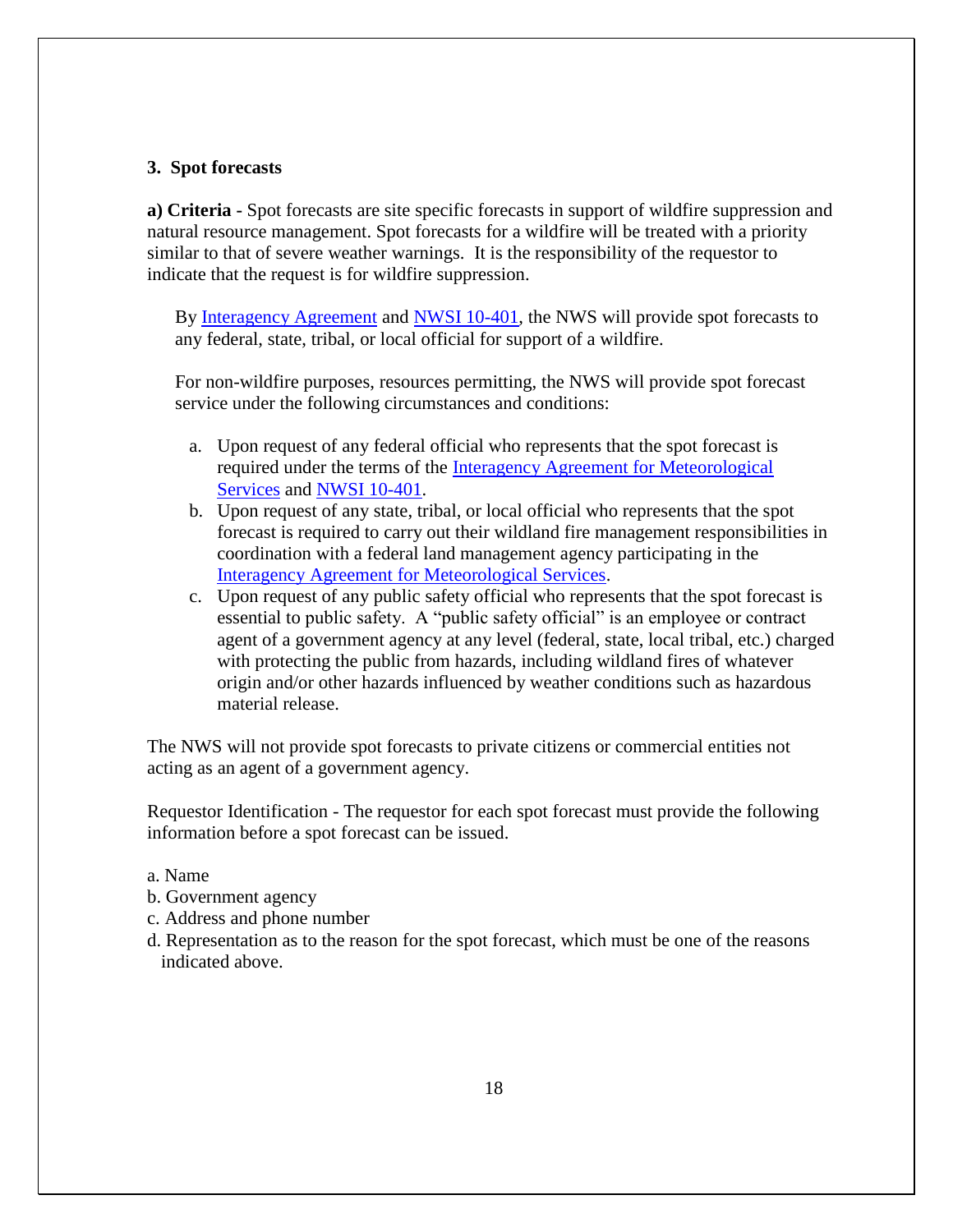A current on-site weather observation should accompany the forecast request. The requestor should specify how the wind measurement was obtained (20-foot or eye-level). In the case of a wildfire or prolonged prescribed burn, updated observations should be provided during the course of the event. Land management personnel should contact the servicing NWS office if forecast conditions appear unrepresentative of actual weather conditions. Spot forecasts should be considered one-time requests and are not routinely updated unless representative observations are available to the forecaster. Feedback from land management personnel is also encouraged during or after the burn.

Users are asked to read the Fire Weather Planning Forecast before making a spot forecast request. To hold the number of spot forecasts to a manageable level, internal coordination and planning should be done by user agencies making forecast requests.

**b) Content and Format -** The standard format for wildfire spots includes the following: headlines (Red Flag Warning or Fire Weather Watch) explaining what, when, where and why; discussion, sky/weather, temperature, relative humidity, and wind. Other optional elements may also be provided. See example below.

The content of non-wildfire spots should conform to the standard format for wildfire spots, though the content and number of forecast periods may be different, as determined by the requestor. Users should be as specific as possible when making a forecast request.

To aid in making smoke management decisions, requestors may now request HYSPLIT trajectory data as part of their Spot Forecast request. More detailed information and instructions can be found in Appendix B, HYSPLIT Requests.

**c) Procedures -** The NWS Spot [Forecast Request website](http://www.weather.gov/spot/) is the national standard for requesting, issuing, and retrieving spot forecasts. This website will be used for all spot forecast information across the country. Spot forecasts can also be requested by phone or fax, as a backup to the Spot Forecast website. A phone call must accompany the fax request, so the forecaster is aware of the request.

The requesting agency should provide information about the location, topography, fuel type(s), size, ignition time, and a contact and telephone number of the responsible land management official. When possible, a representative weather observation should accompany the request. As indicated above in section 3a, requestor information justifying the spot forecast request must also be provided for the forecast request to be honored.

Feedback to the NWS office providing the spot forecast is highly encouraged, and can be submitted via the feedback option on the [NWS Spot Forecast Monitor website.](http://www.weather.gov/spot/)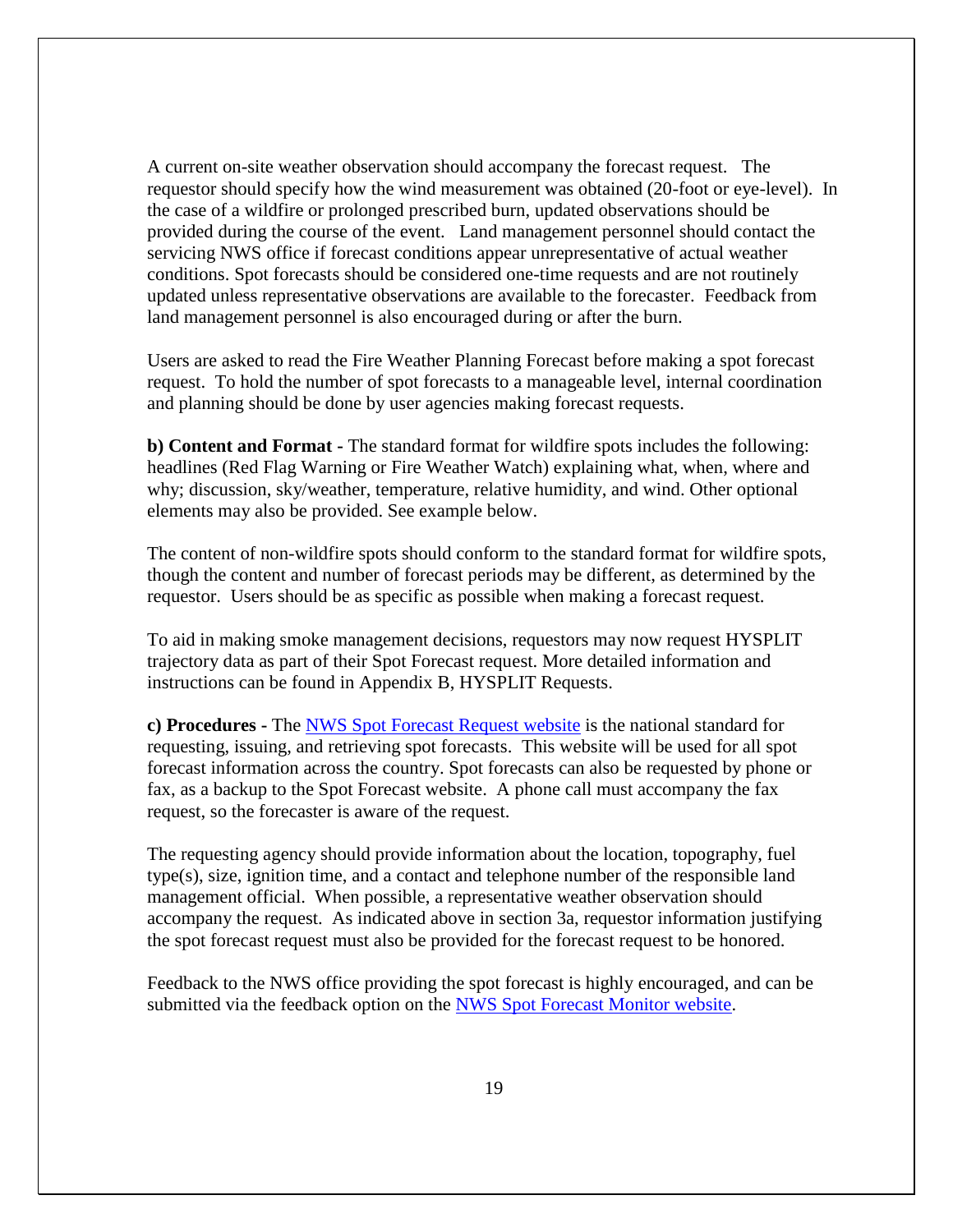#### **See figure 3 below for an example of a spot weather forecast:**

FNUS73 KMKX 141209 FWSMKX

Spot Forecast for Blue River Sand Barrens Prescribed Burn...WDNR National Weather Service La Crosse WI 1034 AM CST Wed Feb 22 2017

Forecast is based on ignition time of 1100 CST on February 22. If conditions become unrepresentative...contact the National Weather Service.

Please contact our office at (608) 784-8292 if you have questions or concerns with this forecast.

.DISCUSSION...A weak area of low pressure will be passing north of the area today, with a cold front swinging through your burn around 5-6 pm. This will swing the winds from the southwest more to a westerly direction. Meanwhile, look for some gustiness in the wind through the afternoon. A few patches of clouds will also be seen from time to time, but it will remain precipitation-free. Plan on minimum RH values in the 35-40% range. Cooler air will filter into the area tonight, as high pressure drifts southeast into the area.

#### .TODAY...

| Sky/weatherMostly sunny.                           |  |          |       |                         |          |       |                                                          |
|----------------------------------------------------|--|----------|-------|-------------------------|----------|-------|----------------------------------------------------------|
| TEMPERATURE 61 at ignition Max 70.                 |  |          |       |                         |          |       |                                                          |
|                                                    |  |          |       |                         |          |       | RH47 percent at ignitionMin 39 percent.                  |
|                                                    |  |          |       |                         |          |       | WIND (20 FT)Winds southwest at 8 qusting 18 mph at       |
|                                                    |  |          |       |                         |          |       | ignitionbecoming west southwest 8 qusting                |
|                                                    |  |          |       |                         |          |       | 18 mph in the afternoon.                                 |
| CWR0 percent.                                      |  |          |       |                         |          |       |                                                          |
|                                                    |  |          |       |                         |          |       | MIXING HEIGHT1100 ft AGL at ignitionincreasing to        |
|                                                    |  |          |       |                         |          |       | 2400-4200 ft AGL in the afternoon.                       |
| TRANSPORT WINDSSouthwest 9 to 18 mph increasing to |  |          |       |                         |          |       |                                                          |
|                                                    |  |          |       | 24 to 32 mph.           |          |       |                                                          |
|                                                    |  |          |       |                         |          |       | SMOKE DISPERSALFair /20100 knot-ft/ at ignition. Maxfair |
|                                                    |  |          |       |                         |          |       | /28900 knot-ft/ increasing to excellent                  |
|                                                    |  |          |       | (74200-118600 knot-ft). |          |       |                                                          |
|                                                    |  |          |       |                         |          |       |                                                          |
| TIME (CST) 11A 12P 1PM 2PM 3PM 4PM 5PM             |  |          |       |                         |          |       |                                                          |
| SKY (%)19 18 17 16 16 14                           |  |          |       |                         |          |       | 13                                                       |
| WEATHER COV                                        |  |          |       |                         |          |       |                                                          |
| WEATHER TYPE                                       |  |          |       |                         |          |       |                                                          |
| TSTM COV                                           |  |          |       |                         |          |       |                                                          |
| $CWR$ 0                                            |  | $\Omega$ |       | $0\quad 0\quad 0$       |          | 0     | 0                                                        |
| $TEMP$ 61                                          |  | 64       | 68 70 |                         | 70 68 64 |       |                                                          |
| RH47                                               |  | 45       | 42 39 |                         | 41       | 43 50 |                                                          |
| 20 FT WIND DIRSW                                   |  | SW       | SW SW |                         | SW       | SW    | W                                                        |
| 20 FT WIND SPD8 8                                  |  |          | 8     | 8                       | 8        | 8 8   |                                                          |
| 20 FT WIND GUST.18 18                              |  |          | 18    | 18                      | 18       | 18    | 15                                                       |
|                                                    |  |          |       |                         |          |       |                                                          |
| .TONIGHT                                           |  |          |       |                         |          |       |                                                          |
|                                                    |  |          |       |                         |          |       |                                                          |
| Sky/weatherPartly cloudy.                          |  |          |       |                         |          |       |                                                          |
| TEMPERATUREMin 37.                                 |  |          |       |                         |          |       |                                                          |
|                                                    |  |          |       |                         |          |       |                                                          |
| RHMax 96 percent.                                  |  |          |       |                         |          |       |                                                          |
| WIND (20 FT)Northwest winds 5 to 7 mph.            |  |          |       |                         |          |       |                                                          |

CWR.................0 percent.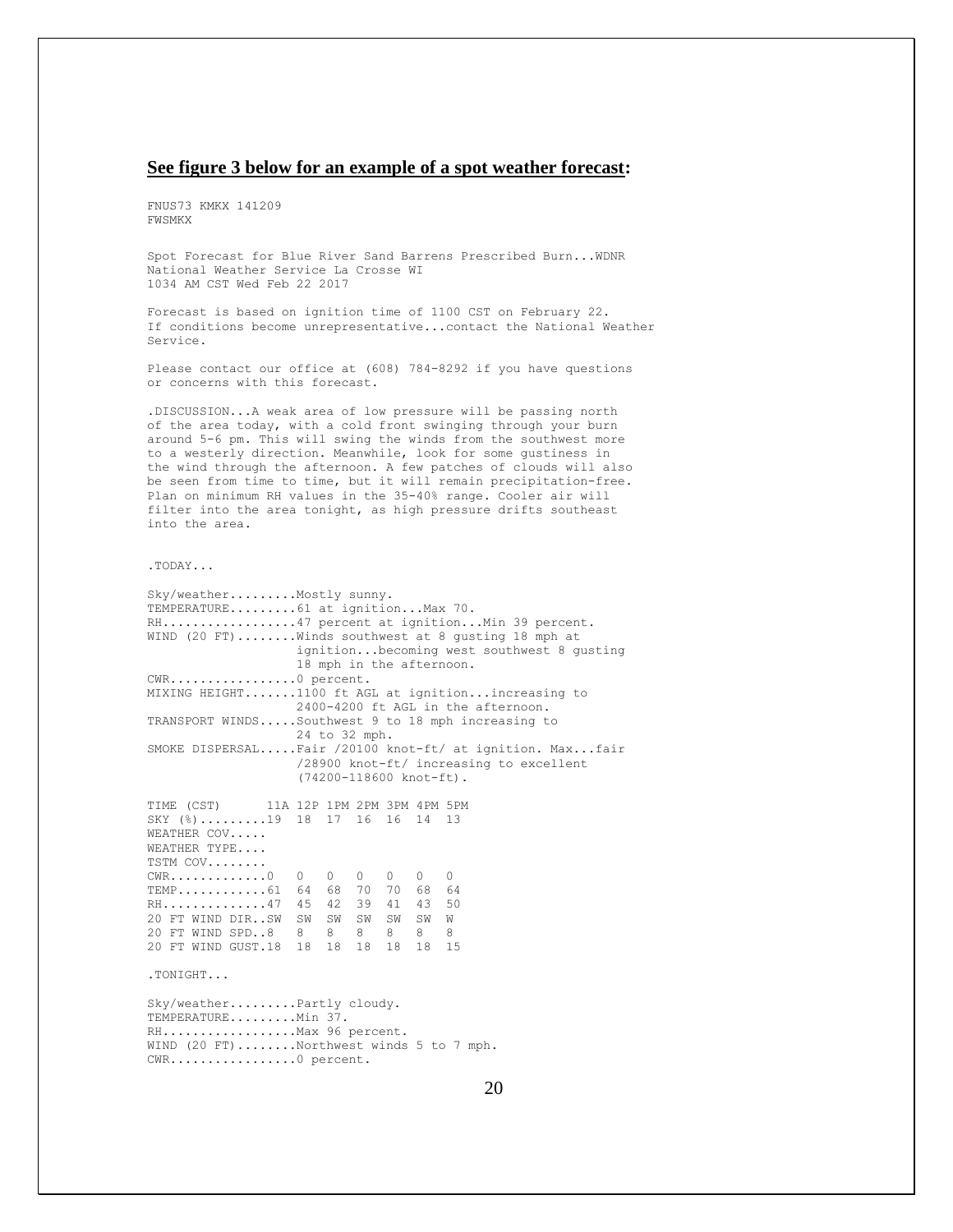```
MIXING HEIGHT.......Decreasing to 300-800 ft AGL in the late evening
                 and overnight. 
TRANSPORT WINDS.....West 12 to 20 mph shifting to the northwest 8 
                 to 9 mph after midnight. 
SMOKE DISPERSAL.....Poor to good (2100-52000 knot-ft). 
TIME (CST) 6 PM 8 PM 10 PM MIDNGT 2 AM 4 AM 
SKY (%).........12 14 17 20 35 49
WEATHER COV..... 
WEATHER TYPE....NONE NONE NONE NONE NONE NONE 
TSTM COV.........<br>CWR.............0
CWR.............0 0 0 0 0 0 
TEMP............60 53 48 46 43 40 
RH...............58 71 83 83 89 92
20 FT WIND......W 5 W 5 W 5 W 6 NW 5 NW 5 
20 FT WIND GUST.10 10 10 10 
SSForecaster...DS
Requested by...Nate Fayram
Type of request...PRESCRIBED
.TAG 1702626.0/ARX
.EMAIL Nathan.Fayram@wisconsin.gov
```
#### **Figure 3. Example of a standardized spot weather forecast for a prescribed burn or wildfire.**

#### **4. Fire Weather Watches and Red Flag Warnings**

NWS offices will issue Fire Weather Watches and Red Flag Warnings when the combination of dry fuels and weather conditions support extreme fire danger. The WDNR and USFS are responsible for keeping the NWS aware of fuel conditions that could lead to extreme fire danger. The NWS will coordinate with these primary user agencies prior to issuing Fire Weather Watches and Red Flag Warnings. See the call list under section 4. C. – Procedures.

User agencies will handle all public and media questions about fire potential and danger. The NWS will answer questions only about weather conditions and will not comment on fire conditions.

The issuance of these products is typically a two-stage process.

#### **A. Fire Weather Watch**

A Fire Weather Watch is issued when there is a reasonable level of confidence for the development of a red flag event. A watch will be issued 18 to 72 hours in advance of the expected onset of criteria. Red flag criteria are listed below. All four of the following weather conditions, including the dryness of the fuels, should be met for a watch to be issued. These criteria are subjective guidelines, so watches and warnings may be issued by the NWS offices for lesser criteria, assuming the WDNR and the USFS agree that critical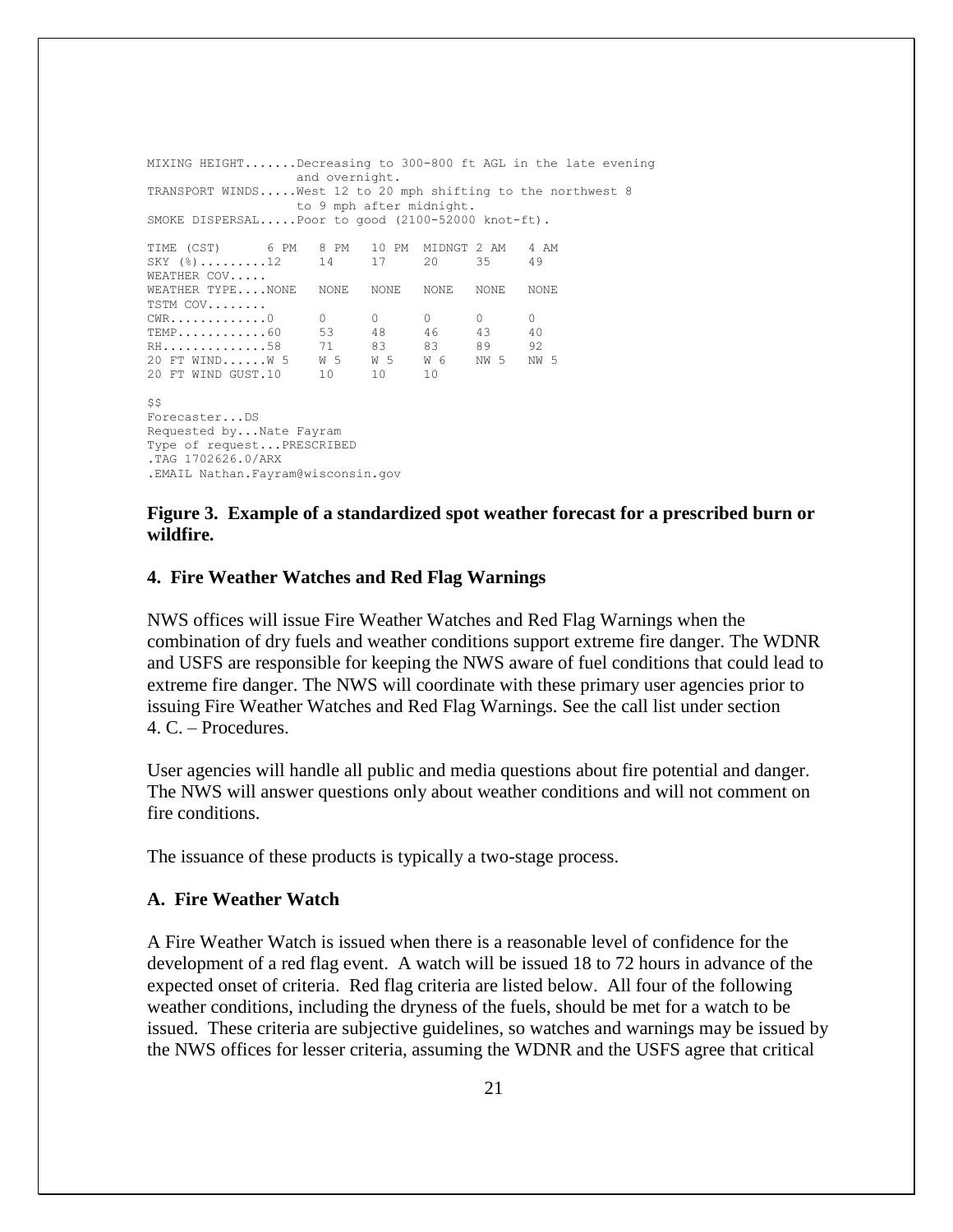fire weather conditions will occur. See the highlighted text below:

- 1. Sustained ten-minute winds at the 20-foot level are at or above 15 mph.
- 2. Minimum relative humidity at or less than 25 percent.
- 3. Temperatures at or greater than 75 degrees F.
- 4. The dryness of the fuels will be determined by analyzing the Fine Fuel Moisture Code (FFMC) of the Canadian Forest Fire Danger Rating System (CFFDRS). Fire season 2022 will be another year in using FFMC. When the FFMC reaches 92, this will be the trigger point for agencies to collaborate to determine if a Red Flag should be issued. A FFMC of 94 or higher has been identified as the predictable level that would commonly represent a Red Flag warning.
- NOTE: Basic fuels thresholds for use during summertime (after green-up) Red Flag events have been determined. The CFFDRS Build-Up Index (BUI) has shown the best correlation with summertime fuels and fires. Similar to the ERC, two fuel thresholds will be used: One that will be used to determine if Red Flag coordination needs to occur, and another that represents critically dry conditions. These may be changed in the future, if the WDNR and USFS feel that these values are not representative.

CFFDRS BUI of  $100<sub>+</sub> =$  Coordination guideline (if values are less than 100, fuels are probably too moist for a summertime project fire).

CFFDRS BUI of  $110+$  = Fuels are critically dry and conducive to project fires.

#### **Other factors which may be considered if any of the above are marginal:**

- A dry slot will affect the area.

- NFDRS Energy Release Component (ERC) of 44 or higher in Q-fuel model.
- NFDRS values are in the high to extreme categories.
- The surface dew point depression (best indicator of high fire danger) is more than 40 F.
- The 850 mb dew point depression is greater than 18F (10C).
- It is before spring green-up (usually by June  $1<sup>st</sup>$ ).
- It is after the fall color change or a killing frost.
- The area has been in a dry spell for a week or more.
- Dry lightning is anticipated (rare, except during periods of drought).
- Frequent wind gusts in excess of 25 mph are expected.
- Gusty winds in excess of 35 mph (low end threshold), or in excess of 45 mph (high end threshold), are expected. This can result in trees falling on power lines, causing power lines to break and sparking fires.
- 10-hour fuel moisture is less than 10%.
- Extreme behavior on prescribed burns in the area the past several days.
- Haines Index values are in the moderate to high category (5 or 6).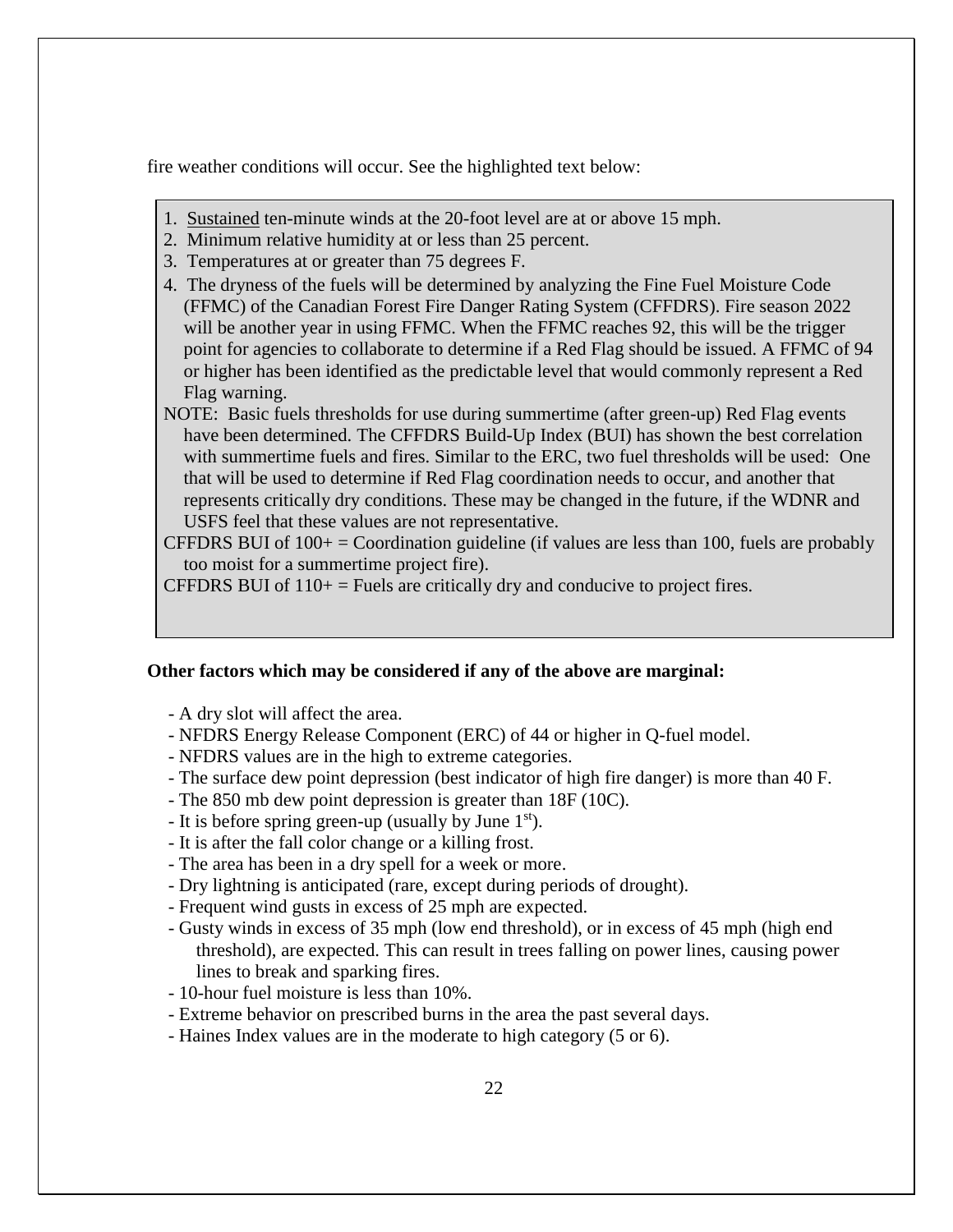#### **The most common red flag or near red flag synoptic weather situations:**

- Strong low pressure moving from the north or central U.S. Rockies to Lake Superior, or a strong Alberta Low tracking to near Lake Superior. Both situations require a windy dry slot associated with a low level jet.

- A departing Hudson Bay High Pressure replaced by the strong low pressure scenario. The high pressure area provides Wisconsin with dry easterly winds and subsiding air. This will effectively dry out the

fuels.

#### **Fire Weather Watch coordination and issuance:**

- NWS offices will coordinate the issuance, change, and cancellation of Fire Weather Watches with the WDNR and USFS.

- **All NWS offices will coordinate weather conditions internally via the shared DSS Packet for Fire Weather Watch Coordination.** Chat software or telephone can be used in addition to the DSS Packet. If critical weather conditions are expected, **one** NWS contact person will email the DSS Packet to the WDNR (usually) and USFS, and then contact them via telephone for fuel conditions using the phone list provided herein.

- If fuel coordination between the WDNR and USFS has not taken place prior to this call, a **collaboration period** before the official "go-ahead" to issue a watch will be granted. During this period, the WDNR and USFS will coordinate fuel conditions, and the overall need for a watch. A spokesperson from the WDNR (usually) or USFS will call the NWS contact person to relay their decision.

- **There will be 5 AM (morning) and 2 PM (afternoon) fuel and headline coordination deadlines for Fire Weather Watch and Red Flag Warning situations. Initial phone calls to Eric Martin (WDNR) and Lee Jensen (USFS) need to occur by 3 AM (morning) and 12 PM (afternoon).**

- **As part of the National Weather Service Impact-based Decision Support Services, heads-up e-mail messages will be sent by NWS offices to user agencies as early as possible (as soon as a couple of days in advance), alerting to the possibility of upcoming Fire Weather Watch and Red Flag Warning conditions. This will facilitate earlier fuel coordination. These e-mail messages will continue through the event and contain information on expected fire weather conditions and impacts.** 

- The NWS contact person shall be responsible for disseminating this information back to the other affected NWS offices via chat software or telephone.

- During situations of borderline criteria (no Fire Weather Watch/Red Flag Warning in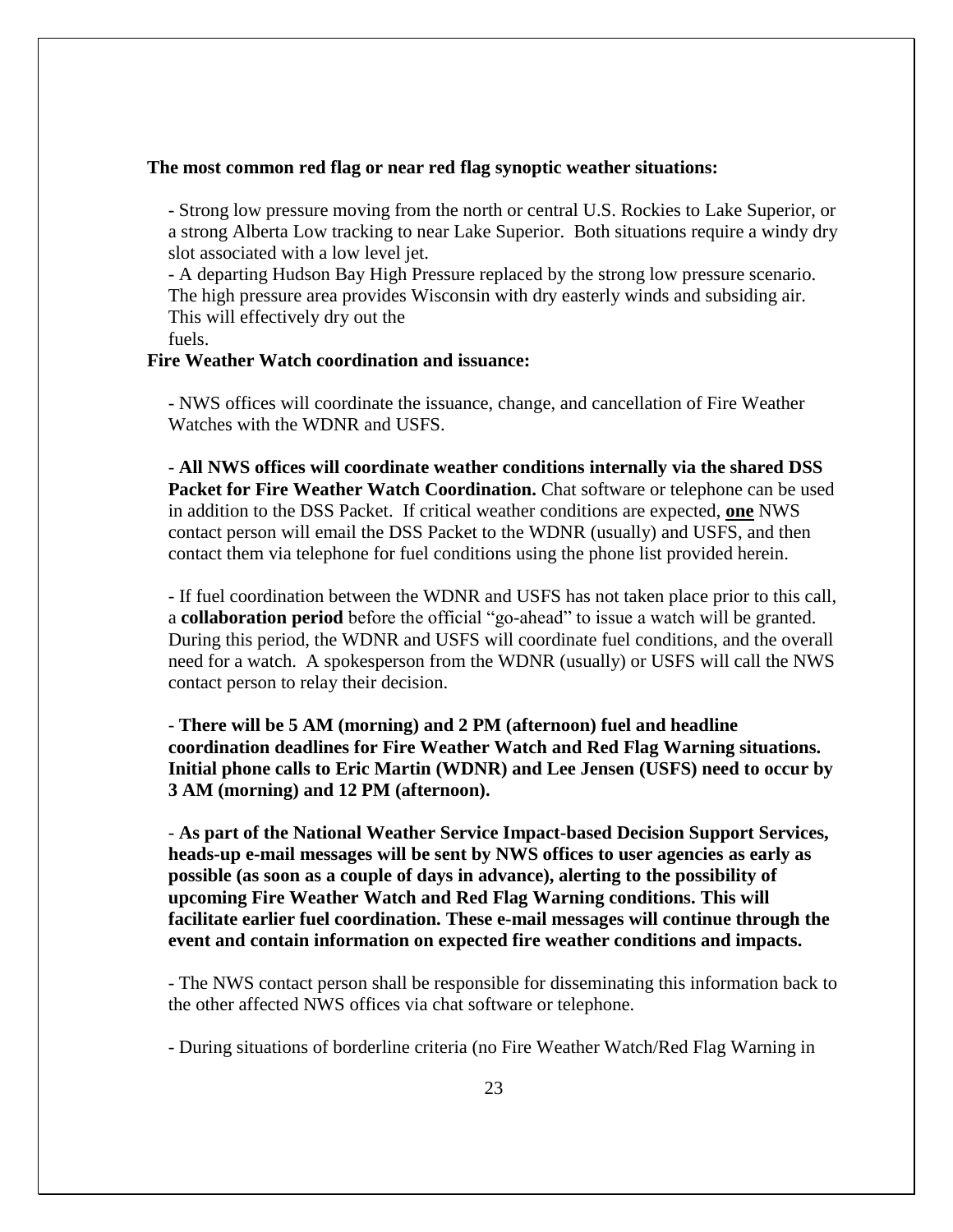effect), the NWS and land management agencies have agreed to use "near-critical" or "elevated" wording when describing fire weather conditions in their respective public information products. Land management agencies may use other wording in these situations, provided the NWS is not mentioned in their public information products.

- During situations when Fire Weather Watches or Red Flag Warnings are in effect, the NWS and land management agencies have agreed to use "severe", "critical" or "extreme" wording when describing fire weather conditions in their respective public information products.

- To avoid confusion, the term "red flag" will only be used in a Red Flag Warning. A Fire Weather Watch **will be** disseminated on NOAA All Hazards Radio.

- A Fire Weather Watch will be headlined in the Fire Weather Planning Forecast. The headline will include what, when, where and why. Headlines belong before the discussion and before each zone grouping of the Fire Weather Planning Forecast.

- If issued, a Fire Weather Watch (RFW) will describe the affected area, valid time of the watch, and reasons for the watch. A RFW shall have a UGC coding line followed by a Valid Time Event Code (VTEC). Identifiers for each office are MKERFWMKX, MKERFWGRB, MKERFWARX, MSPRFWMPX AND MSPRFWDLH.

#### **B. Red Flag Warnings**

A Red Flag Warning is issued when there is a high probability that all four weather criteria listed under the Fire Weather Watch section of this plan are imminent or will be met within 24 hours. However, a Red Flag Warning can be issued any time at the request of fire management personnel during times of critically dry fuels.

The WDNR and the USFS will monitor the FFMC to help them determine the dryness of the fuels before green-up. The Canadian Forest Fire Danger Rating System (CFFDRS) Build-Up Index (BUI) will be used during the summertime (after green-up) period. A Red Flag Warning will be issued immediately when red flag conditions are occurring but will be coordinated prior to issuance with WDNR and USFS. The NWS may also monitor the NFDRS and CFFDRS values by going to the WDNR or Eastern Area Coordination Center (EACC) Internet sites. These sites will help the NWS monitor the dryness of the fuels in the state.

#### **Red Flag Warning coordination and issuance:**

- NWS offices will coordinate the issuance, change and cancellation for Red Flag Warnings with the WDNR and USFS. If **no** Fire Weather Watch is in effect, full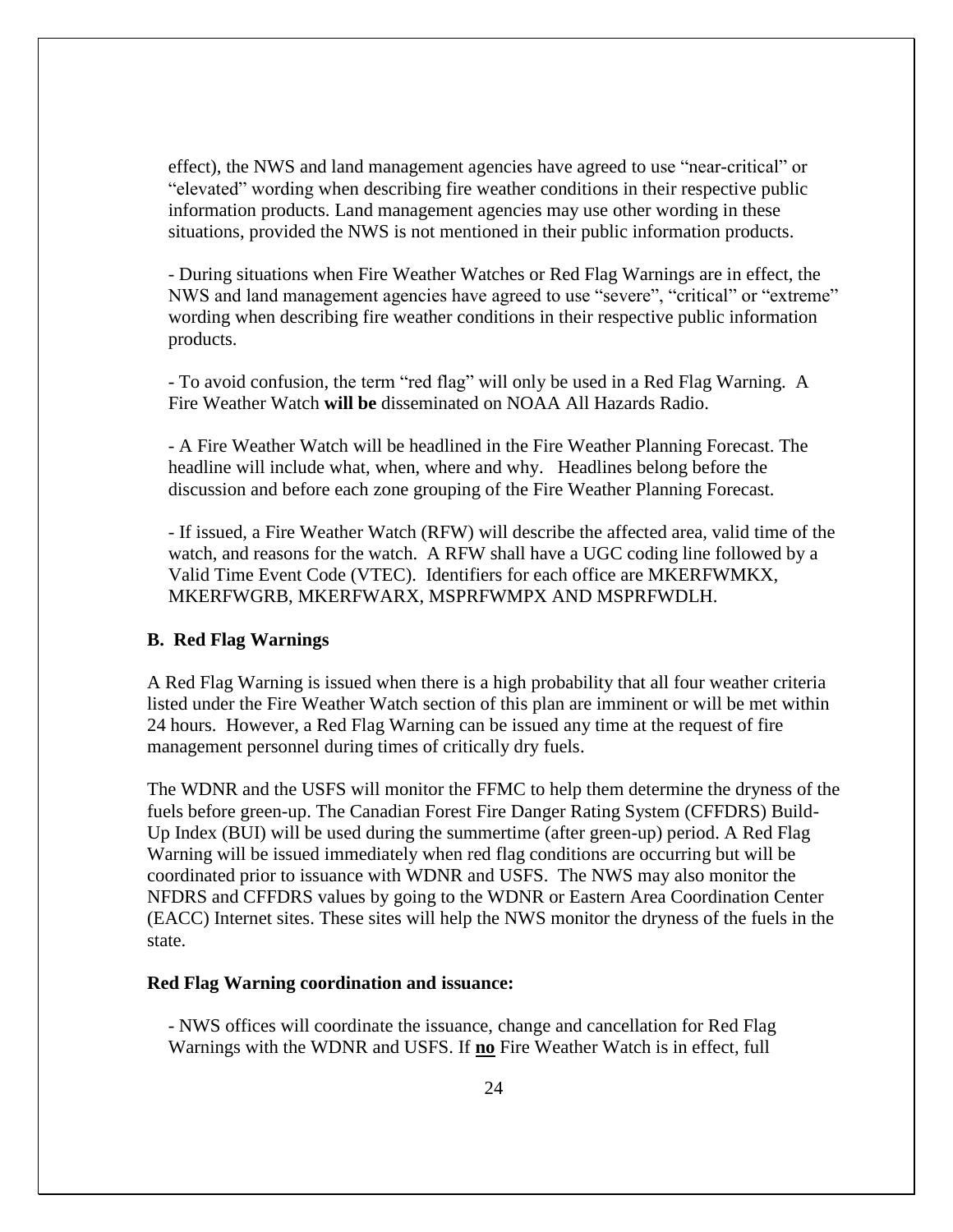coordination of fuels with the WDNR and USFS must be made prior to the issuance of a Red Flag Warning (using the same procedure as described above for the watch process). If the WDNR and USFS observe wet fuels and do not believe a warning should be issued, then do not issue the warning.

- If a Fire Weather Watch has already been issued for the affected area (i.e. fuel coordination has already taken place), and if forecast offices agree that critical fire weather conditions will be met, a Red Flag Warning can be issued **without any additional coordination** with the fire management agencies (i.e. WDNR and USFS).

- For **high confidence** Red Flag Warning events, the Red Flag Warning may be issued **the afternoon before** instead of the morning of the event. This would allow extra lead time for the fire management agencies to plan for these events.

- Any Red Flag Warning issuance requires a call or fax to Brenden Neylan at the Eastern Area Coordination Center in Milwaukee, Wisconsin:

Main Office Phone: Fax:

- A Red Flag Warning **will be** disseminated on NOAA All Hazards Radio and also NAWAS.

- A Red Flag Warning will be headlined in the routine Fire Weather Planning Forecast (FWF). The headline will include what, when, where and why. Headlines belong before the discussion and before each zone grouping of the Fire Weather Planning Forecast.

- If issued, a Red Flag Warning (RFW) will describe the affected area, valid time of the warning, and reasons for warning. A RFW shall have a UGC coding line followed by a Valid Time Event Code (VTEC). Identifiers for each office are MKERFWMKX, MKERFWGRB, MKERFWARX, MSPRFWMPX AND MSPRFWDLH.

#### **Cancellation of Fire Weather Watches and Red Flag Warnings:**

When conditions warrant that a Fire Weather Watch or Red Flag Warning is no longer needed, it should be cancelled by the NWS as soon as possible. **Note: A cancellation statement is not needed if upgrading from a watch to a warning, or for a Red Flag Warning that is being allowed to expire.**

- The cancellation will be coordinated with the users.

- The cancellation will be headlined in the Fire Weather Planning Forecast.

- A cancellation statement under the RFW message shall be issued. A RFW shall have a UGC coding line followed by a Valid Time Event Code (VTEC).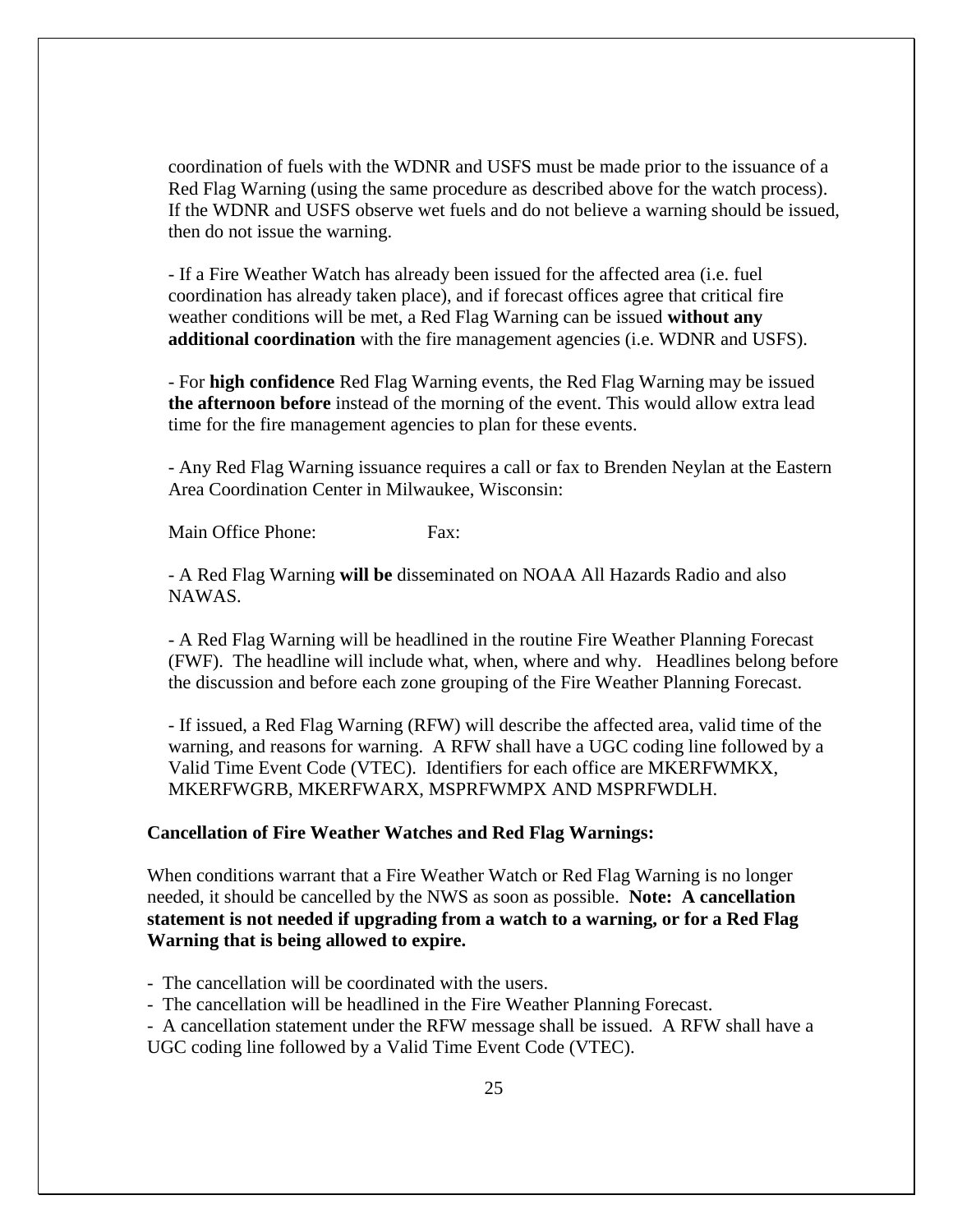#### **Updates to fire weather planning forecasts when red flag conditions are present:**

Updates will be made to the morning or afternoon forecasts for changes in Red Flag headlines (coordination required with land management agencies) which include:

- New issuance of a Fire Weather Watch or Red Flag Warning.
- Upgrading from a Fire Weather Watch to a Red Flag Warning.
- Change an area outline of a Fire Weather Watch or Red Flag Warning.
- Cancellation of a Fire Weather Watch or Red Flag Warning.

In addition, updates will be made when the following conditions are met when a Fire Weather Watch or Red Flag Warning has been issued:

- Precipitation occurrence or non-occurrence if different from the forecast.
- Wind speed differs by more than 5 mph from the forecast.
- Temperature differs by more than 5 degrees Fahrenheit from the forecast.
- Relative Humidity differs by 5 % or more from the forecast.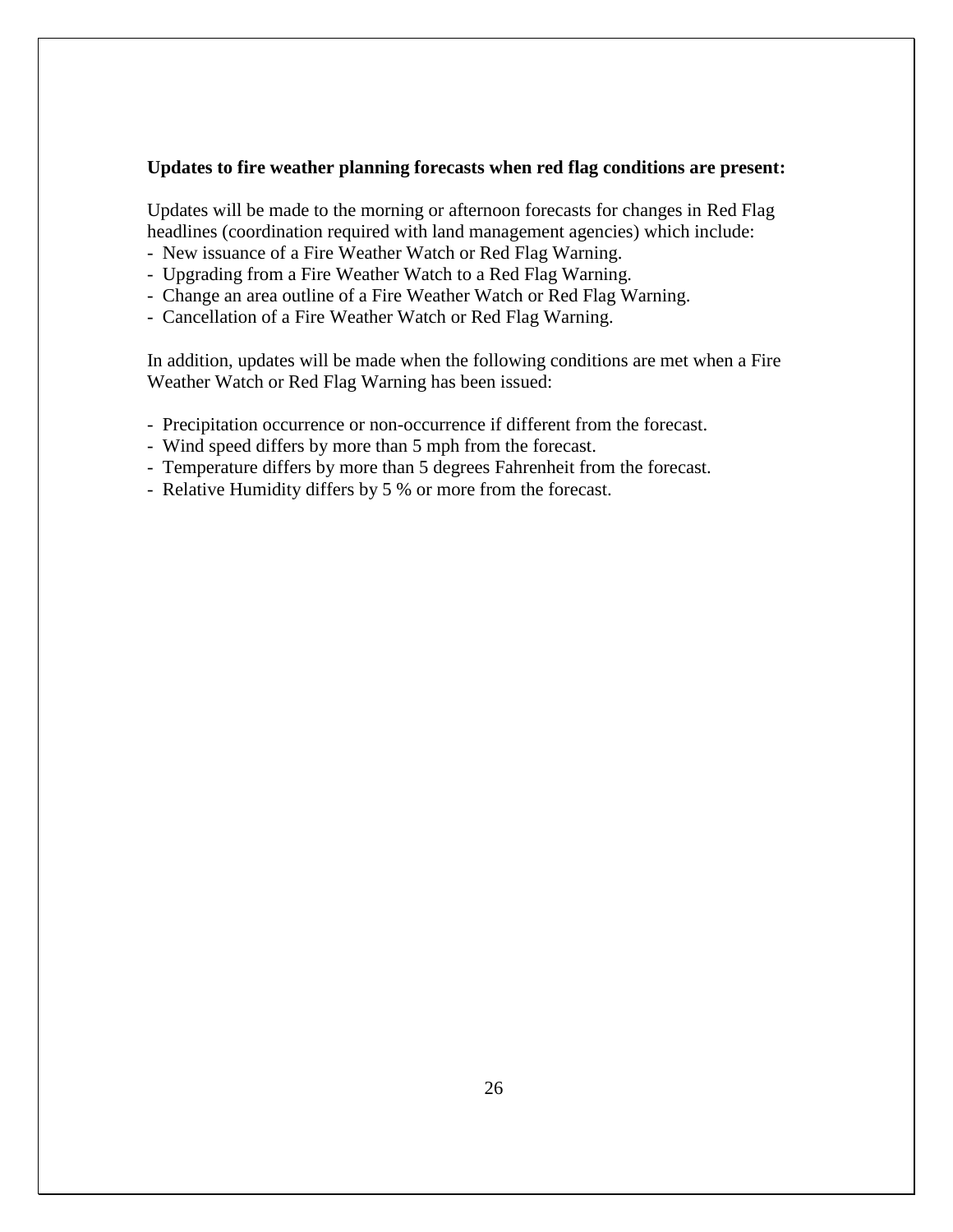#### **C. Procedures for calling the WDNR and USFS during potential RFW situations.**

#### Outlook Period (More than 48 hours prior to event):

- The NWS will attempt to provide fire control agencies (i.e. WDNR, USFS, etc.) a "headsup" of potentially critical fire weather conditions several days in advance if possible. Initial communication may occur via email, during the weekly fire weather conference call, or a courtesy call to the land management agencies.

#### Watch Period (18 - 72 hours prior to event):

- After coordinating weather conditions via the DSS Packet, as well as chat software or telephone, **one** NWS contact person will email the DSS Packet to the WDNR (usually) and USFS and contact them via telephone, using the phone list provided below. The WDNR and USFS will coordinate fuel conditions, and the overall need for a watch. A spokesperson from the WDNR or USFS will call the NWS contact person to relay their decision. The NWS contact person shall be responsible for disseminating this information back to the other affected NWS offices via chat software or telephone.

#### Warning Period (less than 24 hours prior to the event):

- If no Fire Weather Watch is in effect, full coordination of fuels with the WDNR and USFS must be made prior to the issuance of a Red Flag Warning (same procedure as described above for the watch process).

- If a Fire Weather Watch has already been issued for affected areas (i.e. fuel coordination has already taken place), and the NWS forecast offices agree that critical fire weather conditions will be met, a Red Flag Warning can be issued without any additional coordination with the WDNR and USFS.

| <b>First Call Made To WDNR:</b>  | <b>First Call Made To USFS:</b>  | <b>Call To EACC As Alternate To</b> |
|----------------------------------|----------------------------------|-------------------------------------|
| Eric Martin                      | Lee Jensen                       | <b>WDNR And/Or USFS:</b>            |
|                                  |                                  | <b>Stephen Marien</b>               |
|                                  |                                  |                                     |
| <b>Second Call Made To WDNR:</b> | <b>Second Call Made To USFS:</b> |                                     |
| Jim Barnier                      | Steve Radaj                      |                                     |
|                                  |                                  |                                     |
| <b>Third Call Made To WDNR:</b>  | Third Call Made To USFS:         |                                     |
| <b>Chad Gottbeheut</b>           | <b>Bill Bollfrass</b>            |                                     |
|                                  |                                  |                                     |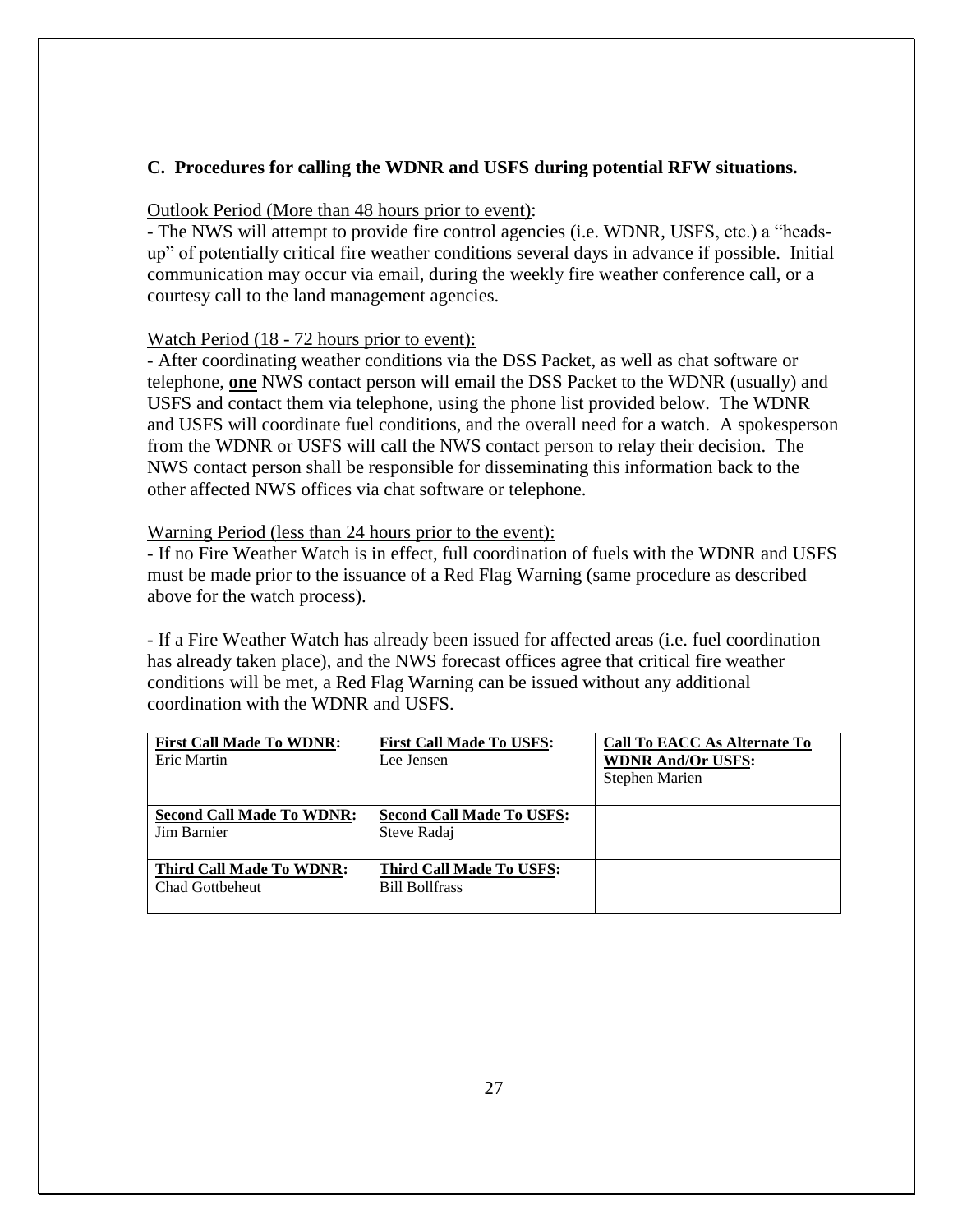WWUS83 KMKX 202030 RFWMKX URGENT – FIRE WEATHER MESSAGE National Weather Service Milwaukee/Sullivan WI 330 PM CDT Tue Mar 8 2012 ...CRITICAL FIRE WEATHER CONDITIONS EXPECTED WEDNESDAY AFTERNOON... .A strong warm front will move north through the area Wednesday morning. Gusty southwest winds behind the front during the afternoon will combine with very warm temperatures and low relative humidity values to bring critical fire weather conditions to locations mainly northwest of Madison. WIZ046-047-056-057-220000- /O.NEW.KMKX.FW.W.0001.120321T1800Z-120322T0000Z/ Marquette-Green Lake-Sauk-Columbia-330 PM CDT TUE MAR 20 2012 ...RED FLAG WARNING IN EFFECT FROM NOON TO 6 PM CDT WEDNESDAY FOR VERY WARM TEMPERATURES...GUSTY SOUTHWEST WINDS AND LOW RELATIVE HUMIDITY VALUES FOR MARQUETTE...GREEN LAKE...SAUK AND COLUMBIA COUNTIES... The National Weather Service in Milwaukee/Sullivan has issued a Red Flag Warning for very warm temperatures, gusty southwest winds and low relative humidity values, which is in effect from noon to 6 PM CST Wednesday. \* AFFECTED AREA...Marquette...Green Lake...Sauk and Columbia Counties. \* TIMING...Noon until 6 PM CST Wednesday. \* WINDS...Southwest 15 to 25 mph, with gusts to 35 mph. \* RELATIVE HUMIDITY...20 to 25 percent. TEMPERATURES...75 to 80 degrees. \* IMPACTS...These conditions will bring critical fire weather conditions to these areas Wednesday afternoon. PRECAUTIONARY/PREPAREDNESS ACTIONS... A Red Flag Warning means that critical fire weather conditions are either occurring now or will shortly. A combination of strong winds, low relative humidity, and warm temperatures will create critical fire weather conditions. && \$\$

**Figure 4. Example of a Bulleted Red Flag Warning.** Fire Weather Watches would follow the same format. The exact content of the bullets and call to action statements may vary slightly from office to office.

NOTE: DO NOT USE THE PHRASE "RED FLAG" IN A FIRE WEATHER WATCH PRODUCT. INSTEAD, USE PHRASES SUCH AS "CRITICAL FIRE WEATHER CONDITIONS" OR "EXTREME FIRE WEATHER CONDITIONS" TO DESCRIBE THE SITUATION.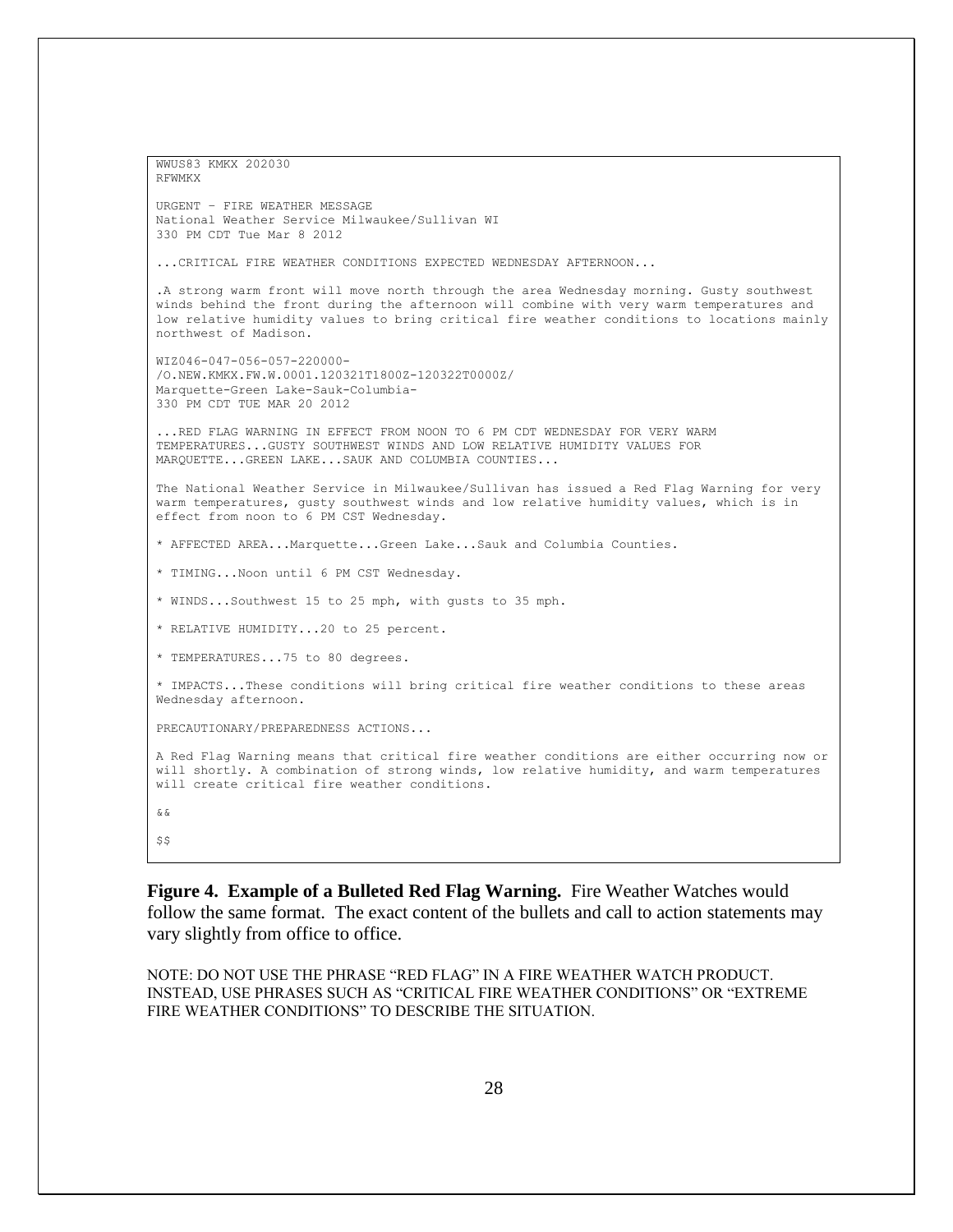### **5. Verification and Participation in Interagency Groups**

#### **a) Verification**

Fire weather program leaders will verify the red flag program. Results will be distributed to the NWS regional fire weather program managers as well as the appropriate State and Federal user groups in Wisconsin. Red Flag Warnings will be verified based on the Probability of Detection, False Alarm Rate, Critical Success Index, and Lead Time.

#### **b) Participation in Interagency Groups**

NWS offices providing fire weather services for Wisconsin are expected to participate in the annual state fire meeting. This meeting serves as a forum for interaction between NWS program leaders and their interagency users. It also provides an effective vehicle for discussions pertaining to changes to the Annual Operating Plan.

#### **6. Special Services**

### **FIRE WEATHER ON-SITE SUPPORT (IMET)** - **[NWSI 10-402](http://www.nws.noaa.gov/directives/sym/pd01004002curr.pdf)**

#### **a) INCIDENT SUPPORT**

On-site forecast service is available from NWS offices with designated Incident Meteorologists (IMETs).

- Only certified Type 1 IMETs may be dispatched to support on-site service for fire. The NWS is responsible for maintaining proficiency of designated IMETs.

- Request and dispatch of IMETs and equipment is accomplished through the National Resource Coordination System. See NWSI [10-402](http://www.nws.noaa.gov/directives/sym/pd01004002curr.pdf) for contact information.

In addition to wildfires, IMETs may be dispatched to support:

- Critical resource value prescribed burns.

- Land management coordination and dispatch centers.
- Hazardous substance release.
- Any special projects or incidents, which fall under the mandate of the NWS.

**For more details and reimbursable information, refer to NWS Instruction 10-402:** <http://www.nws.noaa.gov/directives/sym/pd01004002curr.pdf>

#### **NWS IMET Google Site:** <https://sites.google.com/a/noaa.gov/imet/?pli=1>

By [Interagency Agreement,](https://www.weather.gov/media/akq/fire/2017_National_Agreement.pdf) the NWS will support land management agencies with on-site meteorological support to wildland fires upon request through the Type 1 IMET program.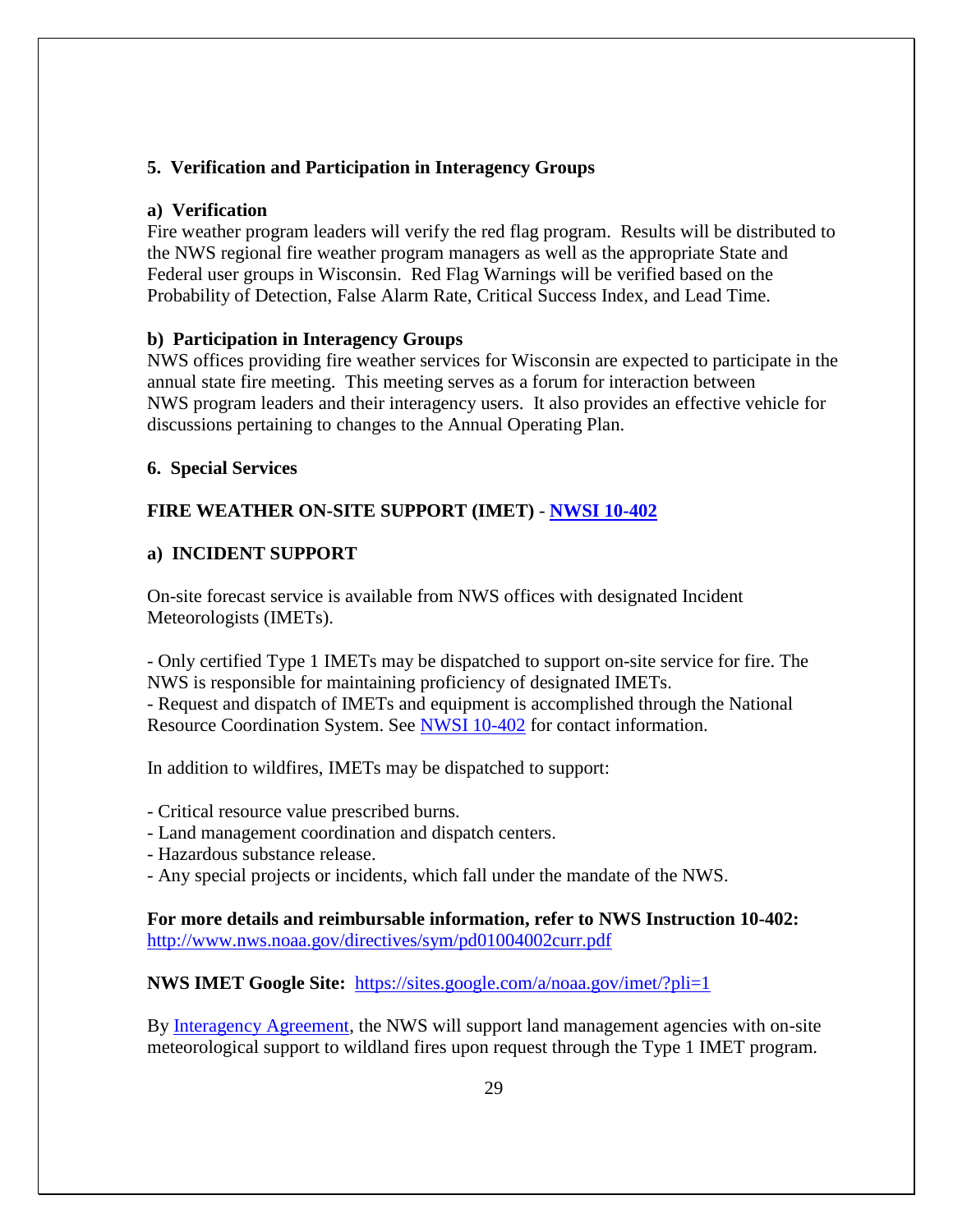Other events listed above may be supported if resources permit. Such uses will be limited to requests of federal fire agencies participating in the Interagency Agreement and requests by public safety officials who represent such requests as essential to public safety.

#### **7. Training**

**a) Forecaster training -** NWS forecasters producing fire weather forecasts shall be trained. Forecasters must fulfill the following requirements as set forth in [NWSI 10-405:](http://www.nws.noaa.gov/directives/sym/pd01004005curr.pdf)

- Complete the National Wildfire Coordinating Group's course S-290 ("Intermediate Wildland Fire Behavior").

- Complete courses IS-100.b ("Introduction to the Incident Command System (ICS), ICS-100) and IS-700.a ("National Incident Management System (NIMS), An Introduction") from the Federal Emergency Management Agency (FEMA).

- Local training generally consists of review of the Wisconsin Fire Weather Annual Operating Plan, other local station instructions, as well as training established by the Fire Weather Program Leader.

- Forecasters must also be familiar with all NWS fire weather products and services and become proficient in the preparation and dissemination of these products.

#### **b) IMET Training and Certification requirements:**

#### **IMET CERTIFICATION AND RECERTIFICATION - NWSI [10-402](http://www.nws.noaa.gov/directives/sym/pd01004002curr.pdf) and [10-405](http://www.nws.noaa.gov/directives/sym/pd01004005curr.pdf)**

The NWS Analyze, Forecast and Support Office – the Severe, Public and Fire Weather Services Branch, through the National Fire Weather Operations Coordinator (NFWOC) and the Regional Headquarters, will ensure IMETs are properly trained and certified to work within an ICS. The NFWOC and Regional Fire Weather Program Managers will ensure IMET meteorological support equipment familiarization is scheduled annually and designated IMETs in their regions remain certified.

See [NWSI 10-402,](http://www.nws.noaa.gov/directives/sym/pd01004002curr.pdf) section 1.4, and [NWSI 10-405,](http://www.nws.noaa.gov/directives/sym/pd01004005curr.pdf) sections 4, 5 and 6, for certification and re-certification requirements for Type 1 and Type 2 IMETs.

**c) NWS provided training to land management agencies -** when NWS staff provides training to land management personnel, costs above planned salary and operating costs may be borne by the benefiting agency(s). See the following guidelines for NWS Instructors Teaching Interagency courses from Appendix A of [NWSI 10-403:](http://www.nws.noaa.gov/directives/sym/pd01004003curr.pdf)

#### **[NWSI 10-403](http://www.nws.noaa.gov/directives/sym/pd01004003curr.pdf) Appendix A – Guidelines for Teaching Interagency Courses**

1) The request for an NWS instructor for fire agency courses comes through the requesting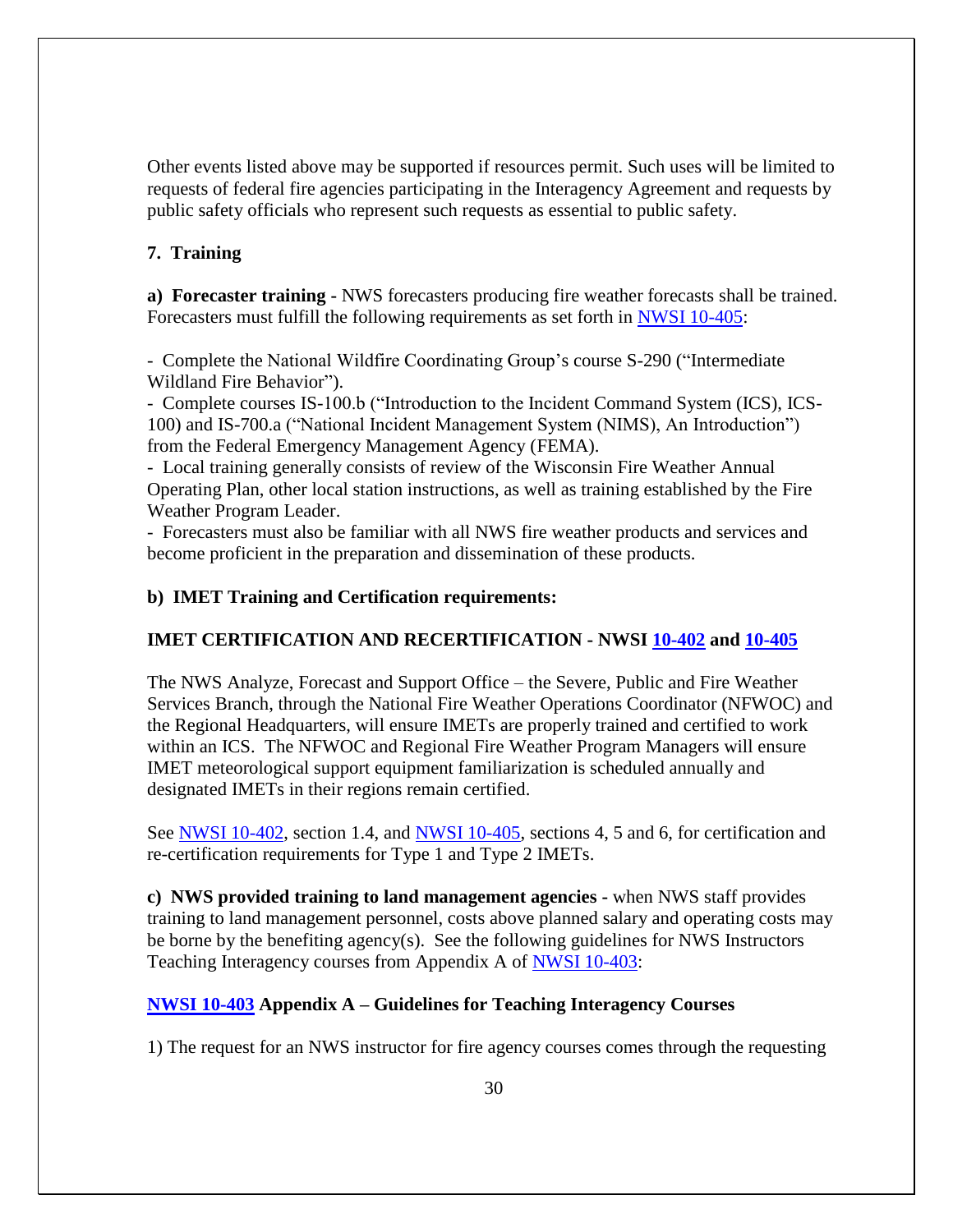agency. As with any other non-emergency, out-of-office training assignment, sufficient lead time of several months is needed for scheduling purposes and the request is coordinated through the local WFO's MIC. If the office or Region supplying the NWS instructor expects or requires reimbursement, several options are available in gaining reimbursement.

- a) The preferred method for Federal training assignments is requesting an invitational travel order from the requesting Agency. Invitational travel requires the traveler to fill out a travel voucher in the format required by the requesting Agency. When possible, accommodation, flights and/or other expenses may be paid by the requesting Agency in advance.
- b) If an invitational travel order is not possible, an Agreement can be established with the land management unit paying for the training. For the United States Forest Service (USFS), this Agreement is usually established using the United States Department of Agriculture (USDA) AD-672 form. For the Department of Interior, the requesting Agency supplies an Interagency Agreement (IAA) in the local unit's appropriate format. Once the requesting agency initiates and completes their official request form or IAA for training, it is the responsibility of the requested NWS instructor's Region to complete and establish coding for reimbursement. It is important to note that the Interagency National Agreement for Fire Weather Services does not provide the legal or financial exchange mechanism to execute training. More detailed instruction on training agreements, including sample templates, are available either on the IMET Reimbursable Expense Report (RER) instructions or within the National AOP (both found in the "Admin" section of the national fire weather webpage [http://www.weather.gov/fire/\)](http://www.weather.gov/fire/).

In addition, a Gifts and Bequests process can be completed, utilizing guidance found in NOAA's Personal Properties Policies, Chapter 4; sections 4-08 and 4-09. This procedure applies only for travel requested by a Federal source. Non-Federal travel is governed by the Federal Travel Regulations, 41 CFR Part 304.

The document governing Gifts and Bequests to NOAA can be found here:

[http://www.corporateservices.noaa.gov/finance/docs/Policy/Chapter4\\_20151201.pdf](http://www.corporateservices.noaa.gov/finance/docs/Policy/Chapter4_20151201.pdf)

This process requires preparation of a CD-210 form, record of Gift or Bequest. If the amount requested is over \$500, advance approval from NOAA CFO is required.

2) The course should have a local, state, or federal land management instructor paid by that agency to team teach with the NWS instructor. The co-instructor cannot be from a private vendor or academic institution.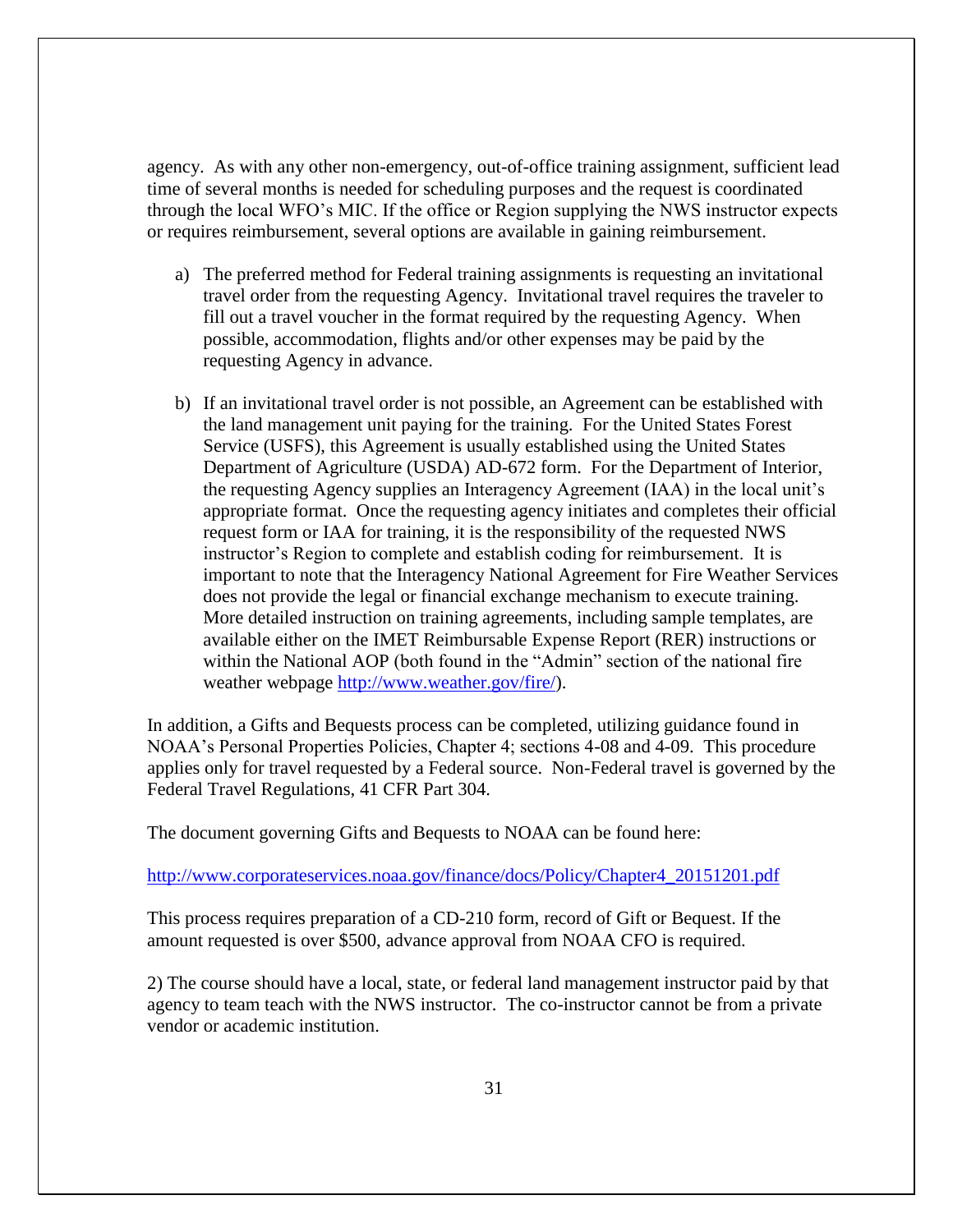If 1 and 2 above are satisfied, then an instructor can be provided with all overtime and travel costs borne by the requesting agency once an AD-673 or IAA is completed. If 1 and 2 cannot be satisfied or it is unclear whether a local, state, or federal land management instructor has been provided, then follow step 3 below.

3) The following questions are asked by the WFO to determine whether an NWS instructor can be approved for the course in question:

> a) Is the NWS instructor unique or can this course by taught by anyone else? Are other fire weather instructors (non-NWS) ready, willing and able to teach the course? Contact the Geographic Area Predictive Services meteorologist(s) for information concerning the availability of non-NWS fire weather instructors.

b) If it is determined through coordination with the Geographic Area Predictive Services meteorologist(s) that non-NWS instructors are not ready, willing and able to teach the course, can the NWS be reimbursed for overtime and travel costs?

If it is determined by answers to questions 3a and 3b that an NWS instructor is appropriate and can be reimbursed, then the NWS instructor may teach the course.

#### **IV. WILDLAND FIRE AGENCY SERVICES AND RESPONSIBILITIES**

**A. OPERATIONAL SUPPORT AND PREDICTIVE SERVICES -** the Eastern Area Fire Weather Program Manager/meteorologist (currently Steve Marien), working remotely for the EACC in St. Paul, Minnesota, combines forecast information from NWS offices and other sources into area-wide summaries and briefings. This meteorologist, along with Fire Intelligence, forms the Predictive Services group which produces fire weather/fire danger assessments for Wisconsin. These value-added products enhance short- and long-range forecasts issued by the NWS to assist land managers in allocating fire-fighting resources. Products issued by the EACC are available online at:

[http://gacc.nifc.gov/eacc/predictive\\_services/outlooks/outlooks.htm](http://gacc.nifc.gov/eacc/predictive_services/outlooks/outlooks.htm)

Stephen Marien Mailing Address: EACC Physical Address: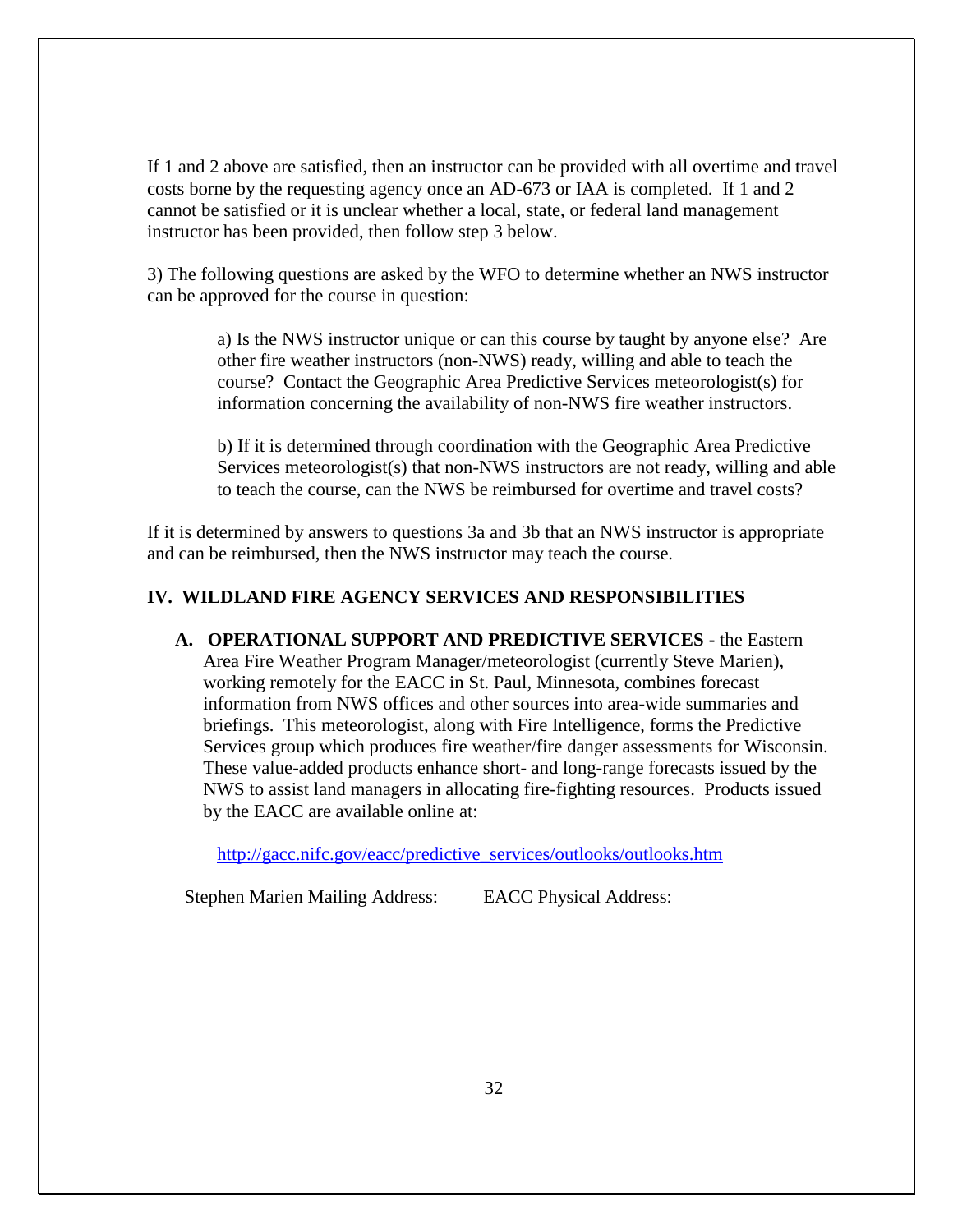- **B. AGENCY COMPUTER SYSTEMS -** The communication system used to link the NWS with its users is the Weather Information and Management System (WIMS). The NWS receives user agency observations entered into WIMS via its AWIPS computer system. Point and narrative forecasts are also sent to WIMS via this system. Observations and forecasts are exchanged between WIMS and AWIPS in the USFS Kansas City Computer Center.
- **C. FIRE WEATHER OBSERVATIONS -** All fire weather observations in Wisconsin are from automated sites and all have GOES antennas installed for data transmission. Station inspection and instrument maintenance are the responsibility of land management agencies. NWS forecasters may monitor data quality from observation sites. Any NWS travel expenses for equipment maintenance or station visitation will be reimbursed by the Wildland Fire Agency making the request.

#### **The following steps are procedures for implementing a new RAWS:**

- 1) The federal land management agencies (USFS, NPS, USFWS, BLM, BIA, etc.) and the state agencies (Department of Natural Resources (DNR) and a few misc. personnel (Nature Conservatory, etc.) begin the process by deciding to install a RAWS. Land management agencies sometimes request input from NWS personnel as to siting criteria. NWS offices are required (by the Interagency Agreement) to provide it if requested from the land management agencies. Also, notify Chris Foltz at Central Region Headquarters and keep him informed throughout the process of RAWS implementation.
- 2) Land management agencies will request a 6-digit code/ID for the new RAWS station. NWS personnel shall forward the request for a new 6-digit ID to the Regional Fire Weather Program Manager (currently Chris Foltz).
- 3) The Regional Fire Weather Program Manager will coordinate with the NWS office involved, the appropriate land management personnel, and the WIMS personnel to determine an identification number.
- 4) Once a 6-digit ID number is coordinated/determined, the Regional Fire Weather Program Manager will provide it to the requestor, and cc: the NWS office and the appropriate USFS personnel.
- 5) It is the responsibility of the requestor/land management person to notify WIMS in order for the observations to be received/sent from the WIMS.

#### **D. REIMBURSEMENT FOR NWS PROVIDED ON-SITE SUPPORT AND**

**TRAINING --** Agencies will reimburse the NWS for all costs incurred for IMET support as well as for training assistance or station visitation. Procedures are detailed in the [Interagency National Agreement.](https://www.weather.gov/media/fire/2017_National_Agreement.pdf)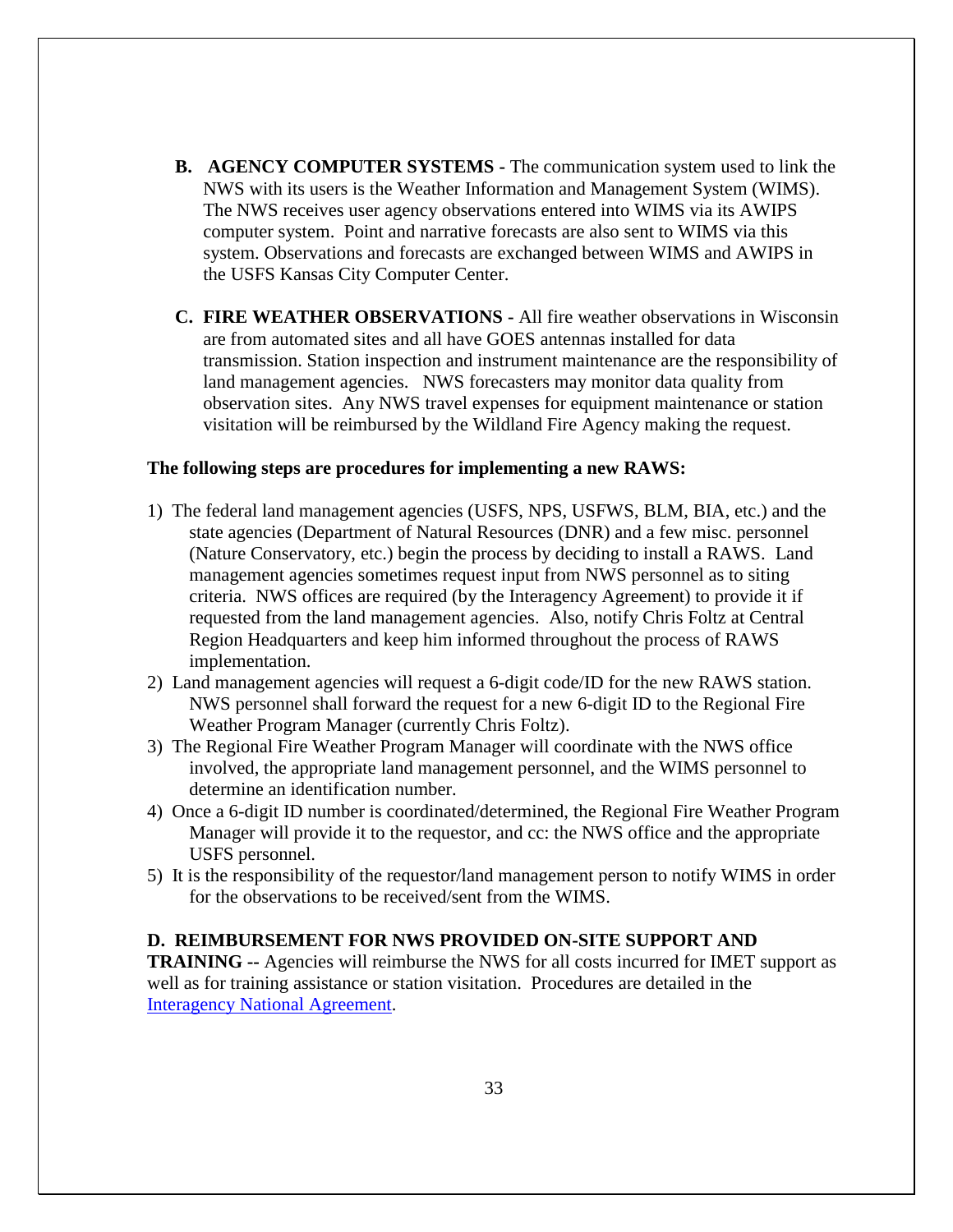#### **V. JOINT RESPONSIBILITIES**

- **A.** Meteorological training can be provided either by NWS or the EACC meteorologist. Each NWS office has a Fire Weather Program Leader or IMET, who is qualified to teach courses up through Intermediate Fire Behavior (S-290). Requests for NWS training should be directed to that office's Fire Weather Program Leader or MIC. Sufficient advance notice should be given to allow for preparation as well as scheduling. Costs incurred by the NWS will be reimbursed by the requesting agency.
- **B.** NWS Fire Weather Program Leaders or other NWS forecasters will participate in coordination conference calls, primarily in the spring fire season. This duty will be shared by the program leaders. The NWS representative should be prepared to provide a statewide briefing highlighting significant weather trends as well as possible critical fire weather situations.

#### **VI. EFFECTIVE DATES ON THE AOP**

This document will be effective approximately from March 15, 2022 to March 15, 2023.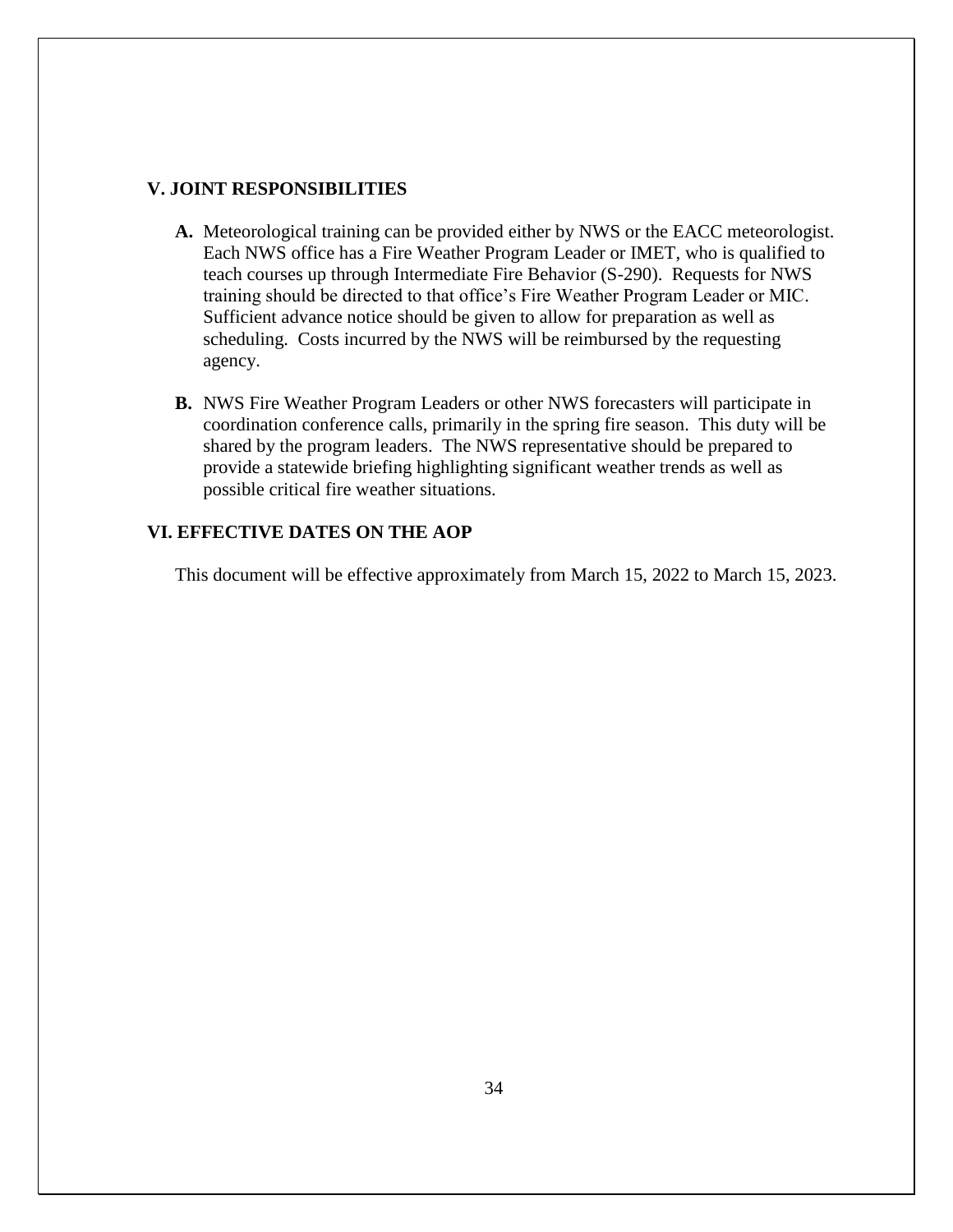# **VII. AGENCY SIGNATURES**

| Kevin Lynott, MIC NWS Milwaukee/Sullivan           | Date |
|----------------------------------------------------|------|
| Signing for all NWS offices representing Wisconsin |      |

Forestry Division Administrator Heather Berklund Date Signing for the WDNR

 $\overline{\phantom{a}}$  , and the contract of the contract of the contract of the contract of the contract of the contract of the contract of the contract of the contract of the contract of the contract of the contract of the contrac

 $\overline{\phantom{a}}$  , and the contract of the contract of the contract of the contract of the contract of the contract of the contract of the contract of the contract of the contract of the contract of the contract of the contrac

Chequamegon-Nicolet NF, Paul Strong, Forest Supervisor Date Signing for the USDA Forest Service

 $\overline{\phantom{a}}$  , and the contract of the contract of the contract of the contract of the contract of the contract of the contract of the contract of the contract of the contract of the contract of the contract of the contrac

Dan Laber, Zone Fire Management Officer Date Signing for USFWS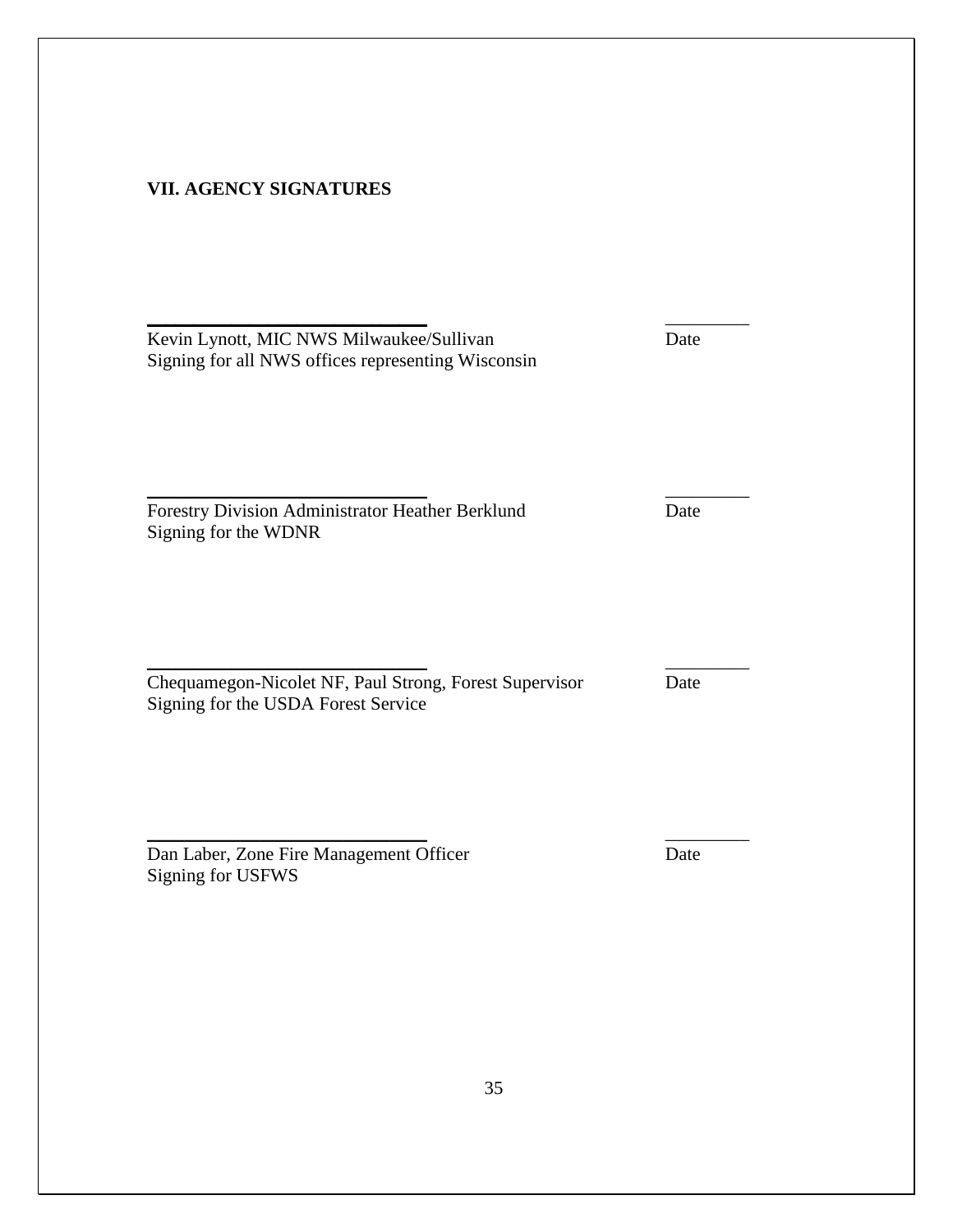### **VIII**. APPENDICES

A. Haines Index

B. Smoke Management/HYSPLIT Requests

C. Address and Phone Directory

D. FTS Stations

E. NFDRS RAWS Site Catalog and Contact list

F. Precipitation and sky terminology and NOAA All Hazards Radio

G. Interagency Agreement for Meteorological Services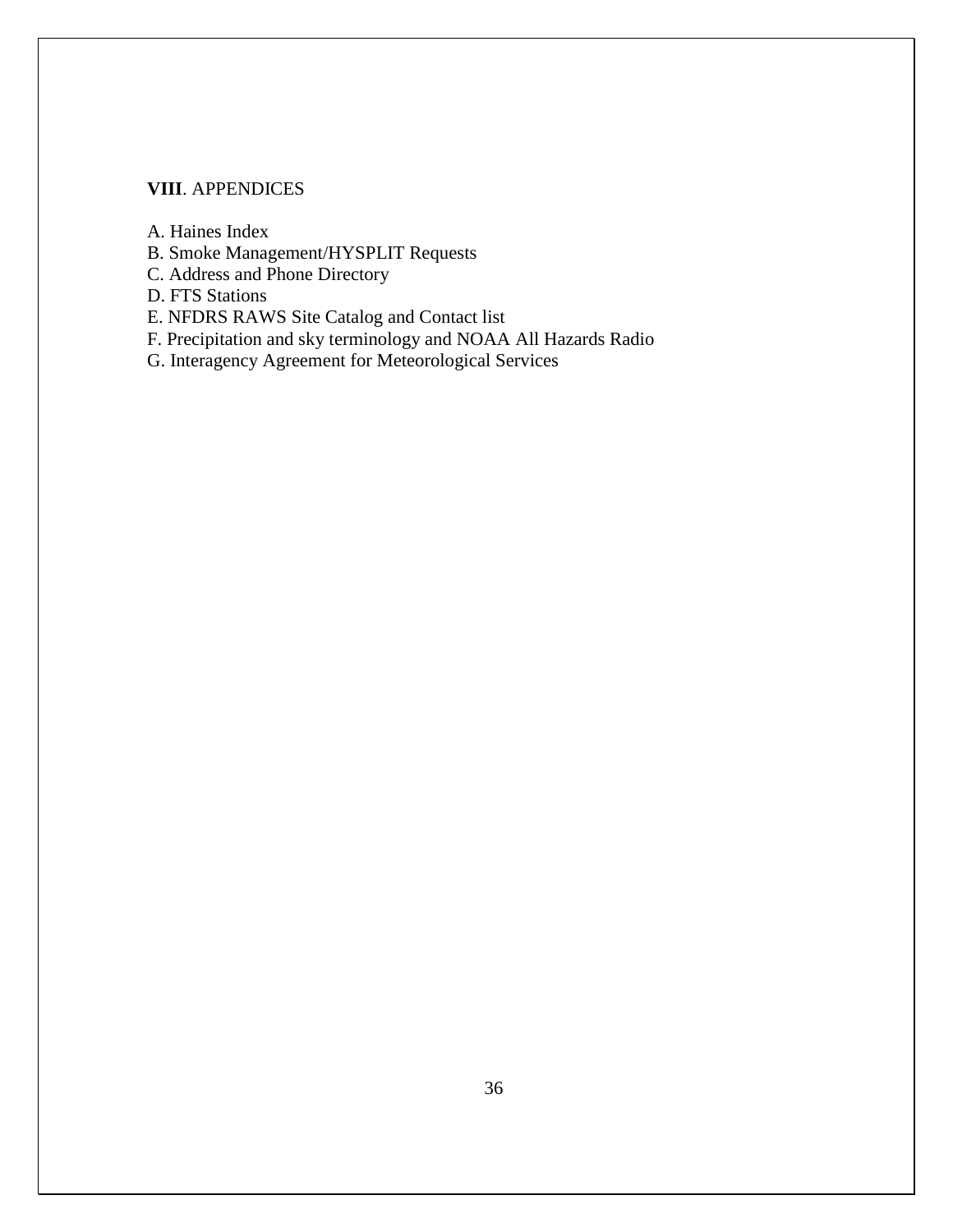#### **APPENDIX A**

#### **HAINES INDEX**

#### What is the Haines Index?

The Haines Index combines the effects of dry air and instability to determine the potential for large fire growth. Its purpose is to identify weather conditions that may allow an existing fire to spread rapidly or exhibit extreme fire behavior. It should NOT be used to predict the potential or probability for wildfires to ignite. No such danger or wording will be conveyed in any NWS products. The Haines Index is most applicable to plume-dominated fires. The Haines Index does not account for wind.

The Haines Index contains two components, one to assess the dry air, and the other to measure the instability. Dry air affects fire behavior by lowering fuel moisture, which increases the amount of fuel available to the fire and enhances the probability of spotting. Instability is caused by warming the lower levels of the atmosphere, cooling the higher levels, or by a combination of the two processes. An unstable air mass promotes the formation of rising currents of air and thus increases the vertical extent of a smoke column. Wildfires that burn in a dry, unstable environment can become plume-dominated and are often able to generate their own strong surface winds. Ground elevation will determine which of three levels in the atmosphere will be used to compute the Haines Index. In Wisconsin, the low-level layer between 950 mb and 850 mb will be used.

Computing the Haines Index

Haines Index = Stability + Moisture =  $A + B$ 

Stability Term = 950 MB Temperature - 850 MB Temperature Let A equal the following values according to the temperature differences

- $A = 1$  when stability term is 3 degrees C or less
- $A = 2$  when stability term is 4 to 7 degrees C
- $A = 3$  when stability term is 8 degrees C or more

Large positive values of the stability term indicate an unstable layer of the atmosphere near the earth's surface. Negative values indicate a temperature inversion.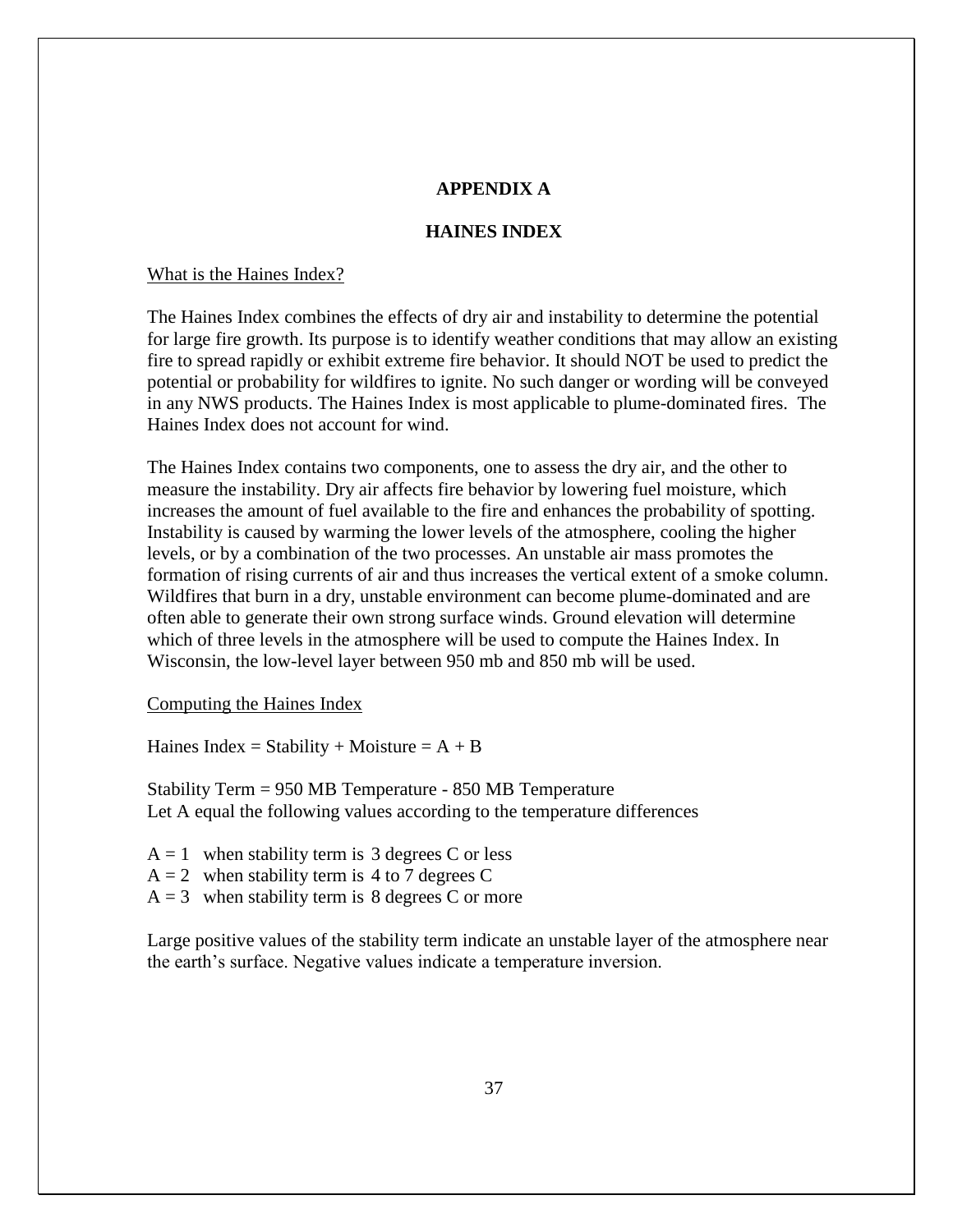Moisture Term = 850 MB Temperature - 850 MB Dew Point Temperature

 $B = 1$  when moisture term is 5 degrees C or less

- $B = 2$  when moisture term is 6 to 9 degrees C
- $B = 3$  when moisture term is 10 degrees C or

more

The value of the moisture term will always be positive. The greater the value of this term, the drier the air is.

Significance of the Haines Index values

2 or 3 Very Low (moist, stable air)

- 4 Low
- 5 Moderate
- 6 High (dry, unstable air)

An example calculation:

950 MB Temperature = 27 degrees C 850 MB Temperature = 18 degrees C 850 MB Dew Point  $= 14$  degrees C Haines Index = Stability  $(A)$  + Moisture  $(B)$ 

From the tables above: 950 MB Temp - 850 MB Temp =  $27-18 = 9$ . A Stability term of 9, so let A = 3. 850 MB Temp - 850 MB Dew point =  $18 - 14 = 4$ . A Moisture term of 4, so let B = 1.

 $A + B = 3 + 1 = 4.$ 

An Index value of 4 corresponds to a "Low" category. The conclusion is that extreme fire behavior would not be expected on this day.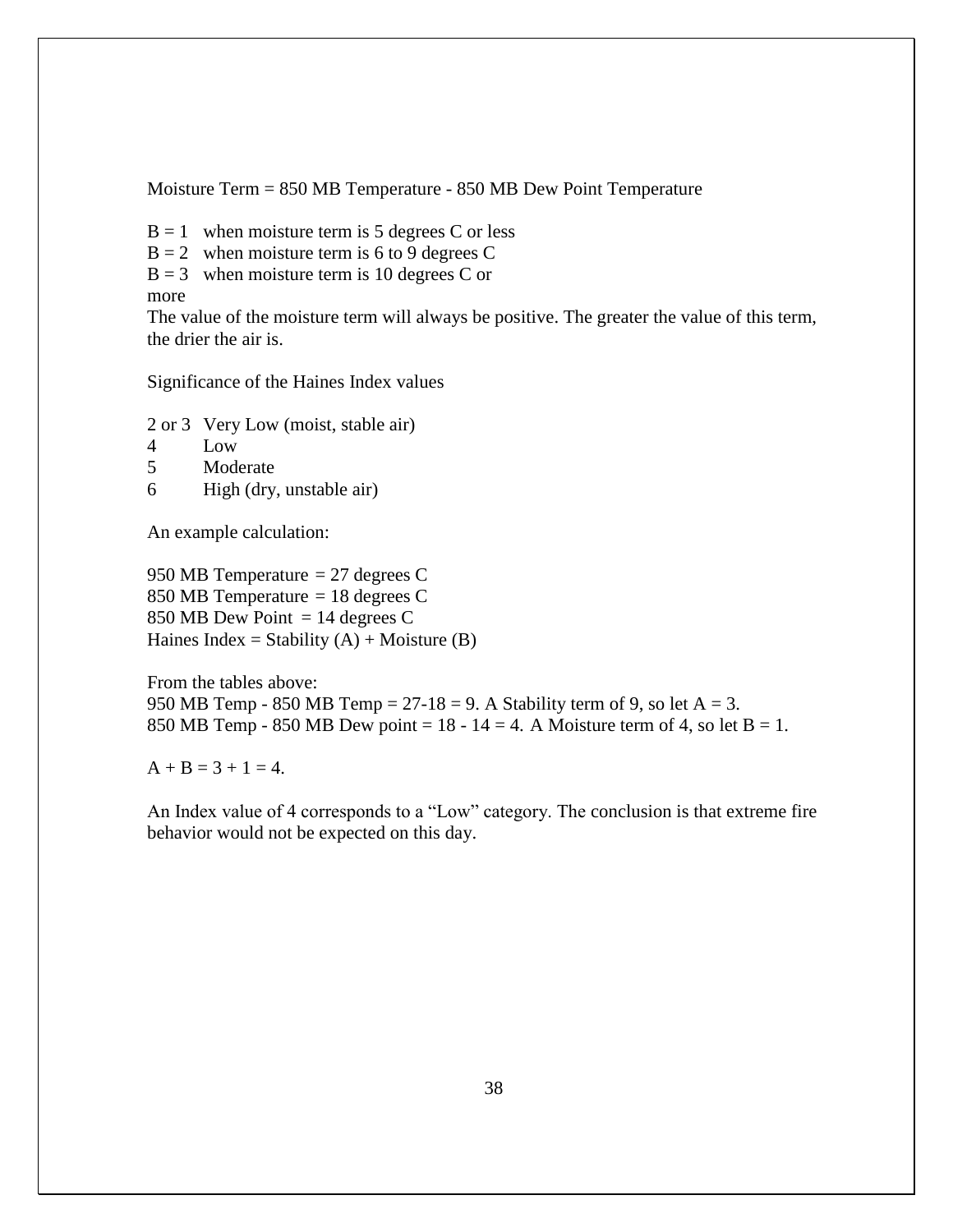#### **APPENDIX B**

#### **SMOKE MANAGEMENT/HYSPLIT REQUESTS**

The Clean Air Act requires land management agencies to address the issue of smoke management in its prescribed burns. The goal is to burn in atmospheric conditions that would encourage smoke to rise to such a level that the smoke is dispersed as much as possible to reduce a number of health and safety risks near the fire.

The National Weather Service will support the smoke management efforts of federal, state, and local agencies as well as organizations involved in such burning. **The NWS will provide the mixing height, transport wind and dispersion index year-round in the "daytime" portions of the fire weather planning forecast. These values will represent the average values from noon to 6 pm.** The NWS will also include the mixing height, transport wind and dispersion index, upon request of the land agency, in spot forecasts.

The three weather parameters of smoke management forecasts are mixing layer (or height), transport winds, and dispersion index. For smoke management purposes, the mixing layer is usually considered the lowest layers of the atmosphere bounded by the earth's surface and the bottom of any temperature inversion which may exist aloft. If a temperature inversion is based at the surface, then there is no mixing layer. A temperature inversion would serve to trap smoke at low levels or would prevent sufficient lofting of smoke to a level where winds would dilute or transport it away from the area. See the figure below:



Three upper air temperature profiles which affect smoke dispersal differently:

a) a surface-based inversion is an absolutely stable condition that traps smoke and prevents lofting.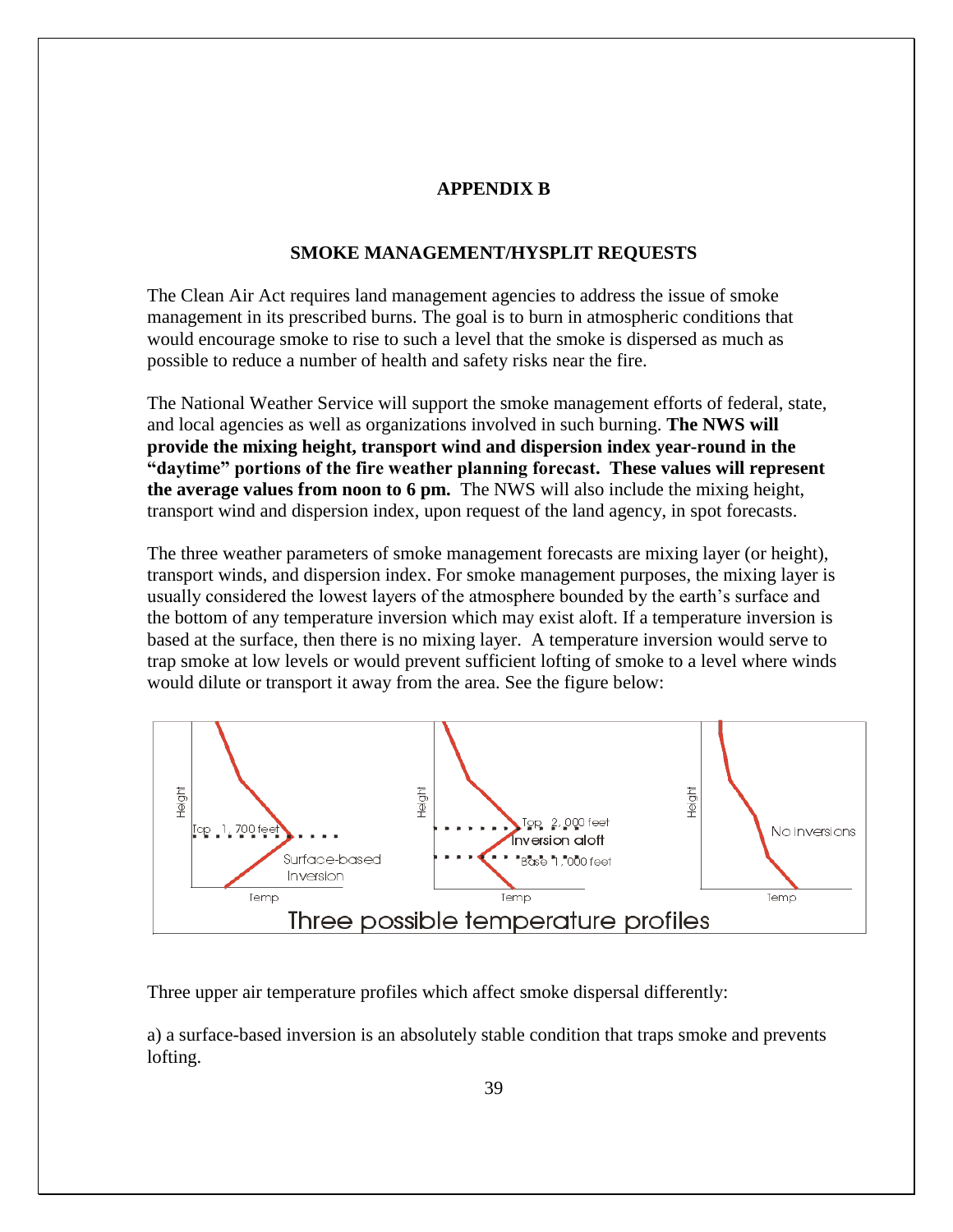b) An elevated inversion is unstable or neutral and allows limited smoke rise, but the smoke will stop rising at the base of the inversion aloft.

c) When no inversions are present, smoke is free to rise. However, the existing (ambient) lapse rate will determine the rate of rise and the plume characteristics.

The transport wind (knots) is defined as the average wind speed and direction through the mixing layer. The transport wind may suggest the need for surveillance or resource location at downstream areas for the purpose of minimizing the danger posed by spotting due to firebrands and to determine the impacts of smoke on a sensitive area.

The Dispersion Index is intended to serve as a single adjective index which describes how smoke will disperse on that day. The Dispersion Rate is given by the following formula:

Dispersion Rate  $=$  (Mixing Height in feet) x (Transport Wind in knots)

The Minnesota Smoke Management Plan (SMP) suggests the following interpretation of the values: Dispersion Index Dispersion Rate

| DISPOSION IVANO |
|-----------------|
| Poor            |
| Fair            |
| Good            |
| Excellent       |
|                 |

These values are also applicable in Wisconsin.

The SMP contains guidelines for using the index and should be consulted for those details. Most smoke management inputs to software programs and nomograms are in metric units. A table for conversion among various units is provided on the next page.

Smoke management models require input of parameters in metric units. The National Weather Service uses a variety of units of measure for wind and height. To minimize confusion and to make the conversion of units easier, the following conversion factors will prove helpful: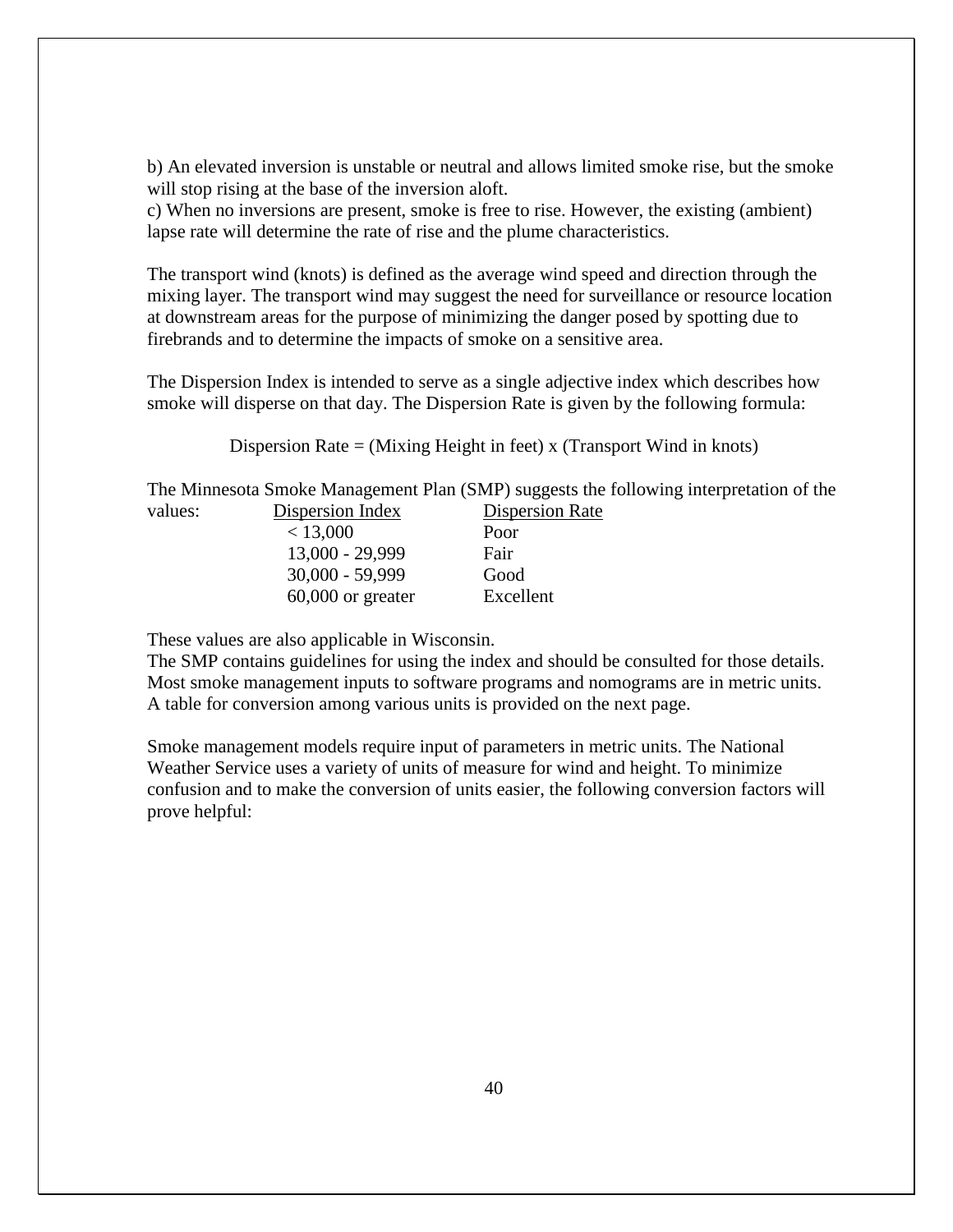| Multiply | Bv | To Get |
|----------|----|--------|
|          |    |        |

| Feet                      | 0.308   | Meters                         |  |
|---------------------------|---------|--------------------------------|--|
| Feet                      | 0.0152  | Chains                         |  |
| <b>Statute Miles</b>      | 1609.34 | <b>Meters</b>                  |  |
| <b>Statute Miles</b>      | 1.60934 | Kilometers                     |  |
| <b>Statute Miles</b>      | 0.8684  | <b>Nautical Miles</b>          |  |
| <b>Statute Miles</b>      | 80      | Chains                         |  |
| <b>Nautical Miles</b>     | 0.6080  | Feet                           |  |
| <b>Nautical Miles</b>     | 1.152   | <b>Statute Miles</b>           |  |
| <b>Nautical Miles</b>     | 1853.25 | Meters                         |  |
| <b>Nautical Miles</b>     | 1.85325 | Kilometers                     |  |
| Chains                    | 66      | Feet                           |  |
| Chains                    | 20.12   | <b>Meters</b>                  |  |
| Chains                    | 0.0125  | <b>Statute Miles</b>           |  |
| Meters                    | 3.281   | Feet                           |  |
| Meters                    | 0.0497  | Chains                         |  |
| <b>Meters</b>             | 0.00062 | <b>Statute Miles</b>           |  |
| Meters                    | 0.00054 | <b>Nautical Miles</b>          |  |
| Kilometers                | 3280.84 | Feet                           |  |
| Kilometers                | 0.6214  | <b>Statute Miles</b>           |  |
| Kilometers                | 0.5396  | <b>Nautical Miles</b>          |  |
| Knots                     | 1       | <b>Nautical Miles Per Hour</b> |  |
| Knots                     | 1.152   | <b>Statute MPH</b>             |  |
| Knots                     | 1.689   | <b>Feet Per Second</b>         |  |
| Knots                     | 0.515   | <b>Meters Per Second</b>       |  |
| Knots                     | 1.853   | Kilometers Per Hour            |  |
| <b>Statute MPH</b>        | 0.868   | Knots                          |  |
| <b>Statute MPH</b>        | 1.467   | <b>Feet Per Second</b>         |  |
| <b>Statute MPH</b>        | 0.447   | <b>Meters Per Second</b>       |  |
| <b>Statute MPH</b>        | 1.609   | Kilometers Per Hour            |  |
| <b>Statute MPH</b>        | 88      | Feet Per Minute                |  |
| Kilometers Per Hour 0.278 |         | <b>Meters Per Second</b>       |  |
| Kilometers Per Hour 0.540 |         | Knots                          |  |
| Kilometers Per Hour 0.621 |         | Miles Per Hour                 |  |
| Kilometers Per Hour 0.911 |         | <b>Feet Per Second</b>         |  |
| <b>Meters Per Second</b>  | 3.6     | Kilometers Per Hour            |  |
| Meters Per Second 1.943   |         | Knots                          |  |
| Meters Per Second 2.237   |         | Miles Per Hour                 |  |
| Meters Per Second 3.281   |         | <b>Feet Per Second</b>         |  |
| Meters Per Second 196.85  |         | <b>Feet Per Minute</b>         |  |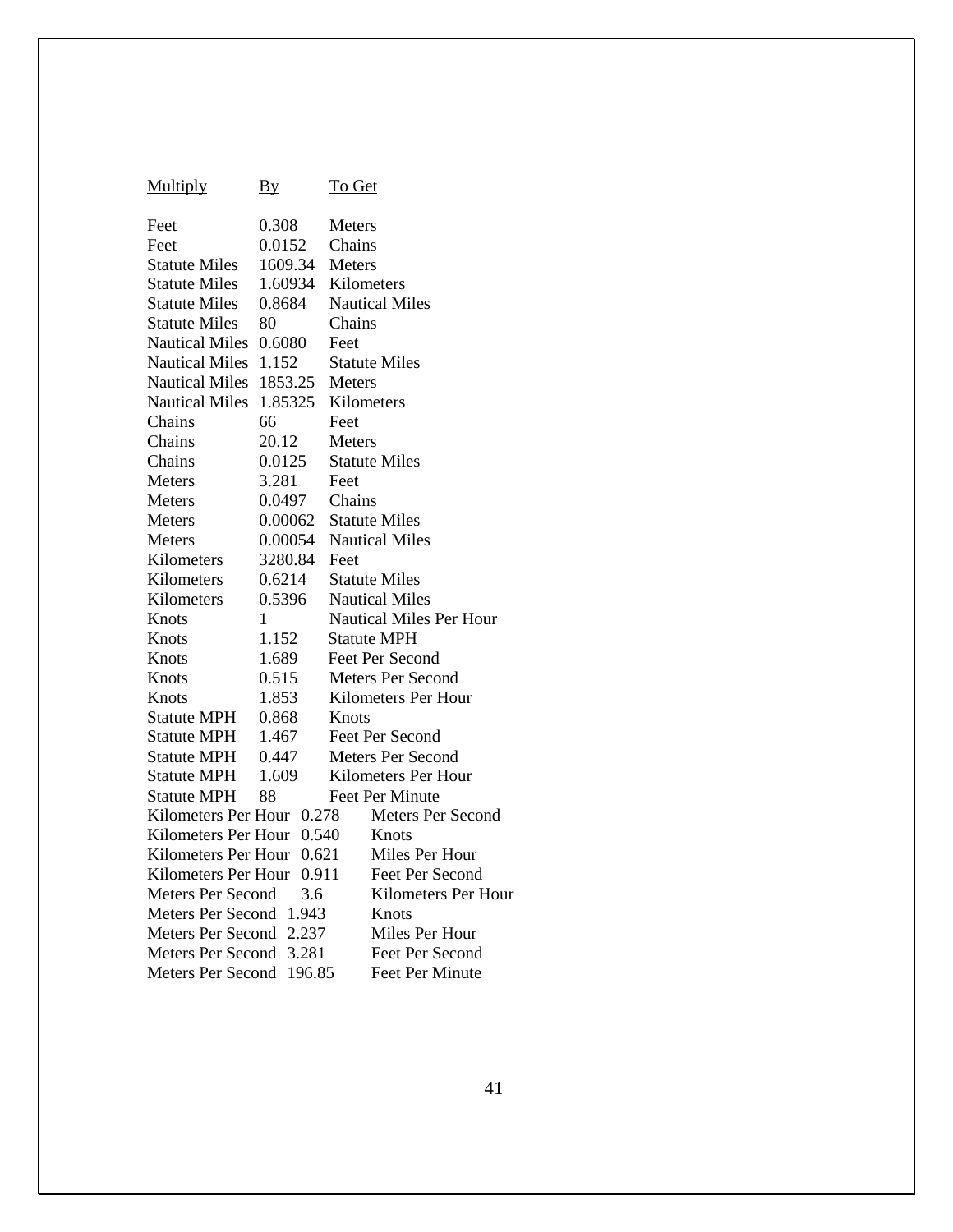# **HYSPLIT REQUESTS**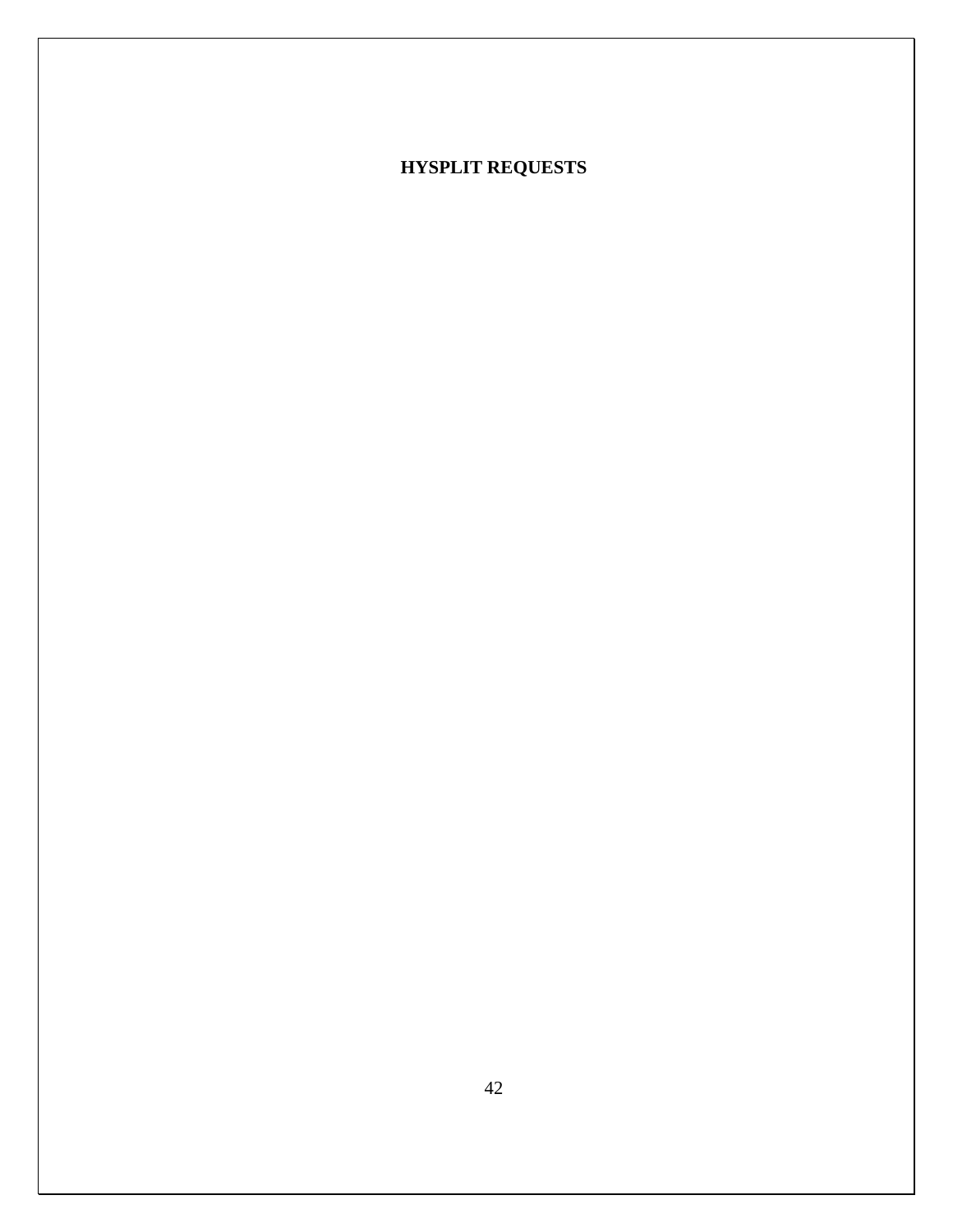# **APPENDIX C**

# **ADDRESS AND PHONE DIRECTORY**

**Unlisted phone numbers and addresses**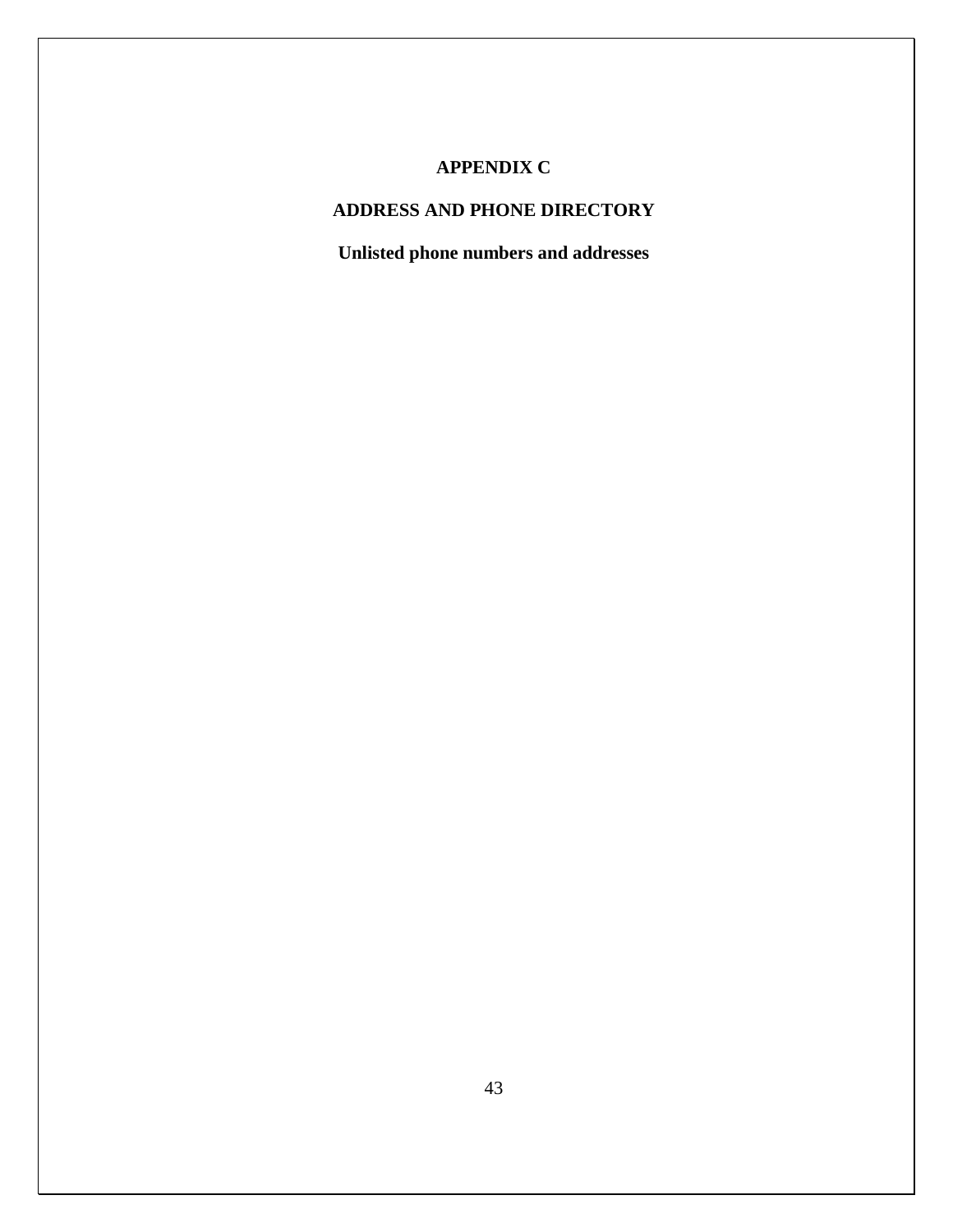# **APPENDIX D**

**Unlisted station locations and phone numbers**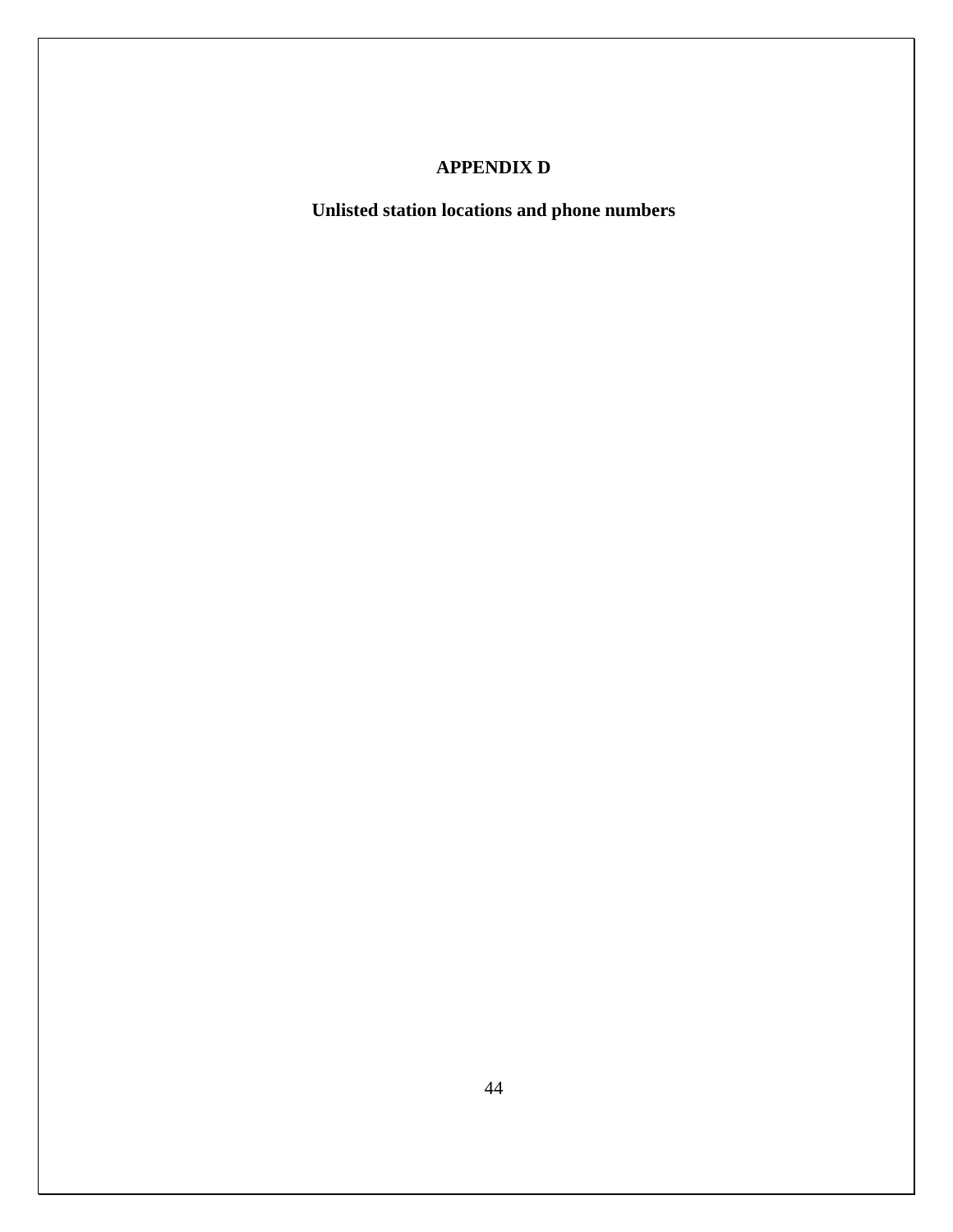#### **APPENDIX E**

#### **NFDRS RAWS SITE CATALOG AND CONTACT LIST**

**IF WEATHER OBSERVATIONS APPEAR TO BE INACCURATE, PLEASE CONTACT THE APPROPRIATE DISPATCHER SO THAT THE WEATHER STATION CAN BE SERVICED.** 

#### **NWS GREEN BAY CWA**

**PHELPS 470502** USFS LAT: 46.04N LONG: 89.096W ELEV: 1770 FT. **AREA DISPATCHER:** STEVE RADAJ (USFS-RHINELANDER) **SOIL TYPE**: SAND LOAM/PEAT

**WOODRUFF 471002** WDNR LAT: 45.89N LONG: 89.65W ELEV: 1600 FT. **AREA DISPATCHER:** MARK CONKEY (WDNR-WOODRUFF) **SOIL TYPE**: SAND LOAM

**LAONA 471101** USFS LAT: 45.46N LONG: 88.68W ELEV: 1560 FT. **AREA DISPATCHER:** STEVE RADAJ (USFS-RHINELANDER) **SOIL TYPE**: SILT LOAM

**WAUSAUKEE 471301** WDNR LAT: 45.39N LONG: 87.97W ELEV: 763 FT. **AREA DISPATCHER:** JOHN GOLDSCHMIDT (WDNR-PESHTIGO) **SOIL TYPE**: SAND LOAM

**TOMAHAWK 471801** WDNR LAT: 45.594N LONG: 89.723W ELEV: 1510 FT. **AREA DISPATCHER:** MARK CONKEY (WDNR-WOODRUFF) **SOIL TYPE**: SAND

**ANTIGO 471901** WDNR LAT: 45.16N LONG: 89.12W ELEV: 1520 FT. **AREA DISPATCHER:** JOHN GOLDSCHMIDT (WDNR-PESHTIGO) **SOIL TYPE**: SILT LOAM AND PEAT

**KESHENA 472002** BIA/WDNR/MTE LAT: 44.89N LONG: 88.66W ELEV: 870 FT. **AREA DISPATCHER:** JOHN GOLDSCHMIDT (WDNR-PESHTIGO) **SOIL TYPE**: SAND LOAM

**MOUNTAIN 472003** USFS LAT: 45.124N LONG: 88.372W ELEV: 910 FT. **AREA DISPATCHER:** STEVE RADAJ (USFS-RHINELANDER) **SOIL TYPE:** SAND

**MEAD 472603** WDNR LAT: 44.70N LONG: 89.87W ELEV: 1156 FT. **AREA DISPATCHER:** DENISE KRENTZ (WDNR-WOODRUFF) **SOIL TYPE**: STREAMBOTTOM/MAJOR WETLANDS

**ROME 473501** WDNR LAT: 44.26N LONG: 89.81W ELEV: 1025 FT. **AREA DISPATCHER:** DENISE KRENTZ (WDNR-WIS RAPIDS) **SOIL TYPE**: SAND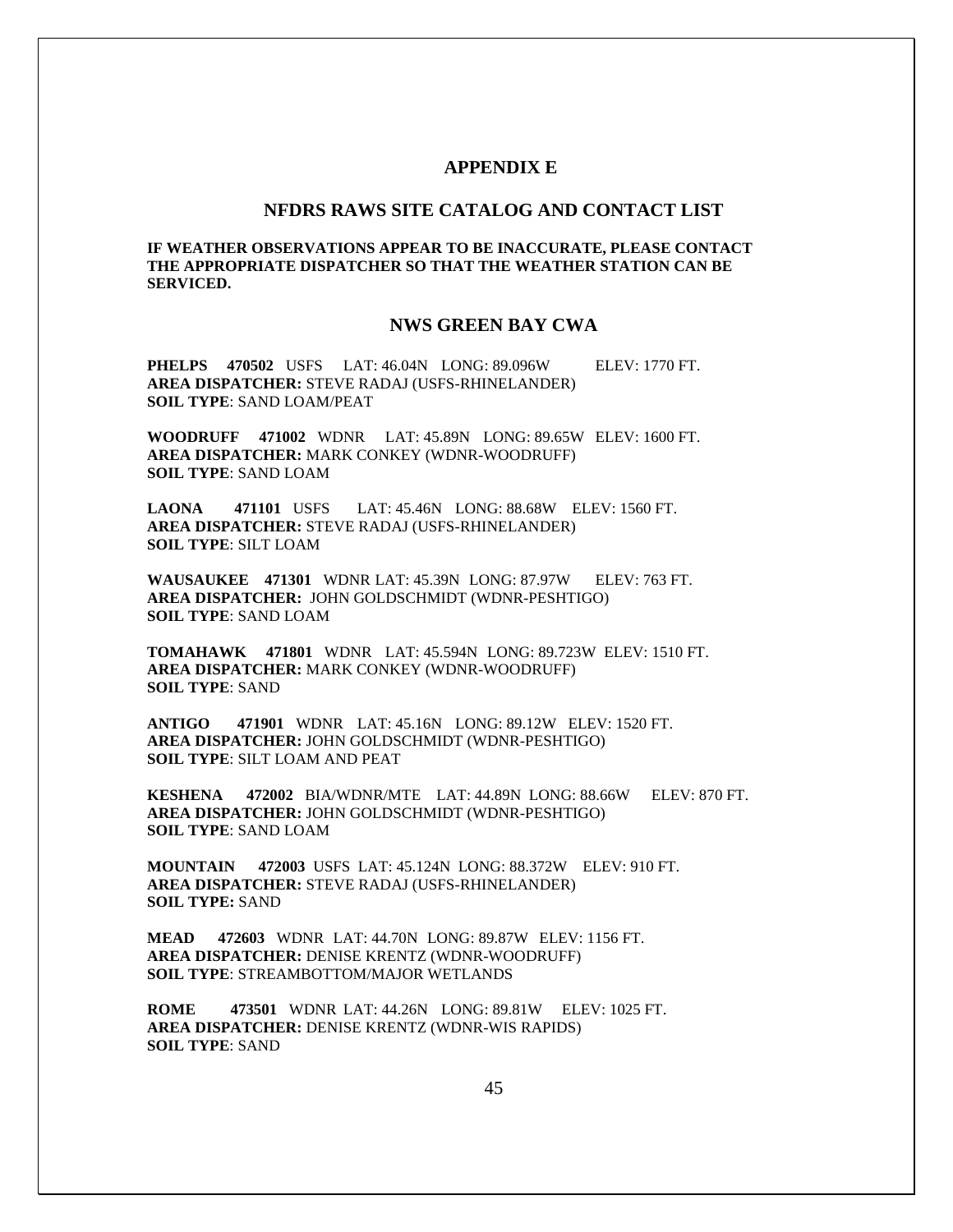**WAUTOMA 474201** WDNR LAT: 44.06N LONG: 89.30W ELEV: 982 FT. **AREA DISPATCHER:** DENISE KRENTZ (WDNR-WIS RAPIDS) **SOIL TYPE**: SAND

**APPLETON 473402** WDNR LAT: 44.29N LONG: 88.46W ELEV: 830 FT. **AREA DISPATCHER:** DENISE KRENTZ (WDNR-WIS RAPIDS) SOIL TYPE: LOAM

#### **NWS SULLIVAN/MILWAUKEE CWA**

**DODGEVILLE 476001** WDNR LAT: 43.02N LONG: 90.14W ELEV: 1260 FT. **AREA DISPATCHER:** CHRISSY SHAW (WDNR-DODGEVILLE) **SOIL TYPE**: FORESTED AND PRAIRIE SITLY SOILS.

**PARDEEVILLE 475701** WDNR LAT: 43.54N LONG: 89.30W ELEV: 820 FT. **AREA DISPATCHER:** CHRISSY SHAW (WDNR-DODGEVILLE) **SOIL TYPE**: PRAIRIE WITH SILTY SOILS. SOME MARSH LAND NEARBY, ISOLATED SANDY REGIONS.

**HORICON 475601** U.S. FISH & WILDLIFE LAT: 43.57N LONG: 88.60W ELEV: 850 FT. **REFUGE MANAGER:** STEVE LENZ **FIRE TECHNICIAN:** SEAN SALLMANN **SOIL TYPE**: FORESTED AND SILTY SOILS. EXTENSIVE MARSH LAND IN AREA.

**BROOKLYN 476201** WDNR LAT: 42.78N LONG: 89.50 ELEV: 800 FT. **AREA DISPATCHER:** CHRISSY SHAW (WDNR-DODGEVILLE) **SOIL TYPE:**

**EAGLE 476401** WDNR LAT: 42.86N LONG: 88.52 ELEV: 938 FT. **AREA DISPATCHER:** CHRISSY SHAW (WDNR-DODGEVILLE) **SOIL TYPE:**

#### **NWS LA CROSSE CWA**

**DIAMOND LAKE 471703** WDNR LAT: 45.11N LONG: 90.69W ELEV: 1317 FT. **AREA DISPATCHER:** MARK CONKEY (WDNR-WOODRUFF) **SOIL TYPE**: SILTY TO LOAMY

**LANCASTER 476003** WDNR LAT: 42.83N LONG: 90.69W ELEV: 1085 FT. **AREA DISPATCHER:** CHRISSY SHAW (WDNR-DODGEVILLE) **SOIL TYPE:**

**LA CROSSE 474601** WDNR LAT:43.82N LONG: 91.19W ELEV: 1200 FT. **AREA DISPATCHER:** RACHEL HAUSER (WDNR-BLACK RIVER FALLS) **SOIL TYPE:**

**STAR PRAIRIE 472201** WDNR LAT: 45.19N LONG: 92.65W ELEV: 980 FT. **AREA DISPATCHER:** RACHEL HAUSER (WDNR-BLACK RIVER FALLS) **SOIL TYPE:**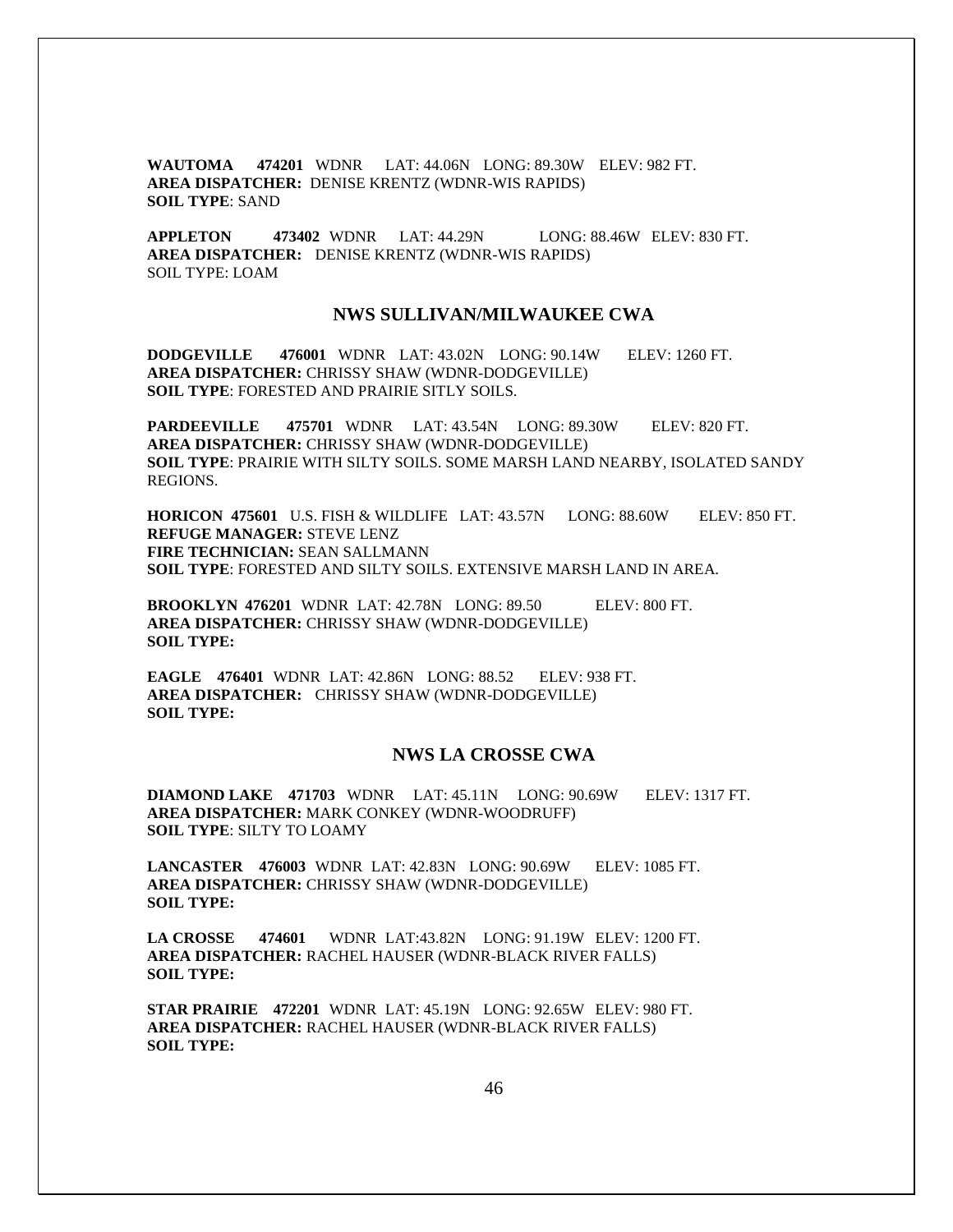**BLACK RIVER FALLS 473901** WDNR LAT: 44.30N LONG: 90.83W ELEV: 838 FT. **AREA DISPATCHER:** RACHEL HAUSER (WDNR-BLACK RIVER FALLS) **SOIL TYPE**: GENERALLY FORESTED SOILS OVER SANDSTONES.

**NECEDAH 474301** WDNR AND US FISH & WILDLIFE LAT: 44.02N LONG: 90.08W ELEV: 950 FT. **AREA DISPATCHER:** RACHEL HAUSER (WDNR-BLACK RIVER FALLS) **SOIL TYPE**: WETLAND/MARCH SOILS IN BOTTOM LANDS, OTHERWISE SANDY.

**BOSCOBEL 476002** WDNR LAT: 43.1492N LONG: 90.6842W ELEV: 673 FT. **AREA DISPATCHER:** CHRISSY SHAW (WDNR-DODGEVILLE) **SOIL TYPE**: SANDY

#### **NWS CHANHASSEN/MINNEAPOLIS CWA**

**AUGUSTA 472801** WDNR LAT: 44.43N LONG: 91.04W ELEV: 1000 FT. **AREA DISPATCHER:** RACHEL HAUSER (WDNR-BLACK RIVER FALLS) **SOIL TYPE**: FOREST OVER SANDSTONE.

**GANOE HILL 472901** WDNR LAT: 44.58N LONG: 92.07W ELEV: 1160 FT. **AREA DISPATCHER:** RACHEL HAUSER (WDNR-BLACK RIVER FALLS) **SOIL TYPE:**

**LADYSMITH 471601** WDNR LAT: 45.43N LONG: 91.11W ELEV: 1147 FT. **CONTACT:** JOHN KELTO (WDNR-PARK FALLS) **SOIL TYPE**: SILTY TO LOAMY

#### **NWS DULUTH CWA**

**HAYWARD 470803** WDNR LAT: 46.03N LONG: 91.45W ELEV: 1215 FT. **AREA DISPATCHER:** JOHN KELTO (WDNR-PARK FALLS)

**PARK FALLS 470901** WDNR LAT: 45.90N LONG: 90.40W ELEV: 1491 FT. **AREA DISPATCHER:** JOHN KELTO (WDNR-PARK FALLS)

**GLIDDEN 470302** USFS LAT: 46.13N LONG: 90.55W ELEV: 1568 FT. **AREA DISPATCHER:** STEVE RADAJ (USFS-RHINELANDER)

**LIND 470603** WDNR LAT: 45.74N LONG: 92.80W ELEV: 813 FT. **AREA DISPATCHER:** KRISTINE BUCHHOLTZ (WDNR-SPOONER)

**MINONG 470703** WDNR LAT: 46.80N LONG: 91.59W ELEV: 1060 FT. **AREA DISPATCHER:** KRISTINE BUCHHOLTZ (WDNR-SPOONER)

**BARNES 470202** WDNR LAT: 46.20N LONG: 91.32W ELEV: 1190 FT. **AREA DISPATCHER:** JOHN KELTO (WDNR-PARK FALLS)

**WASHBURN 470207** USFS LAT: 46.571N LONG: 91.25W ELEV: 1260 FT. **AREA DISPATCHER:** STEVE RADAJ (USFS-RHINELANDER)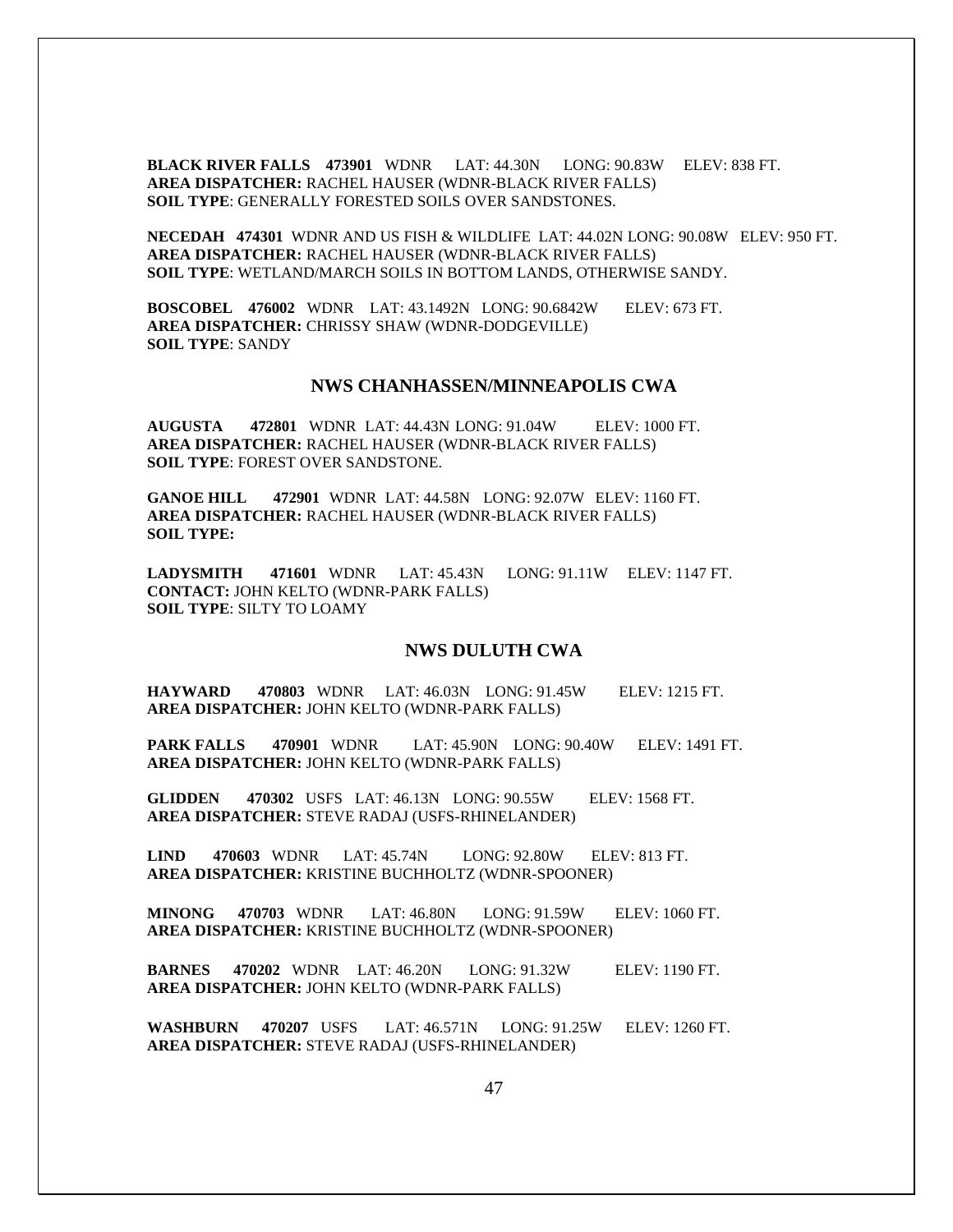**APOSTLE ISLANDS 470303** NPS LAT: 46.92N LONG: 90.75W ELEV: 651 FT.<br> **FMO:** SCOTT BRESSLER DISPATCH: **FMO:** SCOTT BRESSLER

**CLAM LAKE 470304** USFS LAT: 46.198N LONG: 90.97W ELEV: 1500 FT. **AREA DISPATCHER:** STEVE RADAJ (USFS-RHINELANDER)

**SMITH RAPIDS 470902** USFS LAT: 45.932N LONG: 90.181W ELEV: 1568 FT. **AREA DISPATCHER:** STEVE RADAJ (USFS-RHINELANDER)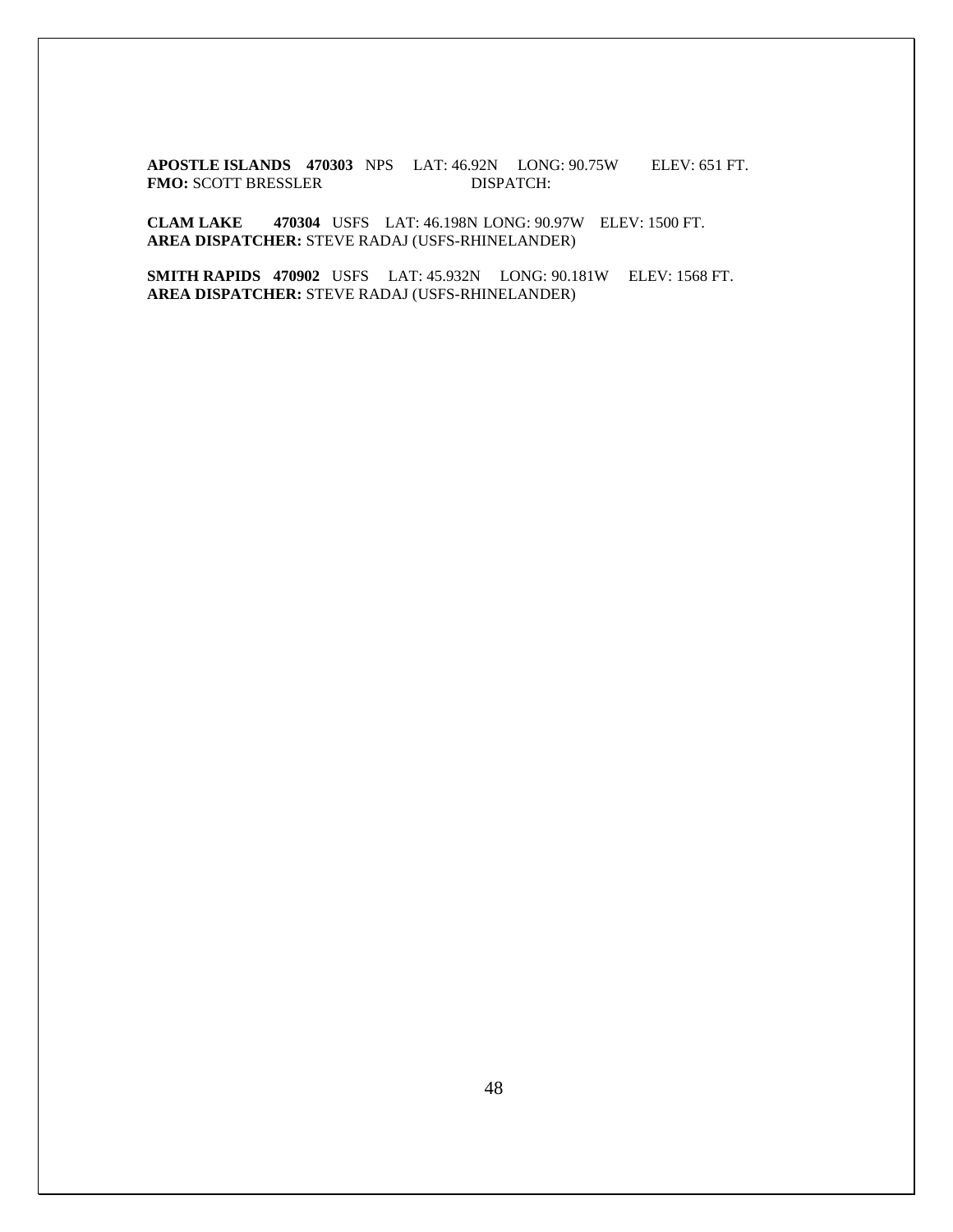#### **APPENDIX F**

#### **PRECIPITATION AND SKY TERMINOLOGY AND NOAA ALL HAZARDS RADIO**

#### **PROBABILITY OF PRECIPITATION TERMS (POP)**

| <b>Terminology</b>    | <b>POP</b> |
|-----------------------|------------|
| NONE OR SLIGHT CHANCE | 10%        |
| <b>SLIGHT CHANCE</b>  | 20%        |
| <b>CHANCE</b>         | 30 TO 50%  |
| <b>LIKELY</b>         | 60 TO 70%  |
| <b>NO MODIFIER</b>    | 80 TO 100% |

| SHOWER AND THUNDERSTORM TERMINOLOGY                                  | <b>POP</b> |
|----------------------------------------------------------------------|------------|
| (assumes 100% probability that showers and thunderstorms will occur) |            |
| <b>ISOLATED OR NONE</b>                                              | 10%        |
| ISOLATED OR WIDELY SCATTERED                                         | 20%        |
| <b>SCATTERED</b>                                                     | 30-50%     |
| <b>NUMEROUS</b>                                                      | 60-70%     |
| NO MODIFIER                                                          | 80-100%    |

**CLOUD COVER** will be subject to some variability in amount or location.

SUNNY/CLEAR...no clouds. 0/8 of opaque clouds.

MOSTLY SUNNY/MOSTLY CLEAR...the prevailing condition is sunny or clear but some clouds may be present either over a portion of the area or for a short period of time over the entire area. 1/8 to 2/8 of opaque clouds.

PARTLY CLOUDY/PARTLY SUNNY...3/8 to 5/8 of the sky will be covered by opaque clouds.

MOSTLY CLOUDY OR CONSIDERABLE CLOUDINESS...6/8 to 7/8 of the sky will be covered by opaque clouds.

CLOUDY...the sky is completely covered with clouds (8/8).

### **NOAA ALL HAZARDS RADIO**

Fire Weather Watches and Red Flag Warnings will be broadcast on NOAA All Hazards Radio. Use this internet link for NOAA All Hazards Radio coverage and frequencies across Wisconsin:

<http://www.weather.gov/mkx/nwr-table>